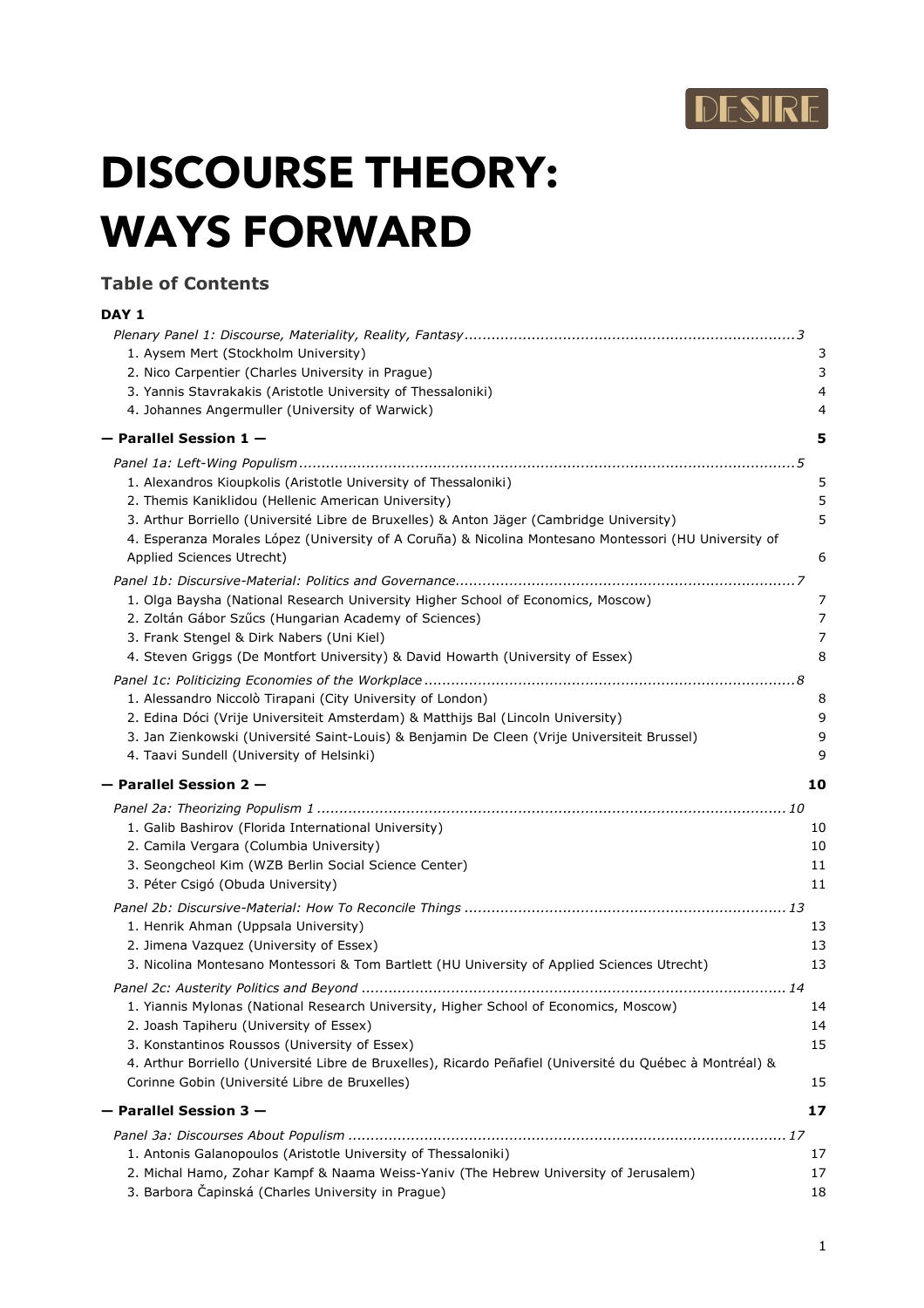| 1. Giorgos Venizelos (Scuola Normale Superiore)                         | 18 |
|-------------------------------------------------------------------------|----|
| 2. He Li (Merrimack College)                                            | 19 |
| 3. Ewen Speed & Russell Mannion (University of Essex)                   | 19 |
| 1. Joscha Wullweber (University of Vienna)                              | 19 |
| 2. Anar Koli (Soka University)                                          | 20 |
| 3. Jason Glynos (University of Essex)                                   | 20 |
| 4. Jens Maesse (University of Giessen)                                  | 20 |
| 5. Laurens van der Steen (UAntwerpen)                                   | 21 |
| DAY <sub>2</sub>                                                        |    |
|                                                                         |    |
| 1. Emilia Palonen (University of Helsinki)                              | 22 |
| 2. Lasse Thomassen (Queen Mary University of London)                    | 22 |
| 3. Giorgos Katsambekis (Loughborough University)                        | 23 |
| 4. Allan Dreyer Hansen & Marianne Høi Liisberg (Roskilde University)    | 23 |
| $-$ Parallel Session 4 $-$                                              | 24 |
|                                                                         |    |
| 1. Marie E. Tuley (University of Sussex)                                | 24 |
| 2. Jakub Eberle (Institute of International Relations, Prague)          | 24 |
| 3. Maria Avraamidou (University of Cyprus)                              | 25 |
| 4. Jacopo Custodi (Scuola Normale Superiore)                            | 25 |
|                                                                         |    |
| 1. Fani Giannousi (Aristotle University of Thessaloniki)                | 25 |
| 2. Paul Sambre (KULeuven)                                               | 25 |
| 3. Tim Griebel (Friedrich-Alexander-Universität Erlangen-Nürnberg)      | 26 |
|                                                                         |    |
|                                                                         |    |
| 1. Lut Lams (KULeuven)                                                  | 27 |
| 2. Thomás Zicman De Barros (Sciences Po Paris)                          | 27 |
| 3. Craig Love (University of Essex)                                     | 28 |
| - Parallel Session 5 -                                                  | 29 |
|                                                                         |    |
| 1. Michaelangelo Anastasiou (University of Victoria)                    | 29 |
| 2. Liv Sunnercrantz (Lund University)                                   | 29 |
| 3. Ryan Flitcroft (University of Essex)                                 | 29 |
| 4. Daniel Smith (Cambridge University)                                  | 30 |
|                                                                         |    |
| 1. Efharis Mascha (Hellenic Open University)                            | 30 |
| 2. Mariano Dagatti (University of Buenos Aires)                         | 31 |
| 3. Ilija Tomanic Trivundza & Andreja Vezovnik (University of Ljubljana) | 31 |
| 4. Gianlouis Hernandez (Università della Svizzera italiana)             | 32 |
|                                                                         |    |
| 1. Emilio E Feijóo (University of Essex)                                | 33 |
| 2. Luk Van Langenhove (Vrije Universiteit Brussel)                      | 33 |
| 3. Tomas Marttila (Vienna University of Economics and Business)         | 33 |
| 4. Ferruh Yilmaz (Tulane University)                                    | 34 |
|                                                                         |    |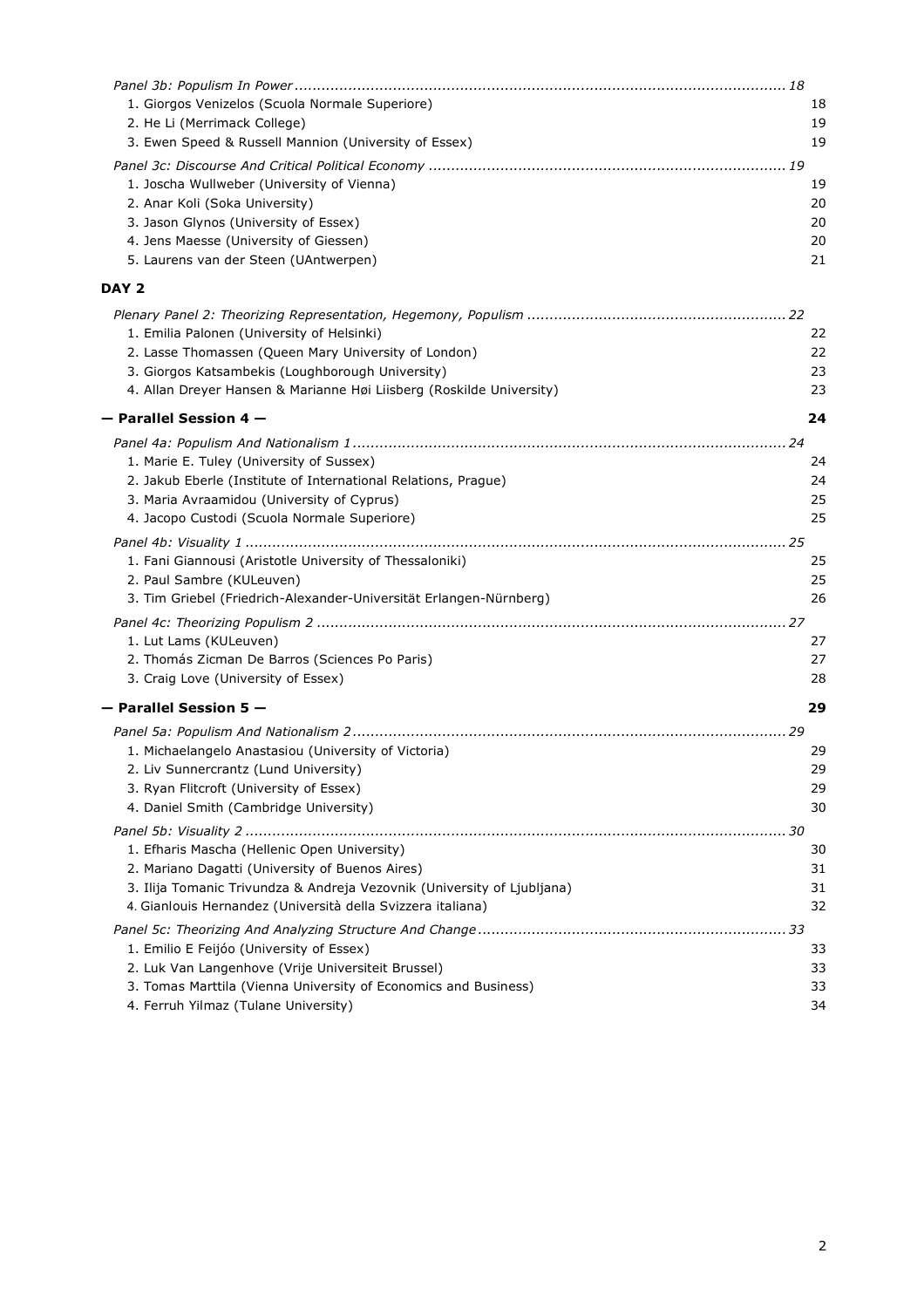# **Plenary Panel 1: Discourse, Materiality, Reality, Fantasy**

*Chair: Jason Glynos*

# **1. Aysem Mert** (Stockholm University)

#### *From Utopian Socialism to Ecotopia at the End of History*

In post-structuralist discourse theory, the phantasmal is the domain in which the radical contingency of social reality can be concealed by a fantasy of perfect fulfilment. It suggests a condition before the primordial loss, in which there are no threats to the identity of the subject. This impossible promise provides the fantasy support for many of our political projects and choices. Utopias fall into this domain, promising a harmonious resolution to all social antagonisms. In Socialism: Utopian and Scientific, Friedrich Engels (1880) called many socialist thinkers of his time as 'utopian' in their search to emancipate all humans rather than the proletariat. He thought that plural interpretations of socialism was potentially divisive. What was needed was only one truth: "To make a science of Socialism, it had first to be placed upon a real basis", that of historical materialism. In the next generation of socialist utopias, politics was something of the past, which did not belong to the ideal societies narrated. In this paper I examine three such utopias (Edward Bellamy's Looking backward, William Morris' News from Nowhere, and H.G. Wells' In the Days of the Comet). I aim to show how anti-democratic technologies, rationales, identities, and governmentalities emerge in search for a perfect society. I then juxtapose them to Ernest Callenbach's Ecotopia with its radical ecological democracy. This reveals potential theoretical solutions to our problems with democracy, technology, and ecology beyond that of agonistic pluralism and radical democracy. Following Glynos and Howarth's take on the fantasmatic logics (and learning from the works of Stavrakakis and Weaver as well), I investigate what the fantasy support for a radical democracy can be in a world where socialism is not a viable political option and reflect on the possibilities of a radical democracy in green politics and ideologies.

# **2. Nico Carpentier** (Charles University in Prague)

# *The Discursive-Material Knot and Participatory Theory*

The talk starts from the idea that the discursive and the material are entangled in a discursive-material knot. Even if many theoretical frameworks, including discourse theory and new materialist theory, support this idea, there is still a need for a more developed theorization of the material in its relationship to the discursive. The challenge is not to give up on the discourse-theoretical starting point -that all social phenomena and objects obtain their meaning(s) through discourse- while simultaneously constructing a non-hierarchical ontology that theorizes the knotted interactions of the discursive and the material as restless and contingent, sometimes incessantly changing shapes and sometimes being deeply sedimented. It is this focus on Laclau and Mouffe's discourse theory -without ignoring the critiques on discourse theory, oscillating between loyalty and disloyalty, in always respectful ways for their work- that makes the discursive-material knot project specific. This re-thinking is also aimed at expanding discourse theory, infusing (or infecting) it more with the material —through a dialogue with new materialism— using the mutation to feed further theorizations and empirical research. In a second part, the talk will outline a theoretical framework that allows articulating participatory processes as engulfed in an assemblage of discourses and materials. Again, starting from the discourse-theoretical perspective, a series of structuring discourses and subject positions (the citizen, leader, owner and expert), crucial to participatory processes, will be discussed. This discourse-theoretical approach to participation will then be enriched by a (new) materialist approach, which scrutinizes the role of the material at the level of access, interaction and participation. These more theoretical reflections about participatory theory will briefly be illustrated by a case study on the Cyprus Community Media Centre.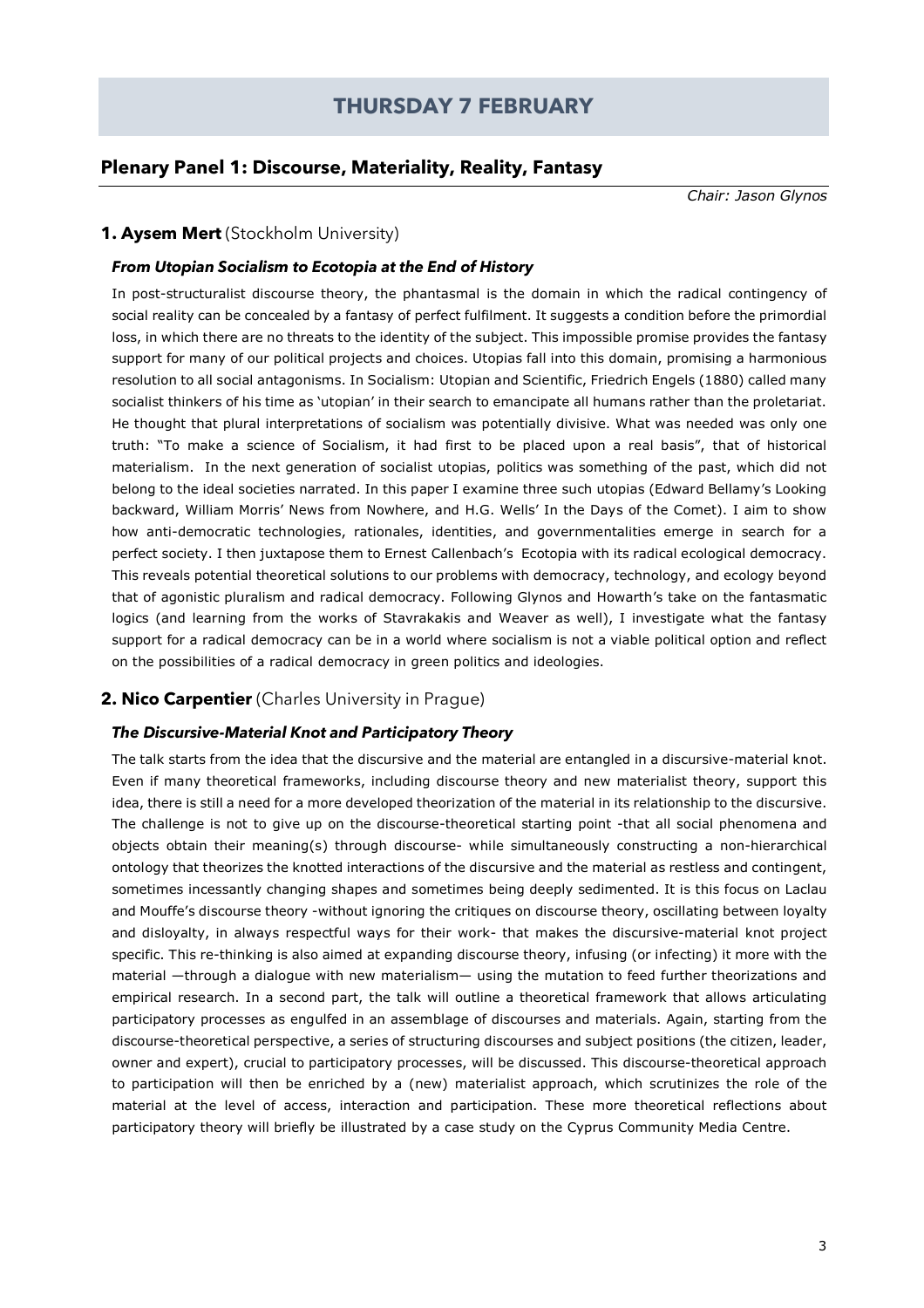# **3. Yannis Stavrakakis** (Aristotle University of Thessaloniki)

#### *Criticizing Discourse Theory: Post-Hegemony and the Return of the Real*

Already from the 1970s and 1980s, by radically criticizing (theoretical and political) illusions of immediacy, the discursive theory of hegemony articulated by Ernesto Laclau and Chantal Mouffe has quickly become the target of a long list of avengers of the real. Following a rather poor overture orchestrated by Geras's naïve objectivist realism, this debate has quickly focused on the status of the category of 'hegemony' itself and its reliance on discourse and representation. Richard Day has first challenged the hegemony of hegemony, before Scott Lash and Jon Beasley-Murray put forward their theoretico-political project of post-hegemony in its two main variants. A detailed presentation and deconstruction of all these projects will help us evaluate their strengths and weaknesses. While, politically, they do highlight certain aspects of political activity only marginally examined within discursive theories of hegemony –especially in their initial formulations–, they fail to account for the irreducible links between these horizontal practices and hegemonic politics, visible in many contemporary examples; links that may be essential for their wider political implications. At the same, time, theoretically, the post-hegemonic theories on which we will focus also fail to register Laclau's genuine and sustained willingness to take into account the (real) limits of discourse and representation, through his engagement with Lacanian theory, as well as Mouffe's engagement with the passions. Somehow this is ignored by most post-hegemonic critics, who, guided by a one-sided desire for immediacy, by a 'passion for the real' in its unmediated purity, are often led to a veritable repression of representation and discourse, precisely what many of their intellectual inspirations and companions (Foucault, Bourdieu, Elias, etc.) manage to avoid. If there is a positive contribution here it has nothing to do with the end of hegemony. Rather, it has to do with highlighting its affective side, something already stressed by Laclau himself well before the articulation of these criticisms.

# **4. Johannes Angermuller** (University of Warwick)

#### *Truth and Untruth in Discourse. For a Strong Programme in Discourse Research*

What is "truth" in discourse analysis? Two perspectives are often pitted against each other. For the realist, language hides a truth that the discourse researcher is to reveal. For the relativist, by contrast, truth results from the words used by speakers. In the light of current media discourses about "post-truth", I would like to remind you of the limits of such an opposition. By drawing from a debate in Science and Technology Studies, I would like to make the case for a strong programme in discourse research. For the strong programme, the discourse analyst needs to see a symmetry between true and false knowledge. Rather than asking how Truth is suppressed by power, it asks how discursive practices constitute "true" as well as "false" knowledges. In this perspective, there is nothing relative about truth. Truth is taken as a product of discursive struggles in which some knowledges become truer than others. The objective of discourse analysis then is to critically reflect on how truths are constructed discursively - not only in the mass media but also in academia. The Strong Programme discourse research is grounded in the founding traditions of "French" and "Critical" Discourse Studies, which have struggled over questions of truth and reality since the beginning. While critically interrogating the structuralist heritage of these strands, the Strong Programme insists on the practices of making and unmaking ideas through language use, therefore inviting discourse researchers to a practice turn. I will discuss examples from two distinct arenas, the discursive dynamics that create populist leaders in political discourse and academic stars in academic discourse.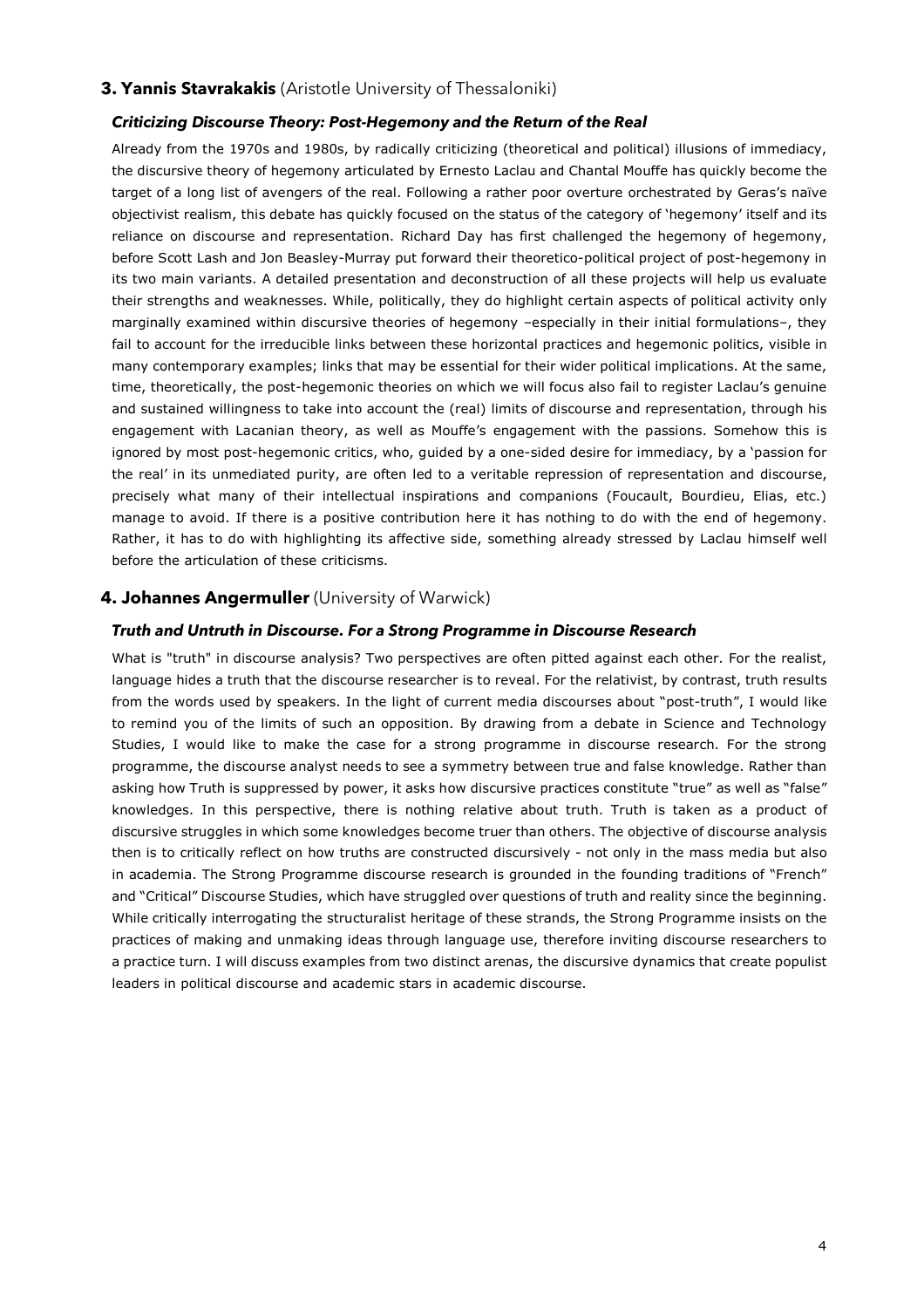# **Panel 1a: Left-Wing Populism**

*Chair: Yannis Stavrakakis*

# **1. Alexandros Kioupkolis** (Aristotle University of Thessaloniki)

# *Populism 2.0*

This presentation addresses populist social movements and their re-emergence in recent years, after the inaugural Narodniki in 19th century Russia and the U.S. People's Party. Research in recent 'bottom-up' populism, most notably the 'Arab Spring', the Spanish 15M, the Greek 'squares movement' and the North American Occupy in 2011-2012, has been growing over the last years. But the difference that the new populist mobilizations have made to the conventional populism remains underexplored. The presentation deploys the rubric 'populism 2.0' to capture this difference and to elucidate its democratic promises by inquiring into egalitarian, progressive mobilizations which could be associated with the left and have been endorsed, indeed, by leftist populist actors, including Podemos in Spain and SYRIZA in Greece. 'Populism 2.0' is not meant to imply mainly that these movements were Internet-based or suffused with social media. Rather, the argument is that a certain ethos attributed to 'network society' or the Web 2.0 –openness, usergenerated content, diversity, rejection of hierarchies, transparency, pragmatism, fluidity, reflexivity- is was truly differentiates them not only from the typical, top-down populisms, but also from populist movements of the past. It is this distinct ethos which is pregnant with egalitarian, emancipatory and innovative possibilities.

# **2. Themis Kaniklidou** (Hellenic American University)

# *Left-Wing Populist Discourse and Communication in Greece*

The rising power of populist actors has been a pervasive phenomenon (Block & Negrine 2017), often disrupting the course of politics in the west. In the European sphere, populism has been for some time now almost exclusively associated with the radical right (Mudde 2007) and linked to politics of fear (Wodak 2015). At a time when populism and right-wing (neopopulist) movements have often been perceived as intertwining syndromes, left-wing populism (LWP) has often escaped scholarly attention and remained under-specified. In Greece, with some notable exceptions (Stavrakakis 2017; Stavrakakis and Katsabekis 2014), we have paid less attention to LWP discourse. What is more, research into the communicative logics that underpin the language choices of left-leaning press has been scarce. This paper looks to understand and unpack the discursive template of LWP using metaphors and frames as tools of analysis. I align myself with scholars who argue for the interconnection between framing, and discourse (Entman 1997; Scheufele 1999) and metaphors and discourse (Chilton and Lakoff 1995; Charteris-Black 2005; Hart 2008) and therefore communication. More specifically, I trace the particular lexical 'buttons' that the press uses to activate certain legitimation strategies. These include i) a persistent appeal and strategic use of the terms 'Greek family' and 'household' as being under constant threat of austerity politics, ii) use of 'the People' presented in an asymmetrical relationship to outgroups representing 'the establishment', and iii) a proliferation and strategic use of metaphors that facilitate the construction of topoi of danger or hope, understood in this paper as two polar emotive scripts (Nabi 2003).

# **3. Arthur Borriello** (Université Libre de Bruxelles) **& Anton Jäger** (Cambridge University)

# *Left-Populism on Trial – Laclauian Politics in Theory and Practice*

Both in practice and theory, left-populism finds itself at a crossroads. The momentum enjoyed by populist forces in the Southern periphery of the Eurozone (Podemos, Syriza) years now seems to be stalling in the face of several setbacks, including the Catalan question, the weak but significant revival of euro-economies, and the protracted Brexit-crisis. This stagnation of populist practice, however, can hardly be isolated from its theoretical background – in particular, the trailblazing work of Ernesto Laclau. Since both discourse theorists and political activists inspired by Laclauian precepts often explicitly recognise the organic link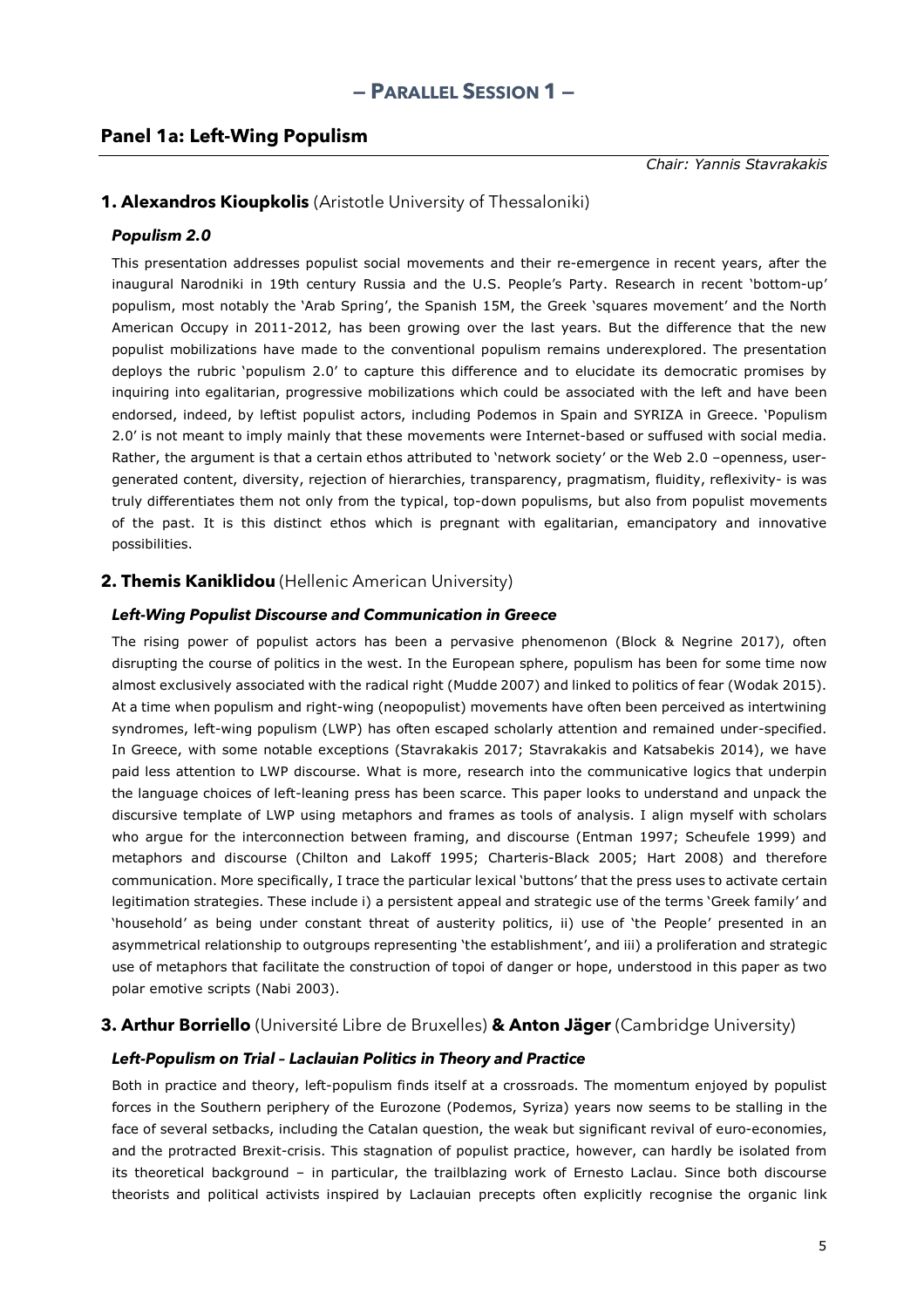between both sides of the populist experience, such a link between practice and theory stands in need of investigation. This paper seeks to investigate how the recent difficulties faced by the populist challengers (in particular, left-populism's supposed "institutional deficit" (David Howarth), or its incapacity to transform the politico-economic power structures embedded both at the national and at the European level) can be understood in light of the limits of its theoretical inspiration. The main objective of the paper is thus to give an overview of, and to reflect upon, the potential pitfalls of Laclauian populism. Testing such limits, however, should not be seen as an attempt at negation or dismissal. Rather, the aim of our paper is constructive and suggestive, pointing at possible avenues for overcoming's left-populism's limitations – the critique offered is an internal one. Some of the frailties that we would like to discuss include: Interrogating the a-historical nature of Laclauian theory; The tension between verticality (electoral machine) and horizontality (social movement); The lack of a more overtly 'nominalist' and reflexive approach to populism in Laclau, that would take into account the role of the theoreticians themselves in the rise of contemporary populist movements; The hyper-formalism of the Laclauian approach, which might operate at the expense of a more structural analysis of class relations and economic structure; The link between institutions and populism; The lack of clear-cut analysis of the challenges posed by the articulation of national, supranational and global constraints over political practices. Since we intend to cover a large range of issues, we cannot possibly pretend to provide satisfactory ways out of all the impasses of the Laclauian perspective. Rather, our ambition is to provide a more comprehensive overview of some of left-populism's blind spots, and stimulate discussion on them. If we are to seriously deepen the critique of Laclau's extraordinary theory – both academically (in order to draw operative concepts for empirical analysis from it) and politically (to build a credible counterhegemonic project against the current neoliberal order) – this interrogation remains, above all, a matter of political urgency.

# **4. Esperanza Morales López** (University of A Coruña) **& Nicolina Montesano**

# **Montessori** (HU University of Applied Sciences Utrecht)

# *The Articulation of 'the People' in the Discourse of Podemos and its Partners En Marea and En*

#### *Comú. The Dilemma with Ethnicity*

In different papers, we have published our research on the 15M's discourses (the Spanish social movement, named as well "Movimiento de los indignados", in 2011), and then on the post-15M discourses which appeared some years later, shaped as social movements or/and new political parties, such as the left-wing political party Podemos and its regional partners (more information in Montesano-Montessori and Morales-López 2014 and (forthcoming). In this presentation we will focus on the difference between the Podemos' discourse and its partners in Galicia (En Marea) and in Catalonia (En Comú Podem) in the articulation of 'the people'. This contrast is particularly relevant in the context of the "Catalan conflict" (the attempt by the Catalan government to declare independence from the Spanish state in September and October 2017).

The rhetoric-discursive analysis shows that Podemos aims at making a difference in the historical political narrative of Spain based on its claims to directly serve and protect the people and to restore the dignity of Spain. It recodes the concept of the nation from centrality of the state to popular sovereignty. En Marea and En Comú Podem develop its political agenda in bilingual regions, where the population is divided by nationalism and ethnicity. The analysis of the speeches of these particular groups, contrary to Podemos, shows the dilemma of including the nationalistic approach in their demands, with the danger, particularly in Catalonia, of being abandoned by the left-wing voters who support the actual status quo (being part of Catalonia and at the same time part of Spain and Europe).

From a discourse theoretical point of view, we will revise these findings as a tension between the universal and the particular. We will emphasise the transformative potential of discourse theory and its concepts such as empty and floating signifiers, the split identity and chains of equivalence. In this sense we draw on earlier research on the Zapatista Movement in Mexico (Montesano Montessori 2011) and, indeed, Podemos in Spain. Both movements have intellectual leaders who were inspired by discourse theory and redesign these findings in transformative mechanisms which can play an important role in a world increasingly torn by conflicts between global universalism and ethnic, political, cultural and historical particularism. We also point to some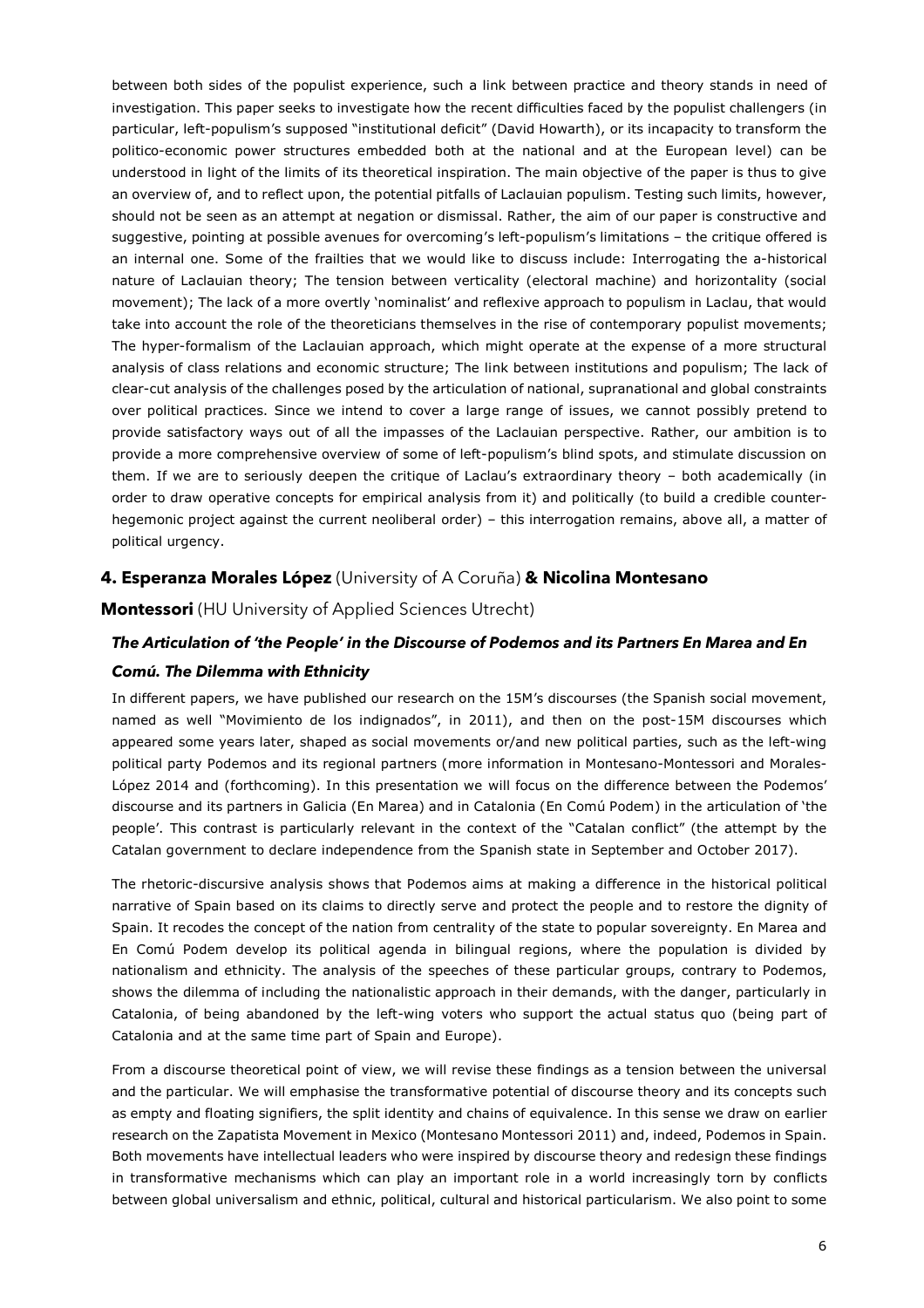difficulties and contradictions when putting discourse theory into political practice as observed in our discursive analyses.

# **Panel 1b: Discursive-Material: Politics and Governance**

*Chair: Nico Carpentier*

#### **1. Olga Baysha** (National Research University Higher School of Economics, Moscow)

#### *Dehumanizing Political Others: A Discursive-Material Perspective*

In his recent book The Discursive-Material Knot, Nico Carpentier (2017) identifies three nodal points of antagonistic discourse: the need for destruction of the enemy, homogenization of the self as opposed to the enemy, and the radical difference of the enemy. The latter appears when the self and the other are thought to be irreconcilably at odds, and the enemy is presented as inferior. In the more extreme cases, this radical othering leads to a dehumanization and demonization of the other, which makes the destruction of the enemy easier. Using post-Maidan social confrontation within Ukraine and its Facebook discussions as a case study, this paper analyzes how exactly the radical othering and subsequent dehumanization of the enemy is discursively structured, and describe the conditions under which such extreme manifestations of conflict could be eliminated with the ultimate goal of transforming antagonistic into agonistic discourse.

**Keywords**: Facebook, antagonistic discourse, discursive-material knot, radical othering, Ukraine, Ernesto Laclau, Chantal Mouffe, discourse theory.

#### **2. Zoltán Gábor Szűcs** (Hungarian Academy of Sciences)

#### *The Case for a Political Poetics*

The aim of the paper is to propose a poetic approach to politics based mostly on Aristotle's Poetics and its understanding tragedy as a mimesis of action (1); mimesis as a mode of mediating important insights into the structure of the reality of politics on an intermediary level of abstraction between the concrete and the abstract (2); and catharsis as a mode of experiencing politics mixing cognitive and affective elements (3). Besides discussing Aristotle's basic concepts the paper shortly examines the role of tragic theater within Athenian democracy and stresses that attending dramatic competitions was more than just a religious or sport-like activity in the life of the citizens of a democratic political community, but it served as a way of ritually relive actual political experiences and a way of civic education. Drawing on these lessons, the paper argues that a political poetics based on these ancient Athenian experiences could have two advantages for discourse theory: on the one hand, it offers a normative democratic theory of discourses and, on the other hand, it offers an inspiring model of discourse in which action, cognition, affection, individual and collective experiences are connected by the medium of fiction. The last part of the paper will seek to show how this poetical approach can deepen our understanding of individual and collective political engagements (from Facebook posting to participating in mass protest events on to other forms of political activism) and can help us to deal with some of the troubling challenges of the post-truth politics.

# **3. Frank Stengel & Dirk Nabers** (Uni Kiel)

#### *Beyond Materialism and Idealism: Toward a Discourse Theory of International Relations*

The paper takes issue with the centrality of the mind for International Relations (IR) theorizing. It queries both the dualism between a knowing subject and an external object, and the monism of reducing the real to thought. While large parts of IR theorizing seem to conflate discourse theory with anti-materialist idealism, this article puts forward exactly the opposite argument, i.e., that discourse theory should primarily be interested in the materiality of discourse. To develop more thoroughly the argument that ideas – as mental products – do not independently constitute the experienced (whether observable or not), but are themselves an upshot of discursive variation, the article discusses prominent IR work on critical realism, new materialism, ideas and discourse in part 1. In part 2, we contend that the IR state of the art is reflected in how the philosophy of science and the philosophy of the mind have been treated in prominent IR work over the decades. Unsurprisingly, the focus on either materiality or the mind and on ideas as products of the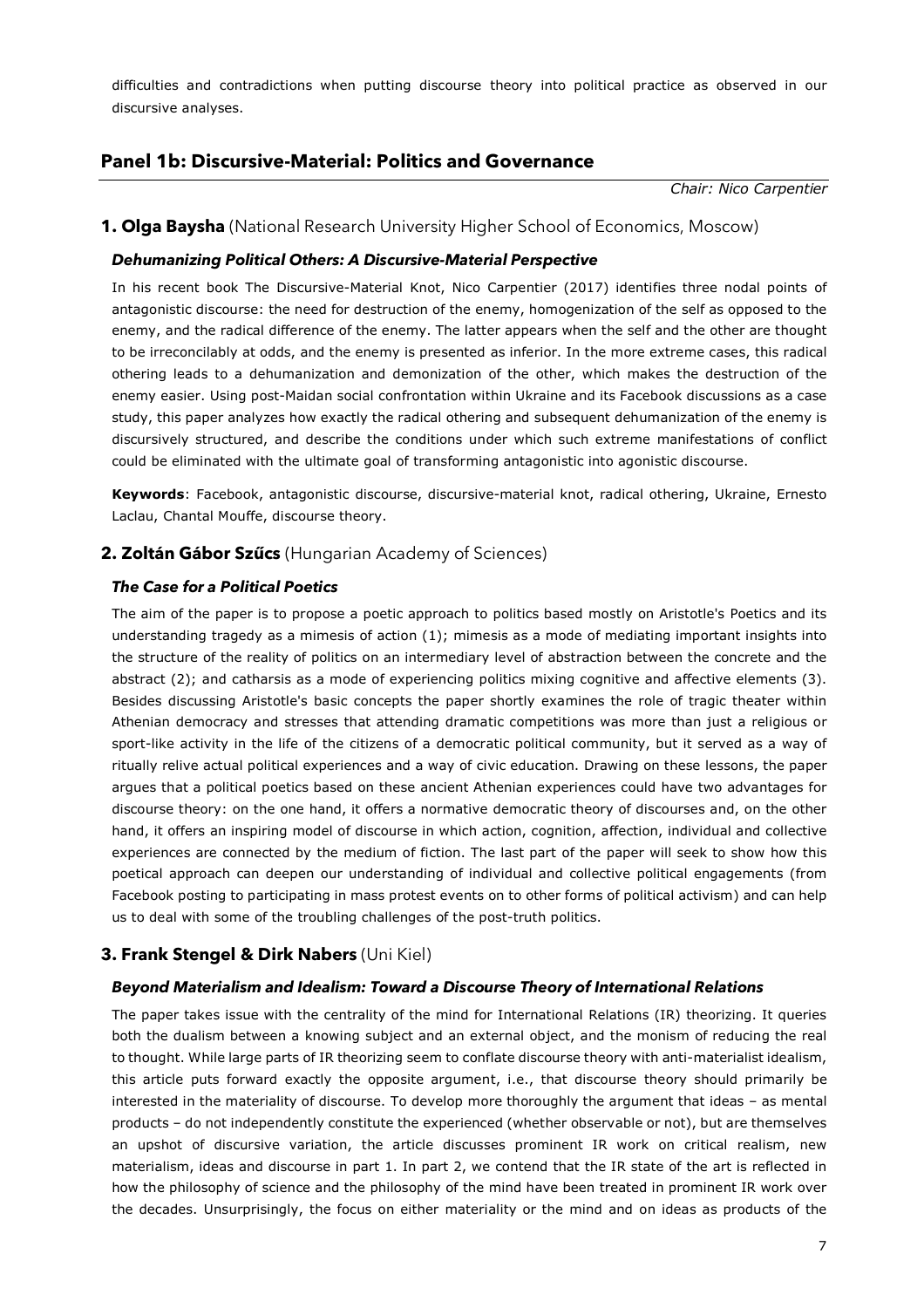mental forecloses an engagement with discourse as an ontological level beyond both the material and the mind. It is on this basis that the article proposes to transcend the dichotomies between mind and world as well as ideas and materiality by proposing a political ontology that stresses a particular concept of discourse in part 3. This segment of the argument is greatly indebted to the work of the late political theorist Ernesto Laclau and his co-authored work with Chantal Mouffe. In thoroughly engaging their argument, it will become possible to put forward a discourse theory of IR that is situated both beyond materialism and idealism.

# **4. Steven Griggs** (De Montfort University) **& David Howarth** (University of Essex)

#### *The Discourse of Collaboration, Democratic Politics and Resistance: The Case of Nantes*

This paper explores the intersections between the discursive and material practices of collaborative governance, on the one hand, and protest and resistance, on the other hand, under conditions of austerity. It does so through a case study of the French city of Nantes, in which the municipal council has established a regime of citizen engagement and co-production, identifying itself as a 'collaborative city'. At the same time, radical campaigners have mobilised against the building of a new international airport on the outskirts of the city, establishing a 'zone to defend' on the proposed airport site in which they model alternative lifestyles and democratic decision-making. Analysing how these two different spaces are reproduced by intersecting assemblages of discursive and material practices, we demonstrate how, under conditions of austerity, collaboration has come to serve in the city as an ideological abridgement. Drawing upon post-Marxist discourse theory and logics of critical explanation, as well as work associated with new materialists like William Connolly, Jane Bennett, and Timothy Mitchell, we foreground how logics of collaborative governance, the so-called 'jeu à la nantaise', produce 'parallel' systems of local decision-making which rest on the articulation of radical campaigners against the new international airport as a "constitutive outside". We conclude by drawing lessons as to the limits of collaborative governance under the changing material conditions of austerity, exploring how we might begin to prefigure alternative democratic spaces of organisation and collaboration.

# **Panel 1c: Politicizing Economies of the Workplace**

*Chair: Jason Glynos*

# **1. Alessandro Niccolò Tirapani** (City University of London)

#### *'There is No Budget!'. The Reproduction of Precariousness among Interns in Brussels*

Precariousness is becoming more and more preponderant in employment practices. Short-term contracts, the shift of responsibility from the employer or the society to the employee, and low salaries are key characteristics of these changes. Even though there is growing attention to cases like the gig economy, management studies have dedicated little to no attention to internship practices. Yet these roles are utterly precarious and highly representative. What is even more challenging is the modest amount of overt resistance we witness, especially by the side of young people. In this work, I employ qualitative methods to look at interns in Brussels, namely those working in the so-called Eurobubble. In this 'extreme' case study, thousands of highly qualified young people flock every year to the Belgian capital, accepting every kind of contract as long as it helps entering the bubble linked to the EU institutions and the organisations revolving around it. Taking a poststructuralist stance, I build on long interviews and non-participant observations to reconstruct the discourse of precariousness put in place by interns before, during and after the internship. More precisely, I use the 'critical logics' framework of Glynos and Howarth (2007) to surface social, political and fantasmatic logics and map the discourse that activates or inhibits resistance among interns. The goal is to better understand the naturalisation of these practices of precariousness, in doing so linking their discursive and material aspect (which cannot actually be divided from a poststructuralist perspective). To cast an empirical light on these aspects can help us moving beyond the current theoretical debates on the latest developments of neoliberalism, as well as granting us additional tools to tackle other forms of precariousness, such like the gig economy.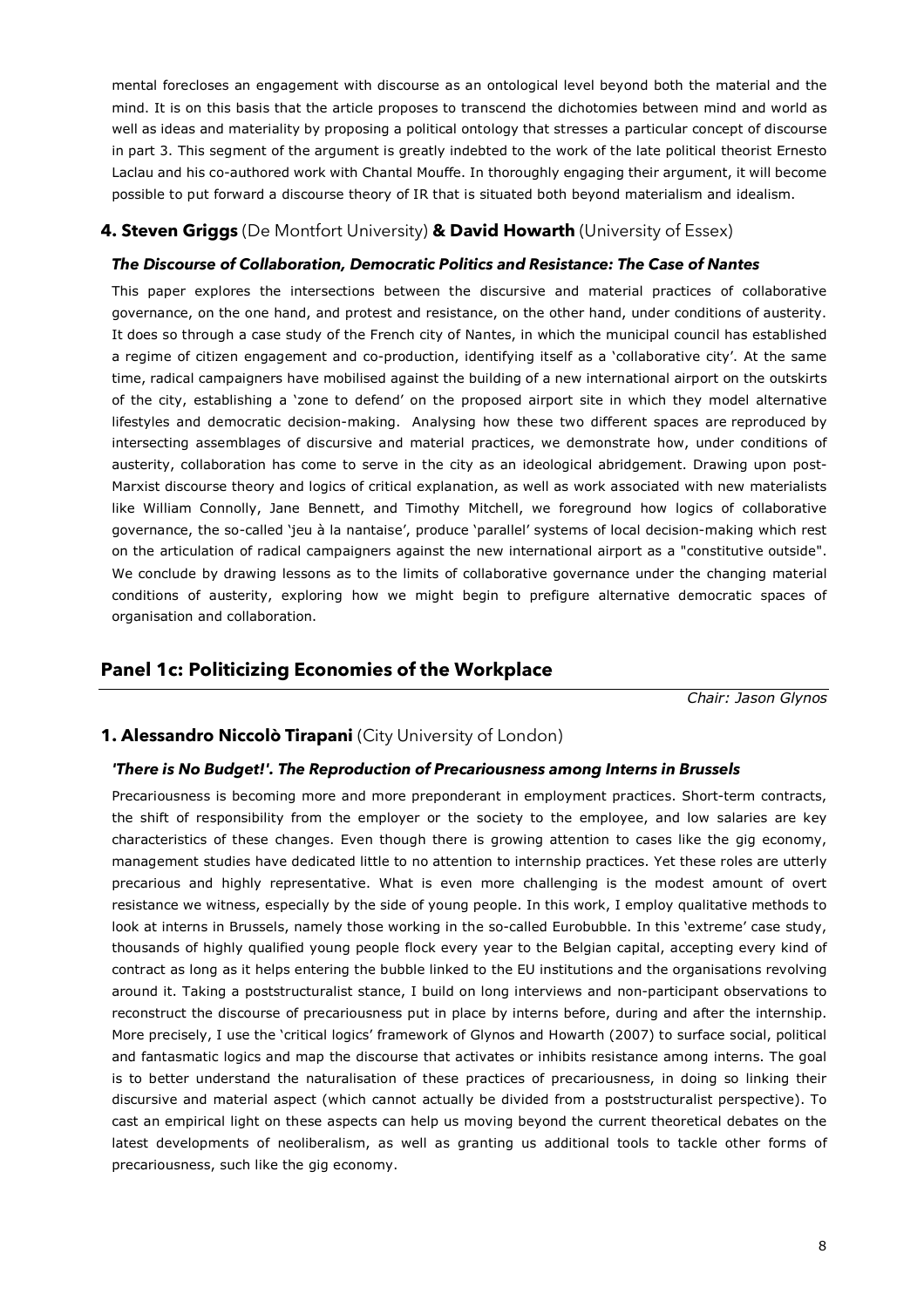# **2. Edina Dóci** (Vrije Universiteit Amsterdam) **& Matthijs Bal** (Lincoln University)

# *Neoliberal Ideology in the Workplace and in Work and Organization Psychology: a Discursive Logics Perspective.*

This paper explores the role of neoliberal ideology in workplace practices and in work and organizational psychology (WOP) research. It analyses how neoliberal ideology manifests in these two domains by using a prominent framework from the field of political theory to understand ideology through three different logics: political, social and fantasmatic logics. We explore the main neoliberal assumptions underlying existing practices in the workplace as well as in WOP research, how individuals are gripped by such practices, and how the status quo is maintained. The paper analyses how individuals in the contemporary workplace are henceforth influenced by neoliberalism, and how this is reflected in the practices and dominant paradigms within WOP. In particular, we focus on three ways neoliberalism affects workplaces and individual experiences of the workplace: through instrumentality, individualism and competition. The paper finishes with practical recommendations for researchers and practitioners alike on how to devote more attention to the, often implicit, role of neoliberal ideology in their work and research. The discussion elaborates on how alternative paradigms in the workplace can be developed which address the downsides of neoliberalism.

# **3. Jan Zienkowski** (Université Saint-Louis) **& Benjamin De Cleen** (Vrije Universiteit Brussel)

# *The Logics of Anti-Labour Union Discourse*

This paper focuses on the de-legitimation strategies used by union critical voices in debates about union actions against Belgian austerity politics in 2014 and 2016. Based on a discourse theoretical analysis of union critical discourse in three mainstream Flemish newspapers, six sets of de-legitimation strategies that share a series of family resemblances are distinguished. These are: (1) strategies that depict unions as conservative anachronisms that are out of sync with the realities of our times; (2) strategies that psychologize and individualize unions as self-centred, irresponsible and child-like actors; (3) criminalization strategies that depict unions and unionists as vandals, as hostage takers and/or as terrorists; (4) a collection of strategies that oppose unions to a homogenized general interest; (5) metadiscursive de-legitimation strategies that criticize unions' discursive practices; and (6) more direct metapolitical claims that question the democratic character of the unions and/or their practices. Indeed, these de-legitimation strategies link up with a broader metapolitical struggle, where the meaning of politics itself as well as the institutionalized relationships between business, government, civil society and citizens are reconfigured.

# **4. Taavi Sundell** (University of Helsinki)

# *Laclauian Post-Foundational Discourse Theory and Political Economy: The Contingent*

# *Foundations of Academic Capitalism*

Ernesto Laclau and Chantal Mouffe's Hegemony and Socialist Strategy: Towards a Radical Democratic Politics ventured to deconstruct Marxist theory and to articulate a new approach to the study of discourse. Such an approach, it was claimed, would enable a critique of perspectives on economy in general, and capitalism in particular, which saw them as autonomous and non-political fields of societies. However, Marxism, understood as critique of political economy and analysis of the existing capitalist economies became increasingly absent in their later writings even if some Marxist concepts were still utilized in an ad hoc manner. Unlike argued by some critics of Laclauian post-foundational discourse theory, this paper will assume that even if this has been the case, it can still be put to productive use in analyzing the contingent, discursive, and political aspects of economy and economics. On these bases, this paper will first discuss the role given to the economy in the literature on post- foundational discourse theory. This will be followed by a discussion of 'economism', 'property rights', and 'econocracy' as the contingent foundations of contemporary capitalism. As such, it will be argued, they can form a starting point for a post-foundational analysis of the economy. Finally, it will be briefly outlined how these concepts will be put to use in later versions of this paper for the analysis of the theory of human capital and the political economy of higher education.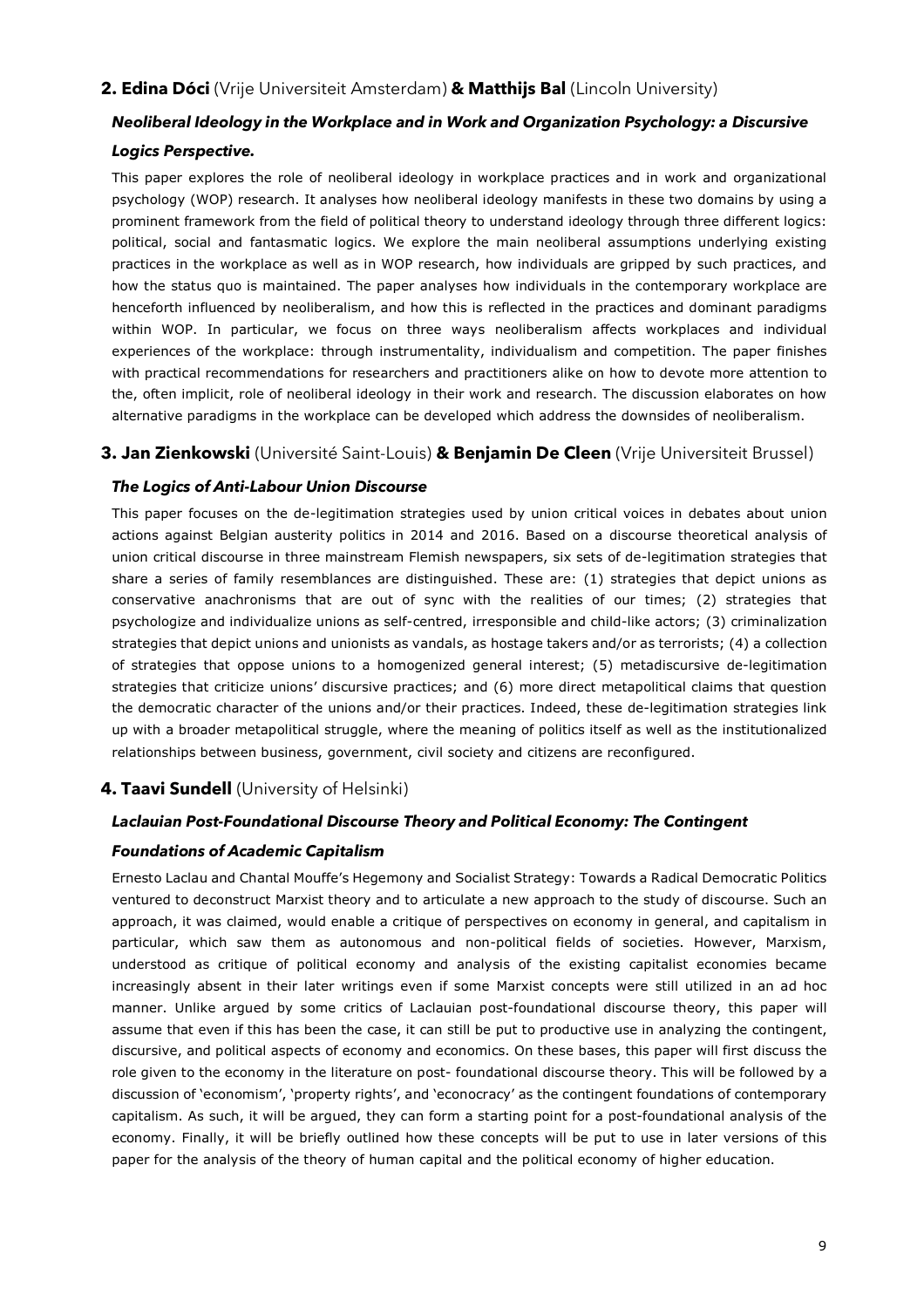# **Panel 2a: Theorizing Populism 1**

*Chair: Emilia Palonen*

# **1. Galib Bashirov** (Florida International University)

#### *Populism and Transformation of Identity: A Discourse Theoretical Approach*

In recent years, Ernesto Laclau's post-structuralist conception of populism has received heavy criticism from an emerging scholarly consensus that opted to define populism as a 'thin-centered ideology'. Laclau's discursive approach, the argument goes, makes populism too abstract of a term to be analyzed empirically. Instead, populism is defined as a thin-centered ideology, and therefore as a phenomenon it can be found across the political spectrum from left to right. Nonetheless, precisely because it is 'thin-centered', populism has to attach itself to a 'thick' ideology such as socialism, liberalism, nationalism and others in order to have a coherent meaning. Hence populist socialism, populist right, etc. However, I argue that by forcing populism to attach itself to a 'thick' ideology with a defined set of political positions and concepts, the ideological approach dismisses transformative capacity of populism affecting identities and discourses. In this paper (which fits the topic of 'Populist discourses and discourses about populism'), I aim at demonstrating the ways in which Laclau's post-structuralist approach enables us to recognize and understand transformative capacity of populist discourse. In particular, I want to show how populist discourses transform dominant identities and discourses of political actors who are forced to work through populist antagonism. In this regard, I analyze two recent cases from Turkish politics: the transformation of the HDP from a strictly pro-Kurdish political party toward a radical democratic actor in 2015, and of the CHP from a strictly Kemalist elitist party toward a democratic populist party in 2018. I will demonstrate the ways in which interactions of these parties' discourses with the hegemonic nationalist populist discourse of the ruling AKP, and the antagonisms these interactions created, led to their eventual transformation. The ideological approach cannot explain this dramatic transformation on the part of the opposition parties of the HDP and the CHP, given its structural attachment to thick ideologies. Instead, the post-structuralist approach understands identity as relationally organized and changeable, and allows the political actors to be represented by different clusters of signifiers. This research can shed important light on transformation of political identities operating within hegemonic populist settings that are becoming ever more common in democratic societies.

# **2. Camila Vergara** (Columbia University)

#### *Populism as the Discursive Performance of Emancipation*

Within the topic "populist discourses and discourses about populism" this paper proposes to analyze the construction of 'the people's of populism from the post- foundational political philosophy of Jacques Rancière. Even if for Rancière populism is just a "convenient name under which is dissimulated the exacerbated contradiction between popular legitimacy and expert legitimacy," I argue that his aversion to populism is due mainly to the mainstream discourse on populism that he denounces as putting together features that have "no necessary connection" and that "amalgamate the very idea of a democratic people with the image of the dangerous crowd."2 I propose to disregard this contingent bias against the concept of populism, and apply Rancière's ideas to the study of populist discourse. I argue we should understand the construction of 'the people' of populism as analogous to the subjectivation process of what Rancière calls the "part of nopart," as the inchoate subject that becomes a full- fledge political actor by, on the one hand recognizing its unequal status and its "no- part" within the order of police, and on the other, by actively disrupting the scene through radically performing equality and taking part in politics. By connecting the radical republican thought inaugurated by Machiavelli's theory of political conflict to the post-foundational analysis of Rancière, I propose to conceive of the conflict between the few and the many, the desire to dominate and to achieve emancipation, the fundamental disagreement between police and politics, as a constitutive feature of 'the people' of populism, an emancipatory subject constructed agonistically against the dominant order, springing from the socio-economic crisis rooted in austerity measures and neoliberal policies. The paper presents first a critical analysis of academic discourses on populism, then an interpretation of Rancière's theory of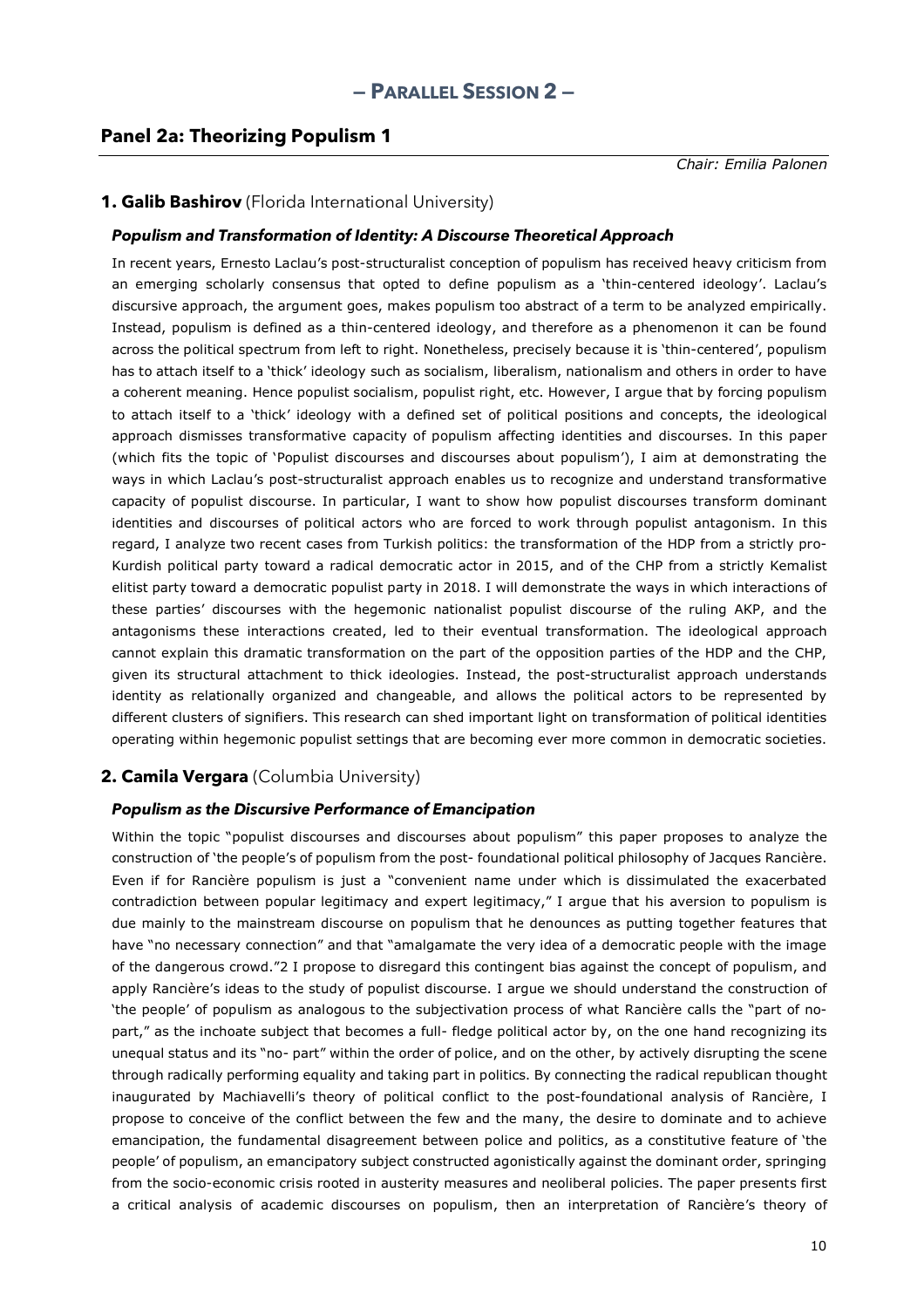disagreement through the radical republican theory of conflict, and finally an application of Rancière's ideas to the analysis of 'the people' of populism as an alternative to the mainstream discourse on populism and its dangers.

# **3. Seongcheol Kim** (WZB Berlin Social Science Center)

#### *…Because the Homeland Cannot Be in Opposition: A Discourse and Hegemony Analysis of*

#### *Fidesz and Law and Justice (PiS) from Opposition to Power*

This paper draws on a Lefortian perspective on democracy to understand populism, following the likes of Ernesto Laclau and Margaret Canovan, as a constitutive moment of democracy: if democracy is sustained by an unbridgeable gap between "the people" and power, and populism is understood as the general operation of constructing an antagonistic divide between "the people" as the constituent subject of democracy and the power constituted in its name, populism always entails activating the "symbolic dispositif" of democracy but can also subvert it with the same gesture if the claim to "the people" is an exclusive one – hence the "symptomatic" quality of populism and its "undecidable" relation to democracy (Arditi). In light of these theoretical reflections, the paper seeks to examine how the coupling of populism and authoritarian closure has occurred in the cases of the two ruling parties most prominently associated with authoritarian "backsliding" in Europe: Fidesz in Hungary and Law and Justice (PiS) in Poland. Drawing on the conceptual instruments of Essex School discourse and hegemony analysis as well as Laclau's theory of populism and institutionalism as the conceptual Other of populism, the paper proposes reading the terms in government of Fidesz (2010-present), PiS I (2005-07), and PiS II (2015-present) as three varieties of authoritarian closure: while both parties are characterized by consistently nationalist discourses combined with marked phases of populism in opposition, the defining characteristic of Fidesz's discourse in power is an authoritarian institutionalism centered on the "System of National Cooperation" (NER) coupled with an illiberal-nationalist populism directed at foreign powers (EU, George Soros) and their alleged agents in domestic civil society; PiS's discourse is strongly populist in its first term, directed against allegedly hidden sources of power within the state in league with liberal forces (the "układ" and "lumpenliberalism"), while shifting toward a heavily moralized (yet hardly populist) antagonistic frontier against political opponents ("total opposition," "the worst sort of Poles") in its second term – indicating a shift from a populist to a non-populist iteration of illiberal nationalism in power. The cases of both parties vividly illustrate how populism functions as an immanent critique of actually existing democracy but can also prepare the ground for authoritarian closure through an exclusive claim to enact popular sovereignty.

*"The people has the right to oust the government in a democracy too if it governs against the will of the people, if it endangers the existential interest of the people."*

– Viktor Orbán in his 2007 National Day address as Leader of the Opposition

# **3. Péter Csigó** (Obuda University)

#### *Anti-foundationalist discourse theory and left populism: a non-(necessary) correspondence?*

In Hegemony and Socialist Strategy, Laclau and Mouffe have proposed an anti-foundationalist, antiessentialist programme that broke, with a brute innovative force, the predominantly deterministic framework of Leftist thinking and politics. HSS is a classic which irreversibly infused the Left with the idea of the autonomy of the political process. In the past two decades, however, Laclau and Mouffe have established their theoretical leadership in the field of leftist-progressive populist resistance against liberal hegemony. This paper aims to show that the two positions, to use a popular poststructuralist trope, are "not in necessary correspondence". The populist programme (Laclau's "Populist Reason", Mouffe's "For a Left Populism") reessentializes at many points the original antiessentialist program of HSS. The progressive populism that they (among others) advertise falls much closer than it should, if HSS is taken seriously, to three essentialist positions Laclau and Mouffe forcefully rejected in their classic work: economism, top-down vanguardism and ", dominant ideology". Today, the first trope is reflected in the image of populism as a "revolt of the losers of neoliberal economy", the second is expressed in calls for"seizing the populist moment" and the third one is expressed in calls for a new, popular egalitarianism.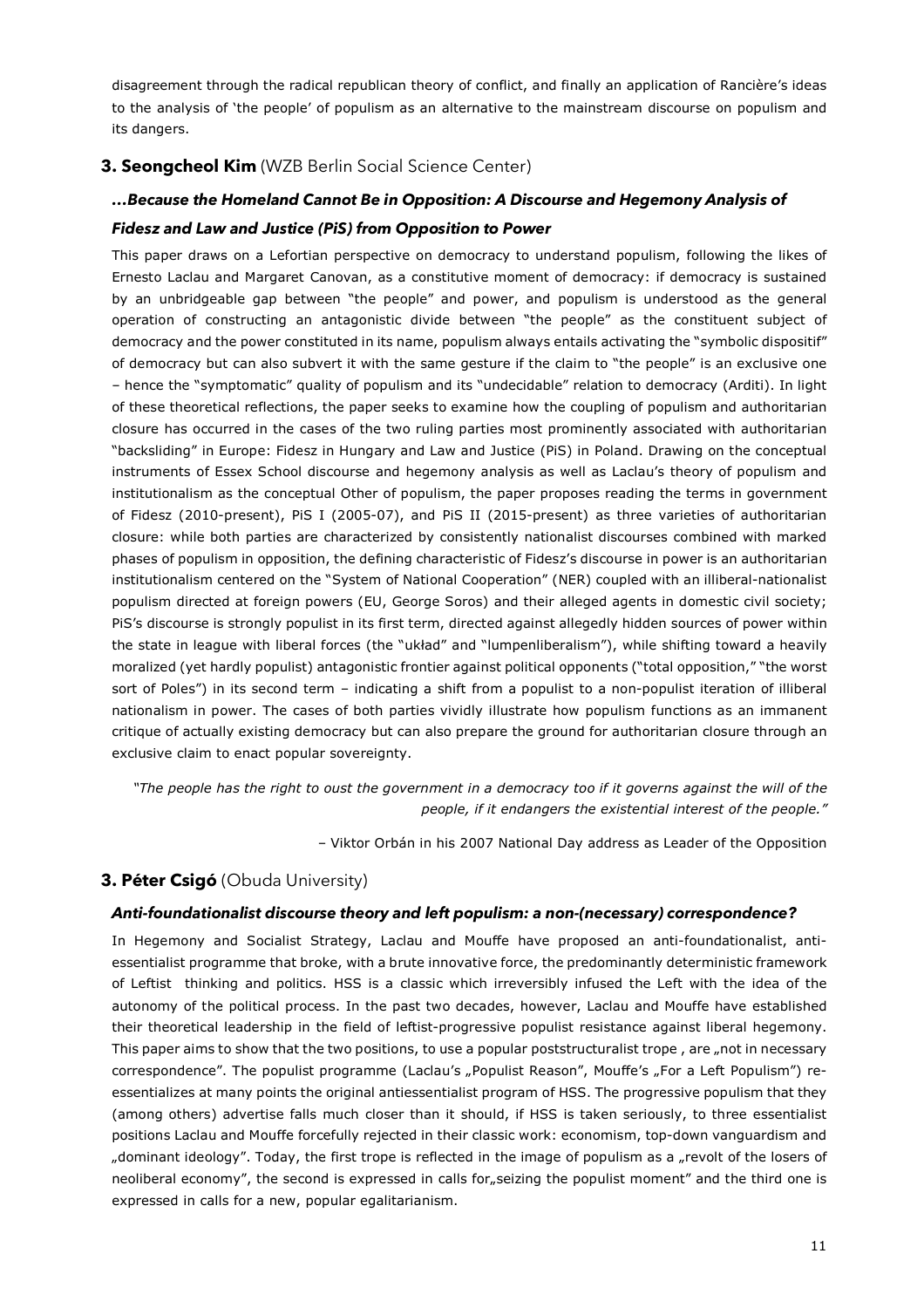The paper argues that the above re-essentialization follows almost inevitably from three latently essentialist loose ends in HSS itself, unresolved problems that are detrimental to the further development of the theory. Key constitutive elements of HSS theory bear in themselves latently foundationalist assumptions ("essentialist fixities", "preconstituted positions", "a priori privileged points" to use three of HSS' formulations). First, the notion of (popular or social) "demands", dispersed resistances and subject positions that turn against the system, are consistently portrayed as pregiven entities/processes that lie out there and wait to be politically articulated into a new popular antagonism. I illustrate the pregivenness of demands with the notion of the "stone": a concept that Laclau and Mouffe use recurrently (1985:108, 1987: 82, 1990:101) to explain what they mean by the discursively constructed identity of social entities. Second, the figure of the articulating subject, the hegemonic agent is also dependent on a latently essentialist figure: the "intellectual and moral leader" portrayed by Gramsci. This leader is attributed with "pregiven" powers to change the world, her position is "externalized" relative to the demands she articulates. I will illustrate this with HSS's portrayal of Thatcher and Reagan (and some key neoliberal intellectuals) as masters-agents whose top-down innovation resonates with existing popular demands and creates a new world. Thirdly, HSS proposes an "equivalential-egalitarian logic" (HSS 168) of articulation and claims that only this type of articulation can be called truly democratic. With this, HSS reduces democracy to a pregiven value set (egalitarianism) and contradicts the broader "anti-foundationalist" approach to democracy that it promotes at a more abstract level. Among the three above essentialist loose ends, "demand" latently rehabilitates the rejected notion of class interest, "moral leadership" rehabilitates the rejected notion of vanguardism, and "equivalential-egalitarian logic" rehabilitates the notion of dominant ideology rejected in the name of hegemony.

The second part of the paper inquires further on these essentialist loose ends and explains: why they have remained unresolved in HSS, how they are responsible for the relative failure of authors to maintain their antiessentialist position in their populism period, and how they may be left behind by chosing a new ground for continuing the anti-foundationalist endeavour.

HSS' anti-foundationalist position expresses the Zeitgeist of its birth: the common experience of middle class individualism, cultural fragmentation, economic abundance, the end of the working class, the rise of new social movements, the fall of the welfare state as a trusted agent of progress, the success of neoconservatism-neoliberalism. However, this common experience cannot serve a stable enough defense against essentialism, I will argue. Moreover, this common experience overlaps with the liberal worldview, which is a liability: if the liberal order falls into crisis, its key underlying narratives may well be disqualified, class struggle and class politics may well be rehabilitated, and the radical democratic programme undermined. Thus, when the dysfunctions of the liberal order have grown apparent, Laclau and Mouffe had no other choice than occupying the only available counter-position in the "post-class" world they themselves have promoted: that of antiliberal populism. This move had to be done even at the price of reessentializing their radical democratic programme.

The paper ends by arguing that the simple rejection of class determinism and the diagnosis of fragmentation do not offer any more a good enough background for the projects of discourse theory and radical democracy. After three decades, the anti-foundationalist turn needs new impetus, and embracing populism can hardly bring us closer to a renewed and enriched understanding of the structural autonomy of democratic politics. Understanding this autonomy is vital today, where there seems to be no alternative, no space to act beyond the options of liberal mainstreams and illiberal authoritarians, the left-populist fringes are weak and powerless.

The final part of the paper presents arguments that three decades after the publication of HSS, it may be high time for a truce with social democracy. A non-class based social democratic programme may be a more genuine continuation of the original anti-foundational turn than the left populist programme. The paper ends by comparing a renewed social democratic programme with the populist programme of the new left, and presents arguments in favour of the former.

Laclau, E. (1990). New reflections on the revolution of our time: Ernesto Laclau. London; New York: Verso.

Laclau, E. (2005). On populist reason. London ; New York: Verso.

Laclau, E., & Mouffe, C. (1985). Hegemony and socialist strategy: towards a radical democratic politics. London: Verso. Laclau, E., & Mouffe, C. (1987). Post-Marxism Without Apologies. New Left Review, (166), 79–106.

Mouffe, C. (2018). For a left populism. London ; Brooklyn, NY: Verso.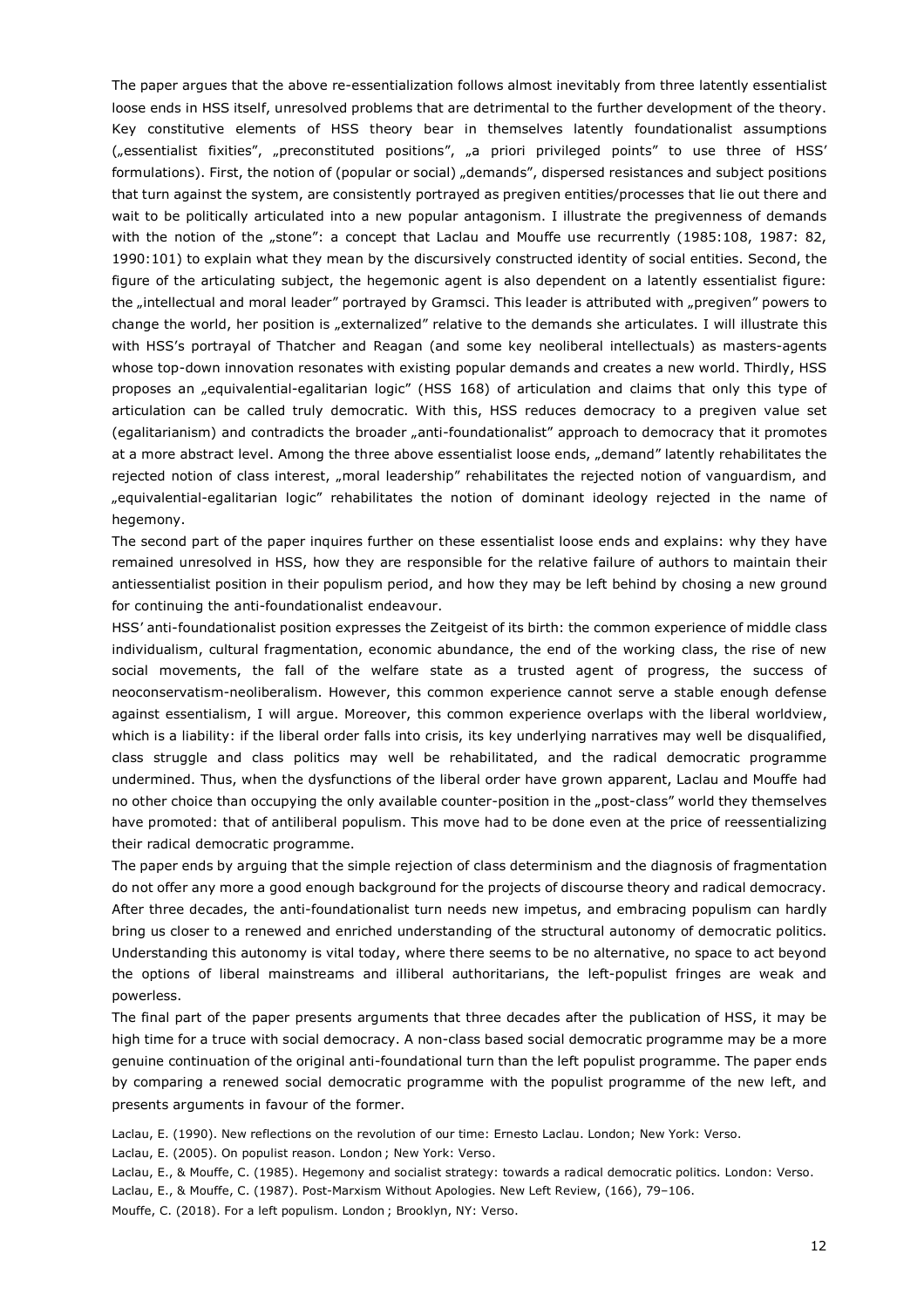*Chair: Nico Carpentier*

# **1. Henrik Ahman** (Uppsala University)

# *Religion, Meaning, and Mediation: An Analysis of the Role of Language in Ingmar Bergman's Trilogy of Faith*

In the 1960s, Swedish film director Ingmar Bergman made three films that have become known as the Trilogy of faith (Through a glass darkly, Winter light, and The Silence). In general, critics and scholars have emphasized two different themes in these films. Some have focused on religion, and argued that the trilogy is a critical investigation of the conditions for religious faith in modern, secularized societies. Others have emphasized the social aspects of the films and suggested that the trilogy is a study of interpersonal communication and how to build and maintain social relationships. While both of these themes have been thoroughly explored in research, less focus has been given to the interdependence between them and to how Bergman's account of religion is indissolubly entangled with questions about the nature of language. This paper is an attempt to re-read Bergman's Trilogy of faith in order to identify different perspectives on the relationship between religion and language, to explore how these perspectives are entangled with questions about hope, social relations, secularization, and modernity, and to reflect upon possible consequences for discourse theory.

# **2. Jimena Vazquez** (University of Essex)

#### *The Political Lack of the Digital Subject*

The current argument regarding the relation between the digital platform (i.e. the exacerbated use of the internet through smartphones and social media) and the political is a positive one: it is easier to connect citizens and governments, information is better accessed and political organization has fewer difficulties. Overall, the insertion of the digital into the political is seen as productive for it has created new spaces that make political participation easier. The aforementioned analysis rests predominantly upon a conception of the digital as a tool which the subject uses to its advantage as it relates with the political. This paper will argue in favour of a more nuanced understanding of the digital, and claim that we have neglected to look at how the digital is using the subject. In other words, we have omitted an analysis of the digital as a discourse, which highlights the subjection process that the subject undergoes in the digital space; such is the core of this paper. The analysis will be constructed by the stressing of three foucauldian concepts found in the digital: the panoptic, mediation of discourse and biopower. The paper will also emphasize the symbiotic relation we have with the items that allow us to enter the digital (i.e. smartphones) bringing to the fore materiality and commodity fetishism. I will ultimately argue that the foucauldian characteristics present in the digital, alongside the aspect of materialism, are aspects which in themselves are not politically productive, posing the question: if the characteristics of the digital space are not political, how do we expect the subjects and spaces that arise from it to be any different? Hence, I will conclude that we are, in fact, dealing with politically lacking subjects and spaces. This argument has important implications for political practice, critical theory, democracy and, particularly, calls upon the urgency of a new type of subjectivity.

# **3. Nicolina Montesano Montessori & Tom Bartlett** (HU University of Applied Sciences

#### Utrecht)

#### *Combining CDA and DT and the Emergence of a Theoretical Puzzle*

In this paper the authors draw on previous work combining Critical Discourse Analysis (CDA) and Discourse Theory (DT) (e.g. Montesano Montessori, 2011; Bartlett, 2012) to suggest a series of questions for further theoretical research provoked by this articulation of perspectives. There is a useful complementarity here in that DT has developed a sophisticated theory of hegemony as a sociodiscursive phenomenon and so helps to interpret the outcome of linguistic analysis but is less explicit in providing the methodological principles and procedures to perform the text-oriented analysis necessary to substantiate the theory. CDA, in contrast, has developed a range of analytical procedures for textual analysis and so helps to pin down abstract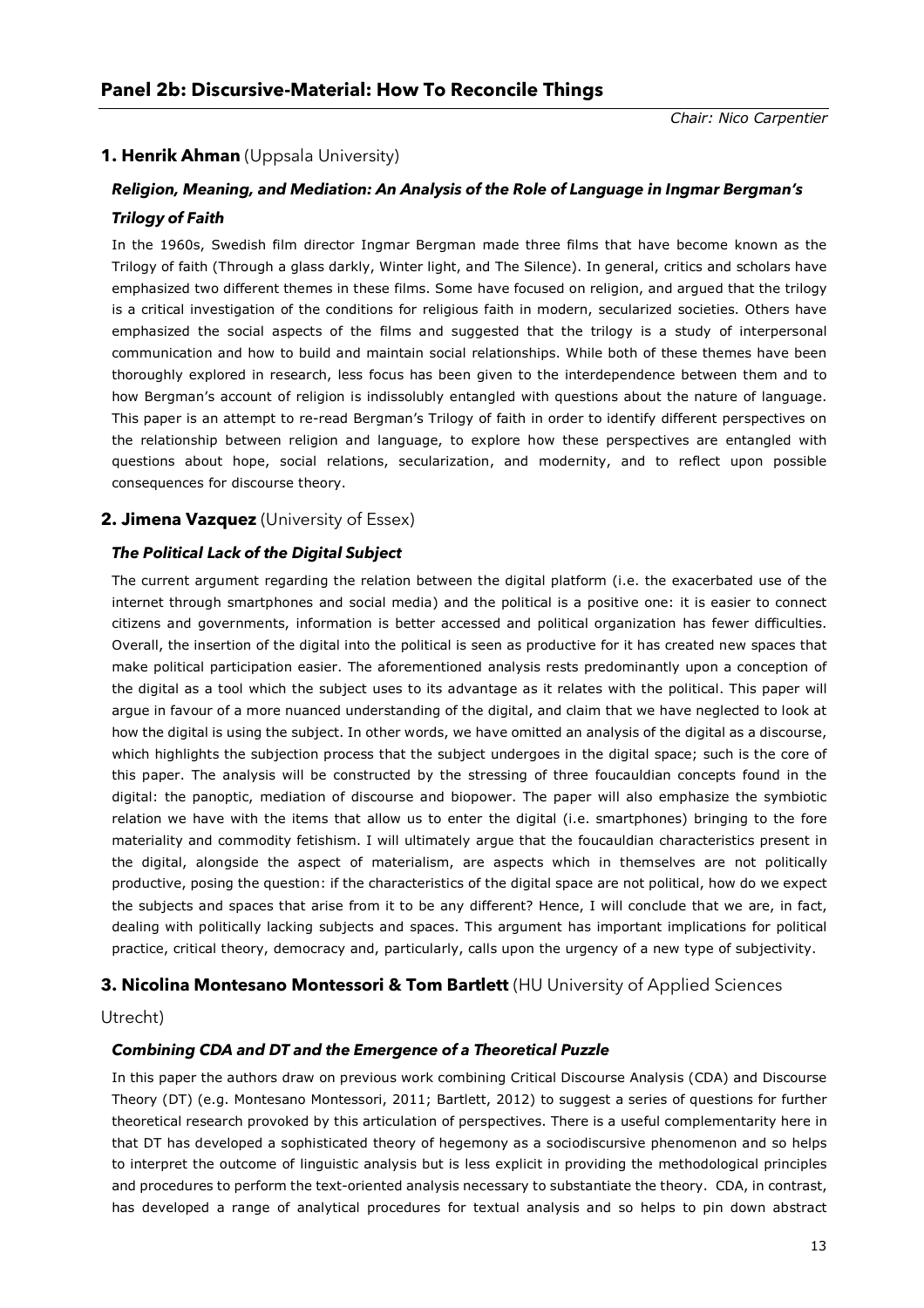concepts developed in DT, such as empty signifiers. Further complementarities are evident in CDA's construal of agency as a causal factor in change, which DT tends to account for as the result of a dislocation (lack), while DT takes on board a fantasmatic logic and the potentially emotional aspects of discourse, which often remain absent in CDA analyses. Such an articulation of complementarities, however, leaves the researcher with a series of theoretical problems. These often emerge at the level of interpretation, given that DT and CDA were developed at different scales of abstraction with different ontological underlying assumptions: critical realism in CDA vs idealism/radical materialism in DT. This entails different takes on the relationships between discourse and the material and between structure and agency. In this presentation, therefore, we open up discussions on how to further develop this particular avenue of research. These questions include: How can we envision Social Logics in relation to Discourses as sedimented, crystallised and durable visions of the world? What is the potential relation between the political logics of DT and CDA's orders of discourse? How do the fantasmatic logics of DT relate to CDA's concept of ideology? And to what extent can DT accept the layered approach that is inherent to CDA's critical realist ontology?

# **Panel 2c: Austerity Politics and Beyond**

*Chair: Jason Glynos*

# **1. Yiannis Mylonas** (National Research University, Higher School of Economics, Moscow)

#### *The "Greek Crisis" in European Media: Class, Race and Politics*

The presentation will draw on the study of the so-called "Greek crisis" and its public representation in mainstream media. Drawing on Greek, Danish and German press, I developed a critical framework to understand the hegemonic crisis-discourse based on three main analytical pillars: a) post-politics b) cultural racism c) middle class morality. Culturalist and moralist explanations predominate the public discussion over the causes of the crisis, while the economistic "solution" of austerity is proclaimed as the only available one. The study draws on critical political economy literature, so as to understand the economic crisis as a capitalist crisis, and to foreground the class dimensions of hegemony, as well as on discourse theory to re-politicize the seemingly apolitical and "common-sense" discursive constructions, based on economistic, culturalist and moralistic repertoires. This poses particular epistemological concerns which require explanation. Laclau's discursive ontology of the social downplays the materialist dimension of politics, connected –in the specific study- to the critical political economy analysis of the capitalist crisis. Drawing on discourse theory, recent studies (Dahlberg, 2014; Schou, 2016) have probed towards the analysis of capitalism too as a discursive system, without denying the material dimensions of this system. Likewise, the idea of class is concerned with the social relations connected to capitalist accumulation and production processes, but it is also a position that people can identify with, according to their interests and beliefs. In line with Bourdieu's (2010) work on the symbolic dimensions of class, an analysis of class hegemony can be reintroduced by deploying Laclau's concepts, understanding the contemporary negation of working-class identities, lifestyles and cultures due to the naturalization of middle-upper class values. As Schou (2016: 301) shows, Laclau did not per se object to the overdetermination of identity traits such as ethnicity or race by class. In that sense, the orientalist constructions of Greece, are dimensions of a (bourgeois) class hegemonic intervention in a prolonged capitalist crisis setting, attempting to naturalize austerity regimes.

# **2. Joash Tapiheru** (University of Essex)

#### *Coercion in Agonistic Politics – The Case of Collaborative Governance Framework at Sub-*

#### *National Level in North-Ayrhsire, Scotland*

This presentation discusses the on-going dissertation project that focuses on the concept and phenomena of coercion. This research takes coercion as the central topic as a response to the multiplication of coercion claims in the current political discourses worldwide. These coercion claims come along with discourses that project new form of social formations that promise ideal societal life where coercion is absence. In many instances, these discourses have slipped into anti-political, anti-politics, even anti-power stances and, thus, neglect the necessary nature and constitutive role of power in the production and reproduction of social life.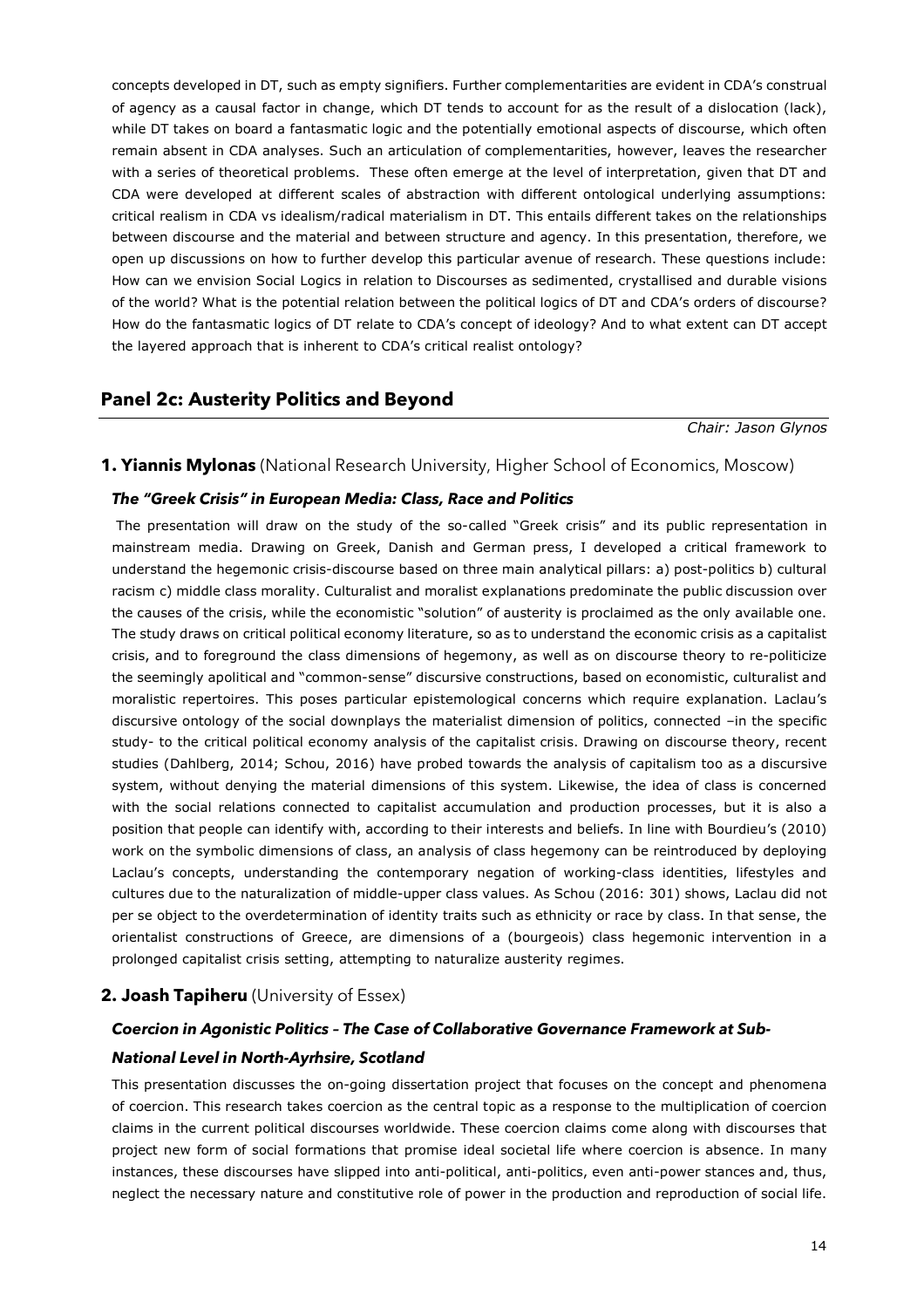The theoretical and analytical frameworks in this research are based on Laclau and Mouffe's discourse theory and Lacanian conception of subject and Howarth and Glynos' Logic of critical explanation respectively. This research takes the case of collaborative-governance concept and practices, a good example to represent this discourse of pushing power to the edge of the social, at the sub-national level in North Ayrshire County, Scotland. This presentation is comprised of three parts. The first part describes the theoretical framework, through which I specify the concept of coercion in relations to the concepts of 'power' and 'agonistic politics' and how I utilize this framework as analytical tools. This description leads to the second part that describes the methods I utilize for data collection and analysis. The third part will describes the data I have collected up to this point and the plan for further field work and data collection.

# **3. Konstantinos Roussos** (University of Essex)

#### *Collective action in the crisis-ridden European South: moving beyond the neoliberal rationality*

Since the beginning of the recent crisis, accounts of the everyday and anti-austerity forms of collective action in the European south are presented in a wide variety of approaches within the field of Social Movement Studies and the theory of the Commons. Undeniably, on the one hand, social movement studies' attention to the external political environment as well as the micro-level of activists and the meso- level of organizational formats offer important insights regarding the context of mobilization and the raise of collective claims. On the other hand, various conceptualizations of the commons setting their locus on the trans-local level, provide a conceptual toolbox to understand bottom-up practices and logics that move beyond the state and market solutions. In this respect, both disciplines highlight loose organizational forms, the construction of alternative communities and collective imaginaries. Nevertheless, by using different explanatory frames, the two literatures seem to remain unconnected and ignore each other. Against this background, a crucial task for this paper, and one that has been largely neglected, is to rethink social movement studies and the theory of the commons in light of one another. We aspire to do so by focusing on the south European context. Moreover, a major flaw that this paper recognizes in both literatures revolves around questions about the character of neoliberalism, its history and conspicuous social, political and subjective impetus. This paper endeavours to develop a synthetic theoretical perspective focusing on three main aspects. First, we provide a brief overview of the empirical context as this has been structured by the implementation of neoliberal adjustment programs and the collective responses to them in this region. Second, we will show how an ontological reading can reveal the constructed and political character of any social objectivity by drawing on post-structuralist discourse theory. Third, our analysis grapples with a set of concepts addressed in both social movement and commons literatures seeking to highlight how a conceptual synthesis on the basis of certain ontological preconditions can sharpen and re-politicize the theorization of contemporary collective action in the everyday level.

# **4. Arthur Borriello** (Université Libre de Bruxelles)**, Ricardo Peñafiel** (Université du Québec à

Montréal) **& Corinne Gobin** (Université Libre de Bruxelles)

# *The Austerity Discourses*

The French tradition in discourse analysis shares a common interest with the post-structuralist and postfoundationalist approaches in the analysis, deconstruction and critique of the economic discourse. To do so, it has developed its own analytical concepts and tools. Rooted in that intellectual tradition, the objective of this collective research project is to apply these tools to various areas of contemporary austerity discourse. Compared to the 1980s, when austerity was depicted as a necessary evil or as a 'shock therapy', the austerity policies carried out in the wake of the Great Recession are less explicit. The term 'austerity' itself is even often denied: "there is no such thing as austerity", but only "budgetary discipline" or "sound policies". Actually, if the justification of austerity policies is nowadays forced to deny their austerian nature, it is precisely due to the presence of counter-discourses claiming the opposite. How then to define the "austerity discourses", given that 'austerity' is denied by those who tend to legitimise it and is recognised only by those who reject it? Our research, the "interdisciplinary analysis of austeritarian economic discourse" aims to answer this question, starting from the assumption of the primacy of 'interdiscours'. Starting from the epistemological and methodological assumption that one cannot presume an "origin" from which the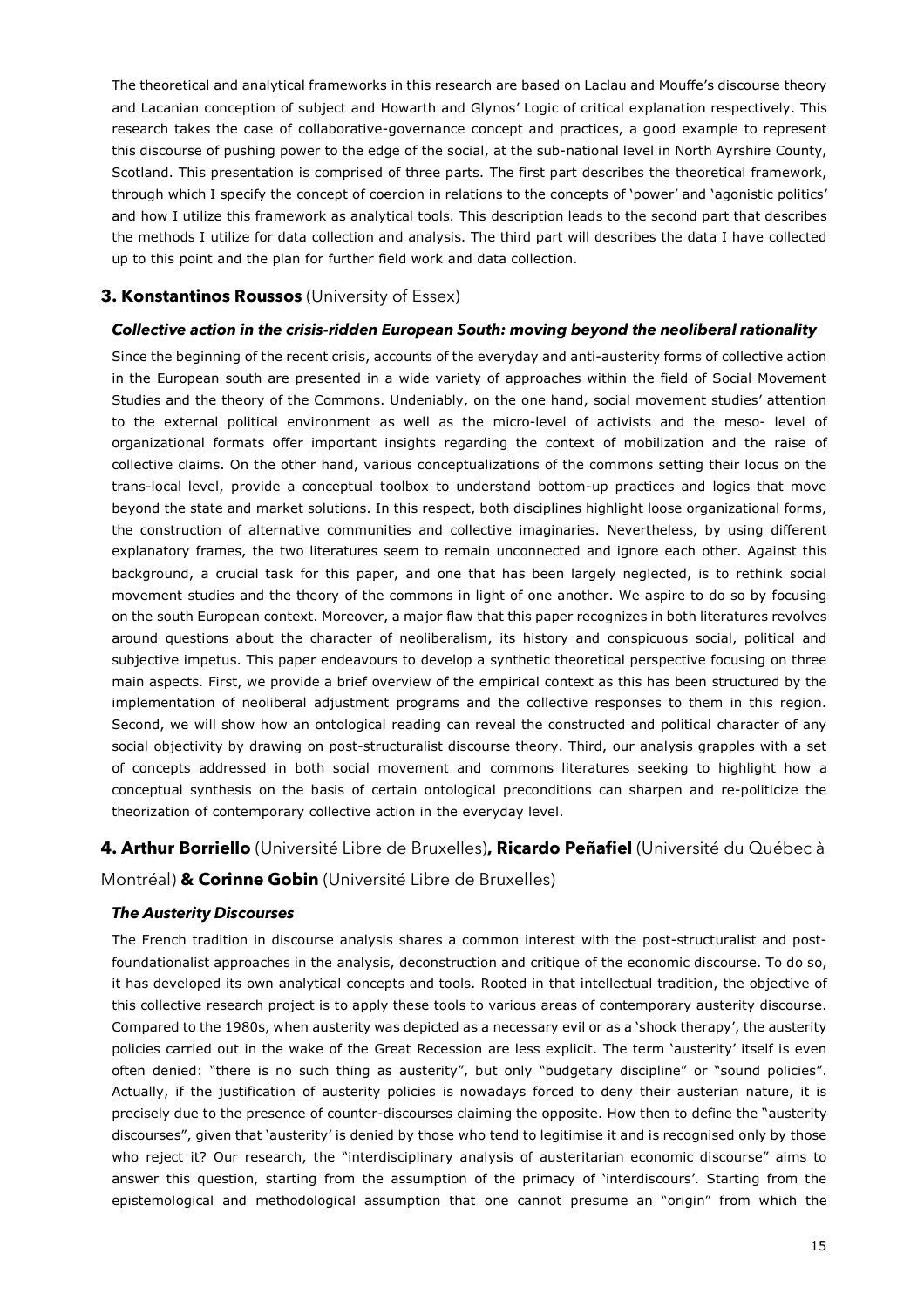discursive practices of austerity are produced and diffused, this interdisciplinary research addresses it through a "dialogic construction of a corpus". Starting from the analysis of a pre-corpus, structured around the utterance of austerity policies or its semantic equivalents ("budgetary discipline", "fiscal consolidation", "sound policies", etc.), this research relies on the dialogic marks that this pre-corpus gives about the "other" producers of austerity discourses in order to build a final corpus taking in account those other voices. Hence, even though the austerity discourses are first and foremost "economic" discourses that entail fiscal and budgetary policies, they also involve social, political, moral and other issues that the analysis should bring to light. The cases studies come from different areas: economic directives of the European Union (C. Gobin), speeches of the governors of the European Central Bank (T. Guilbert and F. Lebaron), speeches of national leaders (A. Borriello), media discourse, genealogy of the neoclassic economic theory and wage negotiations (M. Dufour, A. Laurin-Lamothe and R. Peñafiel), argumentation of the IMF (S. Longuet and J. Marques-Pereira).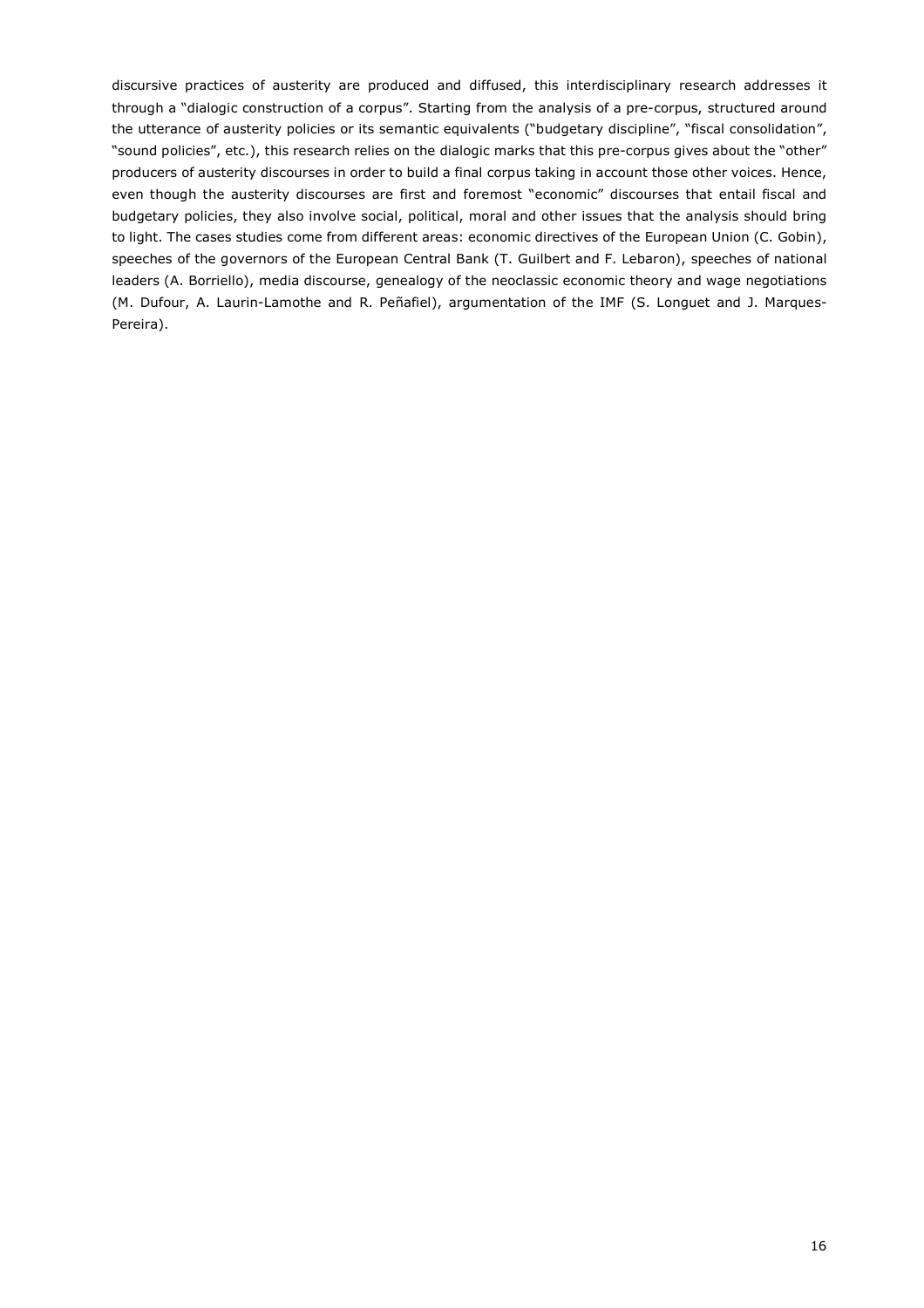# **Panel 3a: Discourses About Populism**

*Chair: Jana Goyvaerts*

# **1. Antonis Galanopoulos** (Aristotle University of Thessaloniki)

#### *A Discourse-Theoretical Analysis of Anti-Populism in Greece: Towards a Working Definition*

Populism reappeared in everyday public discourse in Greece with the first protests against the austerity policies and the structural reforms imposed by consecutive Greek governments. Many scholars of populism have demonstrated the emergence and consolidation during the crisis period in Greece of the populism/antipopulism cleavage. While most studies focus on the populist side of this dichotomy, attempting to define what is populism and who is populist, this paper will focus on the anti-populist side. The emphasis will be on discourses about populism that emerged in Greece and became dominant during the crisis and on the purely negative presentation of populism in the mainstream political discourse through its identification with something abnormal or pathological. The main purpose of this paper is, by studying the discourse about populism in the political, academic and journalistic sphere, to describe the main discursive patterns and the core elements of anti-populism. What exactly is anti-populism beyond a criticism or a rejection of populism? Is there a concrete anti-populism logic or is it simple a reflexive discourse developed after the emergence of a populist discourse? What political implications carry an anti-populist discourse? Finally, the paper will explore the socio-cultural dimension of anti-populism as the latter is usually related to culturalist approaches to politics, moralistic or disciplinary arguments and use of pejorative language. In Greece, for example, antipopulist discourse is connected with a normativist discourse. The paper will build upon the remarks of De Cleen, Glynos and Mondon in their recent co-authored paper and its main theoretical framework will be the one that emanates from the Essex School of Discourse Analysis, supplemented with more recent works, like the work of Ostiguy and the research project "Populismus". Despite the fact that the limited focus of this paper on the Greek case cannot provide a universally applicable definition of anti-populism, the attempt to locate some core elements would be useful on the way to a working definition of anti-populism.

# **2. Michal Hamo, Zohar Kampf & Naama Weiss-Yaniv** (The Hebrew University of Jerusalem)

#### *Populism as a Meta-Discursive Resource for Positioning and Framing in Mediated Political Discourse*

The growing scholarly attention to the recent spread of populist ideologies and rhetoric has resulted in 'populism' becoming a salient keyword in contemporary political discourse. While there are diversified academic conceptualizations of the term – focusing on its thematic-ideological, institutional-procedural or discursive-rhetorical aspects – its vernacular and public uses were hardly studied. The present study aims at addressing this lacuna, by exploring the emic meanings and functions of 'populism' in Israeli mediated political discourse. To this end, we combined quantitative analysis of the reference and linguistic context of a sample of 500 occurrences of 'populism', 'populist' and their inflections in major news outlets during 2012- 2017; and qualitative analysis of the uses and functions of the keywords in mediated political talk during 2016-2017. Our findings suggests that in addition to the three meanings discussed in academic literature, political actors add another layer to the concept of 'populism': the motivational-intentional. This dimension has not been explicitly addressed as a key defining feature of populism probably because it consists of an overt moral judgment and is based on speculating, inferring and attributing intents to others. Moreover, adopting an interactional perspective on 'Populism' reveals that it is a highly flexible and multi-functional positioning resource: it is used to challenge antagonists and to undermine their challenges and appears in a wide array of modes of positioning: self and other, present and non-present parties and co-present interlocutors. Interestingly, 'populism' is also evoked in two sophisticated self-positioning strategies: to preempt potential accusations of populism and as a 'veiled threat'. Both strategies allow journalists and politicians to benefit of populist rhetoric without being accused of populism. Our findings reveal that 'populism' is a highly quotable keyword, as the very use of the term is deemed newsworthy, and generates expanding cycles of on-going discourse. Its usage may be interpreted as evidence of the self-reflexivity of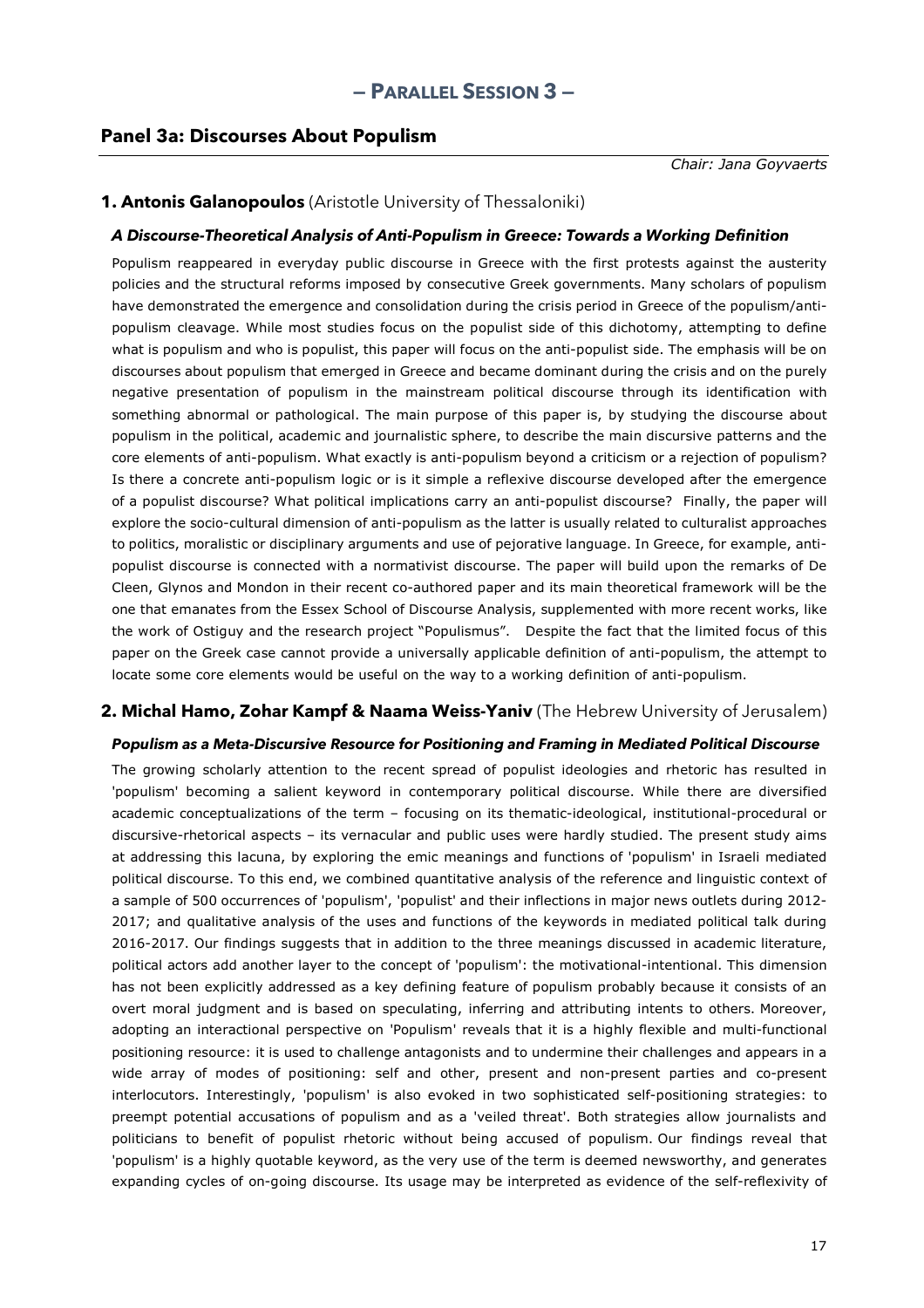contemporary political discourse, as 'populism' is salient not only as an ideological agenda and a rhetorical style, but also an object for a meta-discourse negotiation over communicative norms and practices.

# **3. Barbora Čapinská** (Charles University in Prague)

#### *'Porn on Vltava': Fantasmatic conditions of effectivity of countering populist scandals*

This article analyses a 2018 Czech media controversy that became known as 'Porn on *Vltava'*. It started with accusations by the councillors of publicly funded broadcasting corporation Czech Radio that its established art station *Vltava* aired a pornographic passage from a novel of British homosexual author. Soon after it was fuelled by a hateful statement of one councillor that linked the writer's homosexuality to 'insane Muslims' in Britain to protection of Czech children from vulgarity. At first glance, the affair looked as a typical scandal created to perform a spectacle and grab attention, of which the media and citizens are mere helpless observants. However, the analysis revealed significant contribution of mainstream media, those in hegemonic positions, even citizens both to the escalation of the confrontation and its multiple success. A thorough investigation of all relevant media texts and minutes of the Council of Czech Radio brought to light a hegemonic discursive silence regarding normalization of homosexuality, which, despite being under the surface of the scandal, never got explicitly tackled. As a result, the instigator drew enjoyment from having his fantasmatic narrative of a dissenter oppressed by the hegemonic liberal discourse of tolerance and its protectors being confirmed, stressing at the same time his status as a representative of 'the people'. In conclusion, pondering the intentions behind this populist scandal, the author formulates specific recommendations to mitigate adverse effects of similar future challenges emphasizing dialogue instead of silencing.

**Keywords**: populist scandal, hegemony, silence, dissent, fantasy, enjoyment, homosexuality

# **Panel 3b: Populism In Power**

*Chair: Giorgos Katsambekis*

#### **1. Giorgos Venizelos** (Scuola Normale Superiore)

#### *Populism(s) in Power: Collective Identities and Social Imaginaries from SYRIZA to Trump*

The wake of the Great Recession altered dramatically the map of global politics. The increasing normalisation of populist discourses, both on the Left and the Right, and the consolidation of populist actors, from SYRIZA to Trump, in political institutions raises a critical question: what happens when populists achieve power? Mainstream research maintains that 'populist parties are by nature neither durable nor sustainable parties of government. Their fate is to be integrated into the mainstream, to disappear, or to remain permanently in opposition' (Mény and Surel 2002). In a similar manner, Canovan (1999) argues that populism fails to realise its promises once in power; Mudde (2017) prognosticates the eventual consolidation of populists with the institutions of power, while Müller (2016) contends that they turn authoritarian. Despite the proliferation of respective literature, the analysis of populism in power remains critically problematic as it is founded on an analytical inconsistency: in applying a comparison between the pre- and the in-power phase, current research makes evident an analytical shift from the form of populism to the outcomes produced by the actor under study. Crucially however, effects of 'populists' in power are not necessarily constitutive characteristics of populism; this leads to concept-distortion and association of populism with other phenomena such as authoritarianism and nationalism. This project aims to cure this inconsistency by departing from a very formal and rigorous conceptualisation of populism. I argue that the analytical locus of populism in power must still be found in the minimal definition that classifies a phenomenon as populist: that is the peoplecentric discourse in juxtaposition to an anti-elitist one. Thus, in order to observe the transformation of populism when in power, one must grasp to what extent and how the framing of the people and the elite changes. By applying a comparison between two heterogeneous populist phenomena in power, SYRIZA and Donald Trump, this research aims to render evident distinct typologies of populism. It operationalises Ernesto Laclau and the Essex School's research program in order to investigate empirically the production of social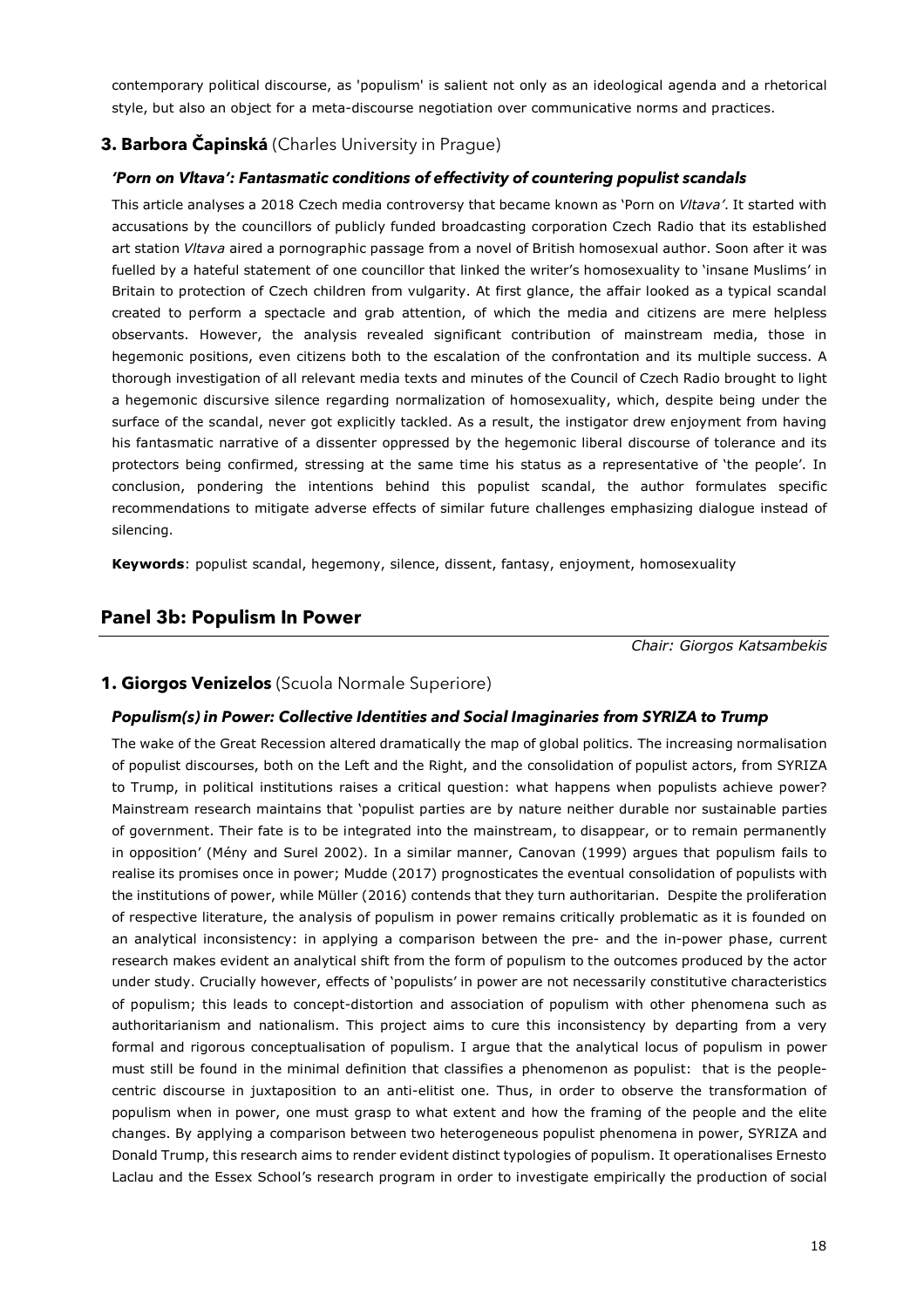imaginaries and collective identities through processes of articulation; and incorporates the role of affect and identification as a key component in the construction of populist identities.

# **2. He Li** (Merrimack College)

#### *The Chinese Discourse on Populism*

Populism has been widely discussed in the Chinese intellectual circles in recent years. When one searches for 民粹主义 (populism in Chinese) in Baidu.com (the top search engine in China), one can get over 7 million

results. In China, the populists have employed an "us-them" strategy help the ruoshi qunti ("vulnerable" groups in Chinese) focus on a common enemy as the source of their suffering, typically the existing system at home or the global system dominated by the West. Their discourse emphasizes the social and political rights of the poor. Historically, Maoism was considered as a form of populism. The Chinese Communist Party came to power by mobilizing and unifying diverse groups of marginalized and discontented segments of the population. Many liberal scholars in China worry that the spread of populism in recent years could undercut the market reform and the rule of law. My paper explores the following questions: How and under what circumstance did populism as a school of thought reemerge in China? What are the major arguments of the Chinese populists? What are the differences and similarities between populism in China and its counterparts in other parts of the world? What is the populist critique of the rise of inequality generated by the market reform? What kind of a challenge does populism pose to liberalism in today's global political economy? How does the party leadership use populism to advance its agendas? The paper, which is based on my extensive interviews in China and analysis of the literature in Chinese, will lay the foundation for a chapter on populism in my next book-length manuscript, tentatively entitled "Chinese Political Thought in the Twenty First-Century."

# **3. Ewen Speed & Russell Mannion** (University of Essex)

#### *Populism as Political Performativity: Implications for Health Policy*

Over the past decade, some of the world's most stable parliamentary democracies have witnessed a revival in populist political discourse, movements and leaders. The election of President Trump in the United States and the United Kingdom's vote to withdraw from the European Union (Brexit) have both been interpreted as the outcome of a popular/populist backlash against the traditional institutions of liberal democracy and establishment politicians. Issues related to economic inequality and cultural backlash are the dominant tropes that have been used to describe the upswing in populist politics; but do these descriptions adequately explain populism? Drawing on the insights of the influential political theorist Ernesto Laclau, we interpret populism as a performative political act, predicated on drawing lines of equivalence (and difference) between different actors, which is in fact, far more prevalent and pervasive in mainstream politics than these recent more extreme examples suggest. We use this interpretation to frame a discussion of the challenges that the rise of populism poses for the health of populations and the implementation of health policies.

# **Panel 3c: Discourse And Critical Political Economy**

*Chair: Pieter Maeseele*

# **1. Joscha Wullweber** (University of Vienna)

#### *Money, State, Hegemony: A Political Ontology of Money as Master Signifier*

The paper deconstructs existing approaches to money in order to develop a specific political understanding of the money-form, its relation to value, to society, and to the state. It argues that no commodity has intrinsic value. Instead, the value of a commodity is the expression of a societal relation and this relation depends on the political, social and economic context. There are only value relations, and these value relations are expressed in a general measure of value – money. Hence, money serves as the equivalent for all commodity values. This general equivalent of value is conceptualized as a master signifier. Based on discourse theory and theories of International Political Economy, the paper argues that it is the master signifier, which not only defines the relation of one commodity value to another, but also constitutes the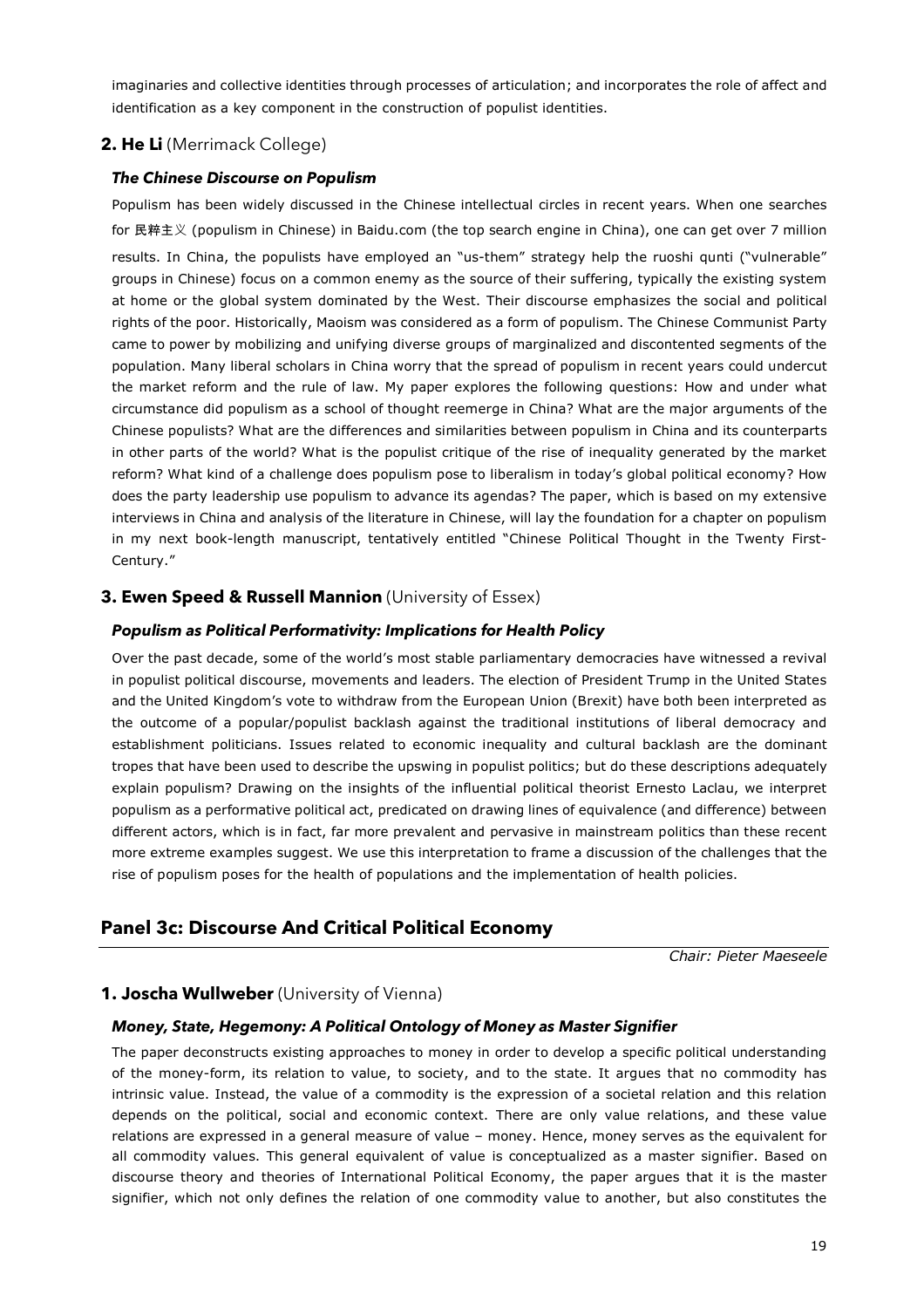commodities by assigning value. It follows that the value of a commodity can only be determined when it can be expressed in money, and that commodity values can only be made comparable when they can be related to this general money form. Furthermore, the transition from the value-form to the money-form is theorized as a hegemonic process. Hence, money ultimately represents a specific political relationship resulting from hegemonic struggles. To conceptualize money as a master signifier makes it possible to understand money not as a neutral measure of abstract value but as a general measure of value relations resulting from political processes and social struggles. This political process will be illustrated by way of the unconventional post-Lehman central bank monetary politics.

# **2. Anar Koli** (Soka University)

#### *The Political Economy of the Green Economy. A Post-Structuralist Discursive Analysis*

This study argues for the development of a post-structuralist political economy of the Environment. The study examines the complex discursive articulations between political economy and environment, particularly in the discourse of the green economy. Since the Rio + 20 conference in 2012, the notion green economy, which focuses on low carbon, resource efficiency and social inclusiveness, gained prominence as a so called new paradigm to guide the global environmental discourse. This study employ a discourse analytic framework that sheds light on how the discourse of green economy is institutionalized in the global policy arenas and global politics. This study intends to ask how specialized discourses about the environment are constructed by the neoliberal political economy and environmentalism as disciplinary articulations of knowledge and geo-power. One of the major focuses of this study thus rests with deconstructing the political economic dynamics that evolve around the green economy debate and emergent practice. The discursive framework of this study conceptualizes the power-knowledge relationship in articulation of global environmental discourses, particularly the green economy. Green governmentality, based on the critical project of Michel Foucault's account of how discursively formed disciplines operate inside regimes of truth as systems of governmentality -provides a basis for advancing this critical discursive analysis.

#### **3. Jason Glynos** (University of Essex)

# *Neoliberalism, Competition & Utility: A Critical Political Theory Perspective on the Promise of Robert Frank's Behavioural Economics, and its Limits*

Using the work of behavioural economist Robert Frank I show how an appeal to a Darwinian conception of competition as 'positional' can be mobilized to offer a critique of neoliberalism, as well as policy solutions designed to overcome disutilities produced by it. However, I argue that Frank's account of positional competition is grounded on a mechanistic understanding of social processes that underestimates the ambiguity and contestability of the concept of utility. I show that political and ideological processes render the context of positional competition less passive than Frank allows; and that an active strategy of 'reading for difference' can help us better appreciate the fragile and potentially varied character of the competitive process and thus also of the relation between economy, politics, and ideology.

**Key Words**: Critical Political Theory, Neoliberalism, Competition, Utility, Positional Goods, Frank, Darwin, Behavioural Economics, Ideology

# **4. Jens Maesse** (University of Giessen)

#### *Discursive Marxism: how Marx treats the economy and what discourse studies contribute to it*

This contribution seeks to develop some reflections on Marx as an analyst of the economy. I argue for a discursive Marxism that makes the integration of Foucauldian ideas into a Marxian framework possible. Three distinctive but interrelated questions will be addressed. First, what is specific about a Marxian understanding of the economy, especially compared to certain tendencies in economic sociology and political economy? Second, how is a Marxian understanding of the economy reflected by current Marxist studies and how have these studies contributed to a discursive-cultural turn in Marxist and neo-Marxist analysis of the economy? Third, while the discursive-cultural turn became increasingly important, what is the contribution of discourse studies of the economy to a Marxian framework? The paper concludes with the idea of a Discursive Political Economy approach in order to grasp the cultural and institutional complexity of power. To put discursive processes into a Marxian framework, a combined analysis of discursive-imaginary as well as institutionalizedsedimented power positions is required.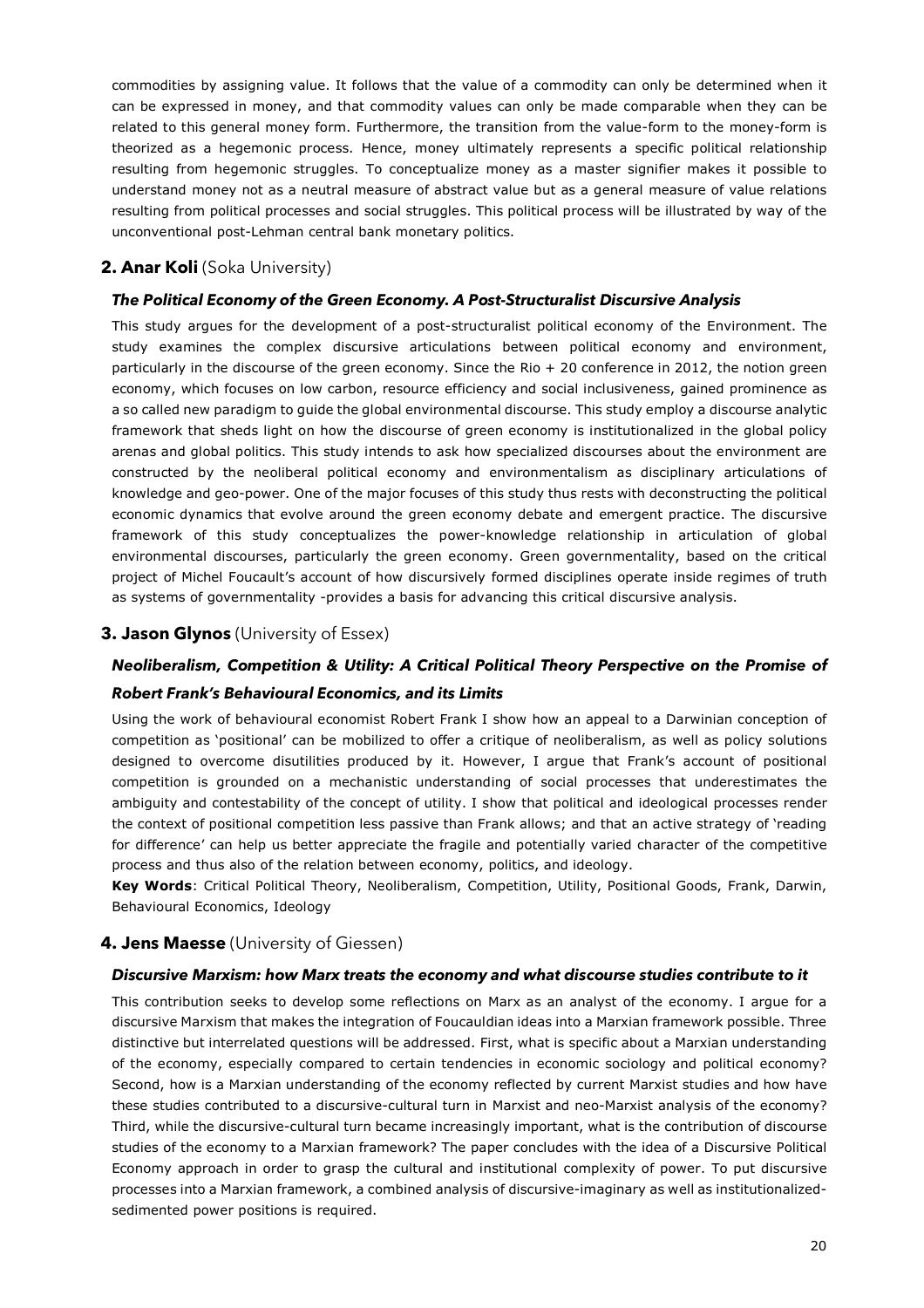# **5. Laurens van der Steen** (UAntwerpen)

# *Against the Market or Against this Market? A Discourse-Theoretical Analysis of the Communication Practices of Oxfam-World Shops*

Since the turn of the century, fair trade-organizations with roots in the countercultural movements of the 1960s have been criticized for encouraging an engagement with fair trade as a 'shopping for a better world'. This article studies how the vindication of the consumer is embedded in more comprehensive changes in the political alliances and ideological orientations of traditional fair trade-organizations. Conceptually, we draw on the mainstreaming-literature, which theorizes the consequences of the increased presence of fair tradeproducts in new outlets (e.g. supermarkets) for the communication practices of these fair tradeorganizations, in addition to the tradition of discourse theory, in particular the distinction between social, political and phantasmatic logics. Using a document analysis of a variety of documents of the Flemish traditional fair trade-organization Oxfam World Shops, we discern two contrasting discourses, a first discourse in the documents that are less recent (before 2009) and a second in more recent documents (after 2009). Socially, the first discourse rejects the consumer from the North as an integral part of a profit-based system that exploits the South, the second defends the consumer as a natural market actor. Politically, the first discourse draws a political boundary between a profit-driven North and a justice-driven South, the second a boundary of consumers and producers versus the multinationals. Phantasmatically, we identify in the first discourse a metapolitical theory of an emerging "countermovement" that will overcome the antagonism between North and South, while the second discourse roots its call for an equal market in the authority of neoclassical economics and an appeal to common sense about market exchange. In our conclusion, we pay special attention to the ideological shift in the discourses of Oxfam-World Shops and how it relates to the contention of a "post-political zeitgeist".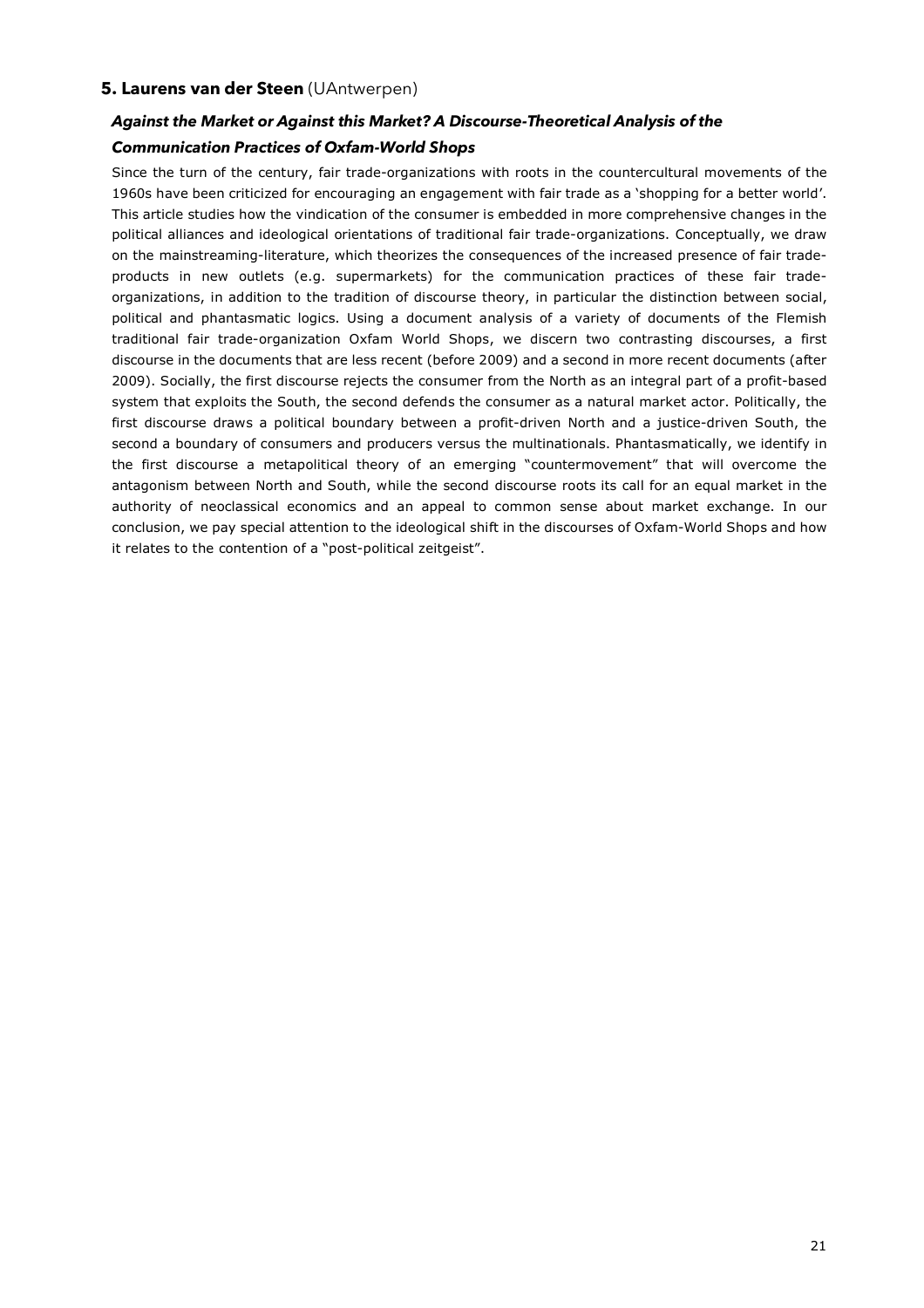# **FRIDAY 8 FEBRUARY**

# **Plenary Panel 2: Theorizing Representation, Hegemony, Populism**

*Chair: Yannis Stavrakakis*

# **1. Emilia Palonen** (University of Helsinki)

#### *Rhetoric-Performative Analysis and Populism*

Discourse theory should not only engage with what is being said but what is being done: practices generate meaning perhaps even beyond words, because these are difficult to contest with anything else than practices. This paper introduces rhetoric-performative analysis as a sub-category of discourse theory developing on the Essex School poststructuralist discourse analysis or ideology and discourse analysis (Howarth, Norval and Stavrakakis 1999; Glynos and Howarth 2007). My approach stresses the performative affective dimension: rhetoric-performative discourse analysis (Palonen and Saresma 2017; c.f. Laclau 2014; Butler 2015) connects with the post-Gramscian and post-Althusserian theory of hegemony that Laclau and Mouffe (1985) developed. It enables the researcher (or practitioner) to explore both practices and materiality alongside speech and writing – particular practices that also take material forms. The paper is based on (an immanent critique of) Ernesto Laclau's work and particularly his later writings in *the Rhetorical Foundations of Society* from a postfoundational perspective (c.f. Marchart 2008; Marttila 2015) still recognising the potential of limited agency and effects of visual and concrete manifestations of discourse on the discursive field as a contingent field of meaning making and a site of struggle. In this paper, I take the case of populism to explore rhetoric performative analysis. It reveals the relevance of performativity for understanding democracy.

Discursivity is a condition where meaning-making takes place, but the objects of study could be the interesting things that partake in or result from this meaning-making practice. Rhetoric-performativity refers to the contingent meaning-making process: it enables us equally to explore the affect-laden persuasive processes that challenge and maintain hegemonies, as the logics and forms of meaning-making that a tropological approach to rhetoric would unveil. The rhetoric-performative approach affords attention to the ways in which meanings are being made on the micro level, where the relative agency and possibility to make meanings is emphasised.

The paper investigates 1) moves from the speech and writing to the emergence of populist articulation in the visual and concrete manifestations, 2) practices of frontier making in the intellectual space, and finally 3) the way in which we can better understand the populist logic of articulation with democracy vs. demography.

# **2. Lasse Thomassen** (Queen Mary University of London)

#### *Laclau as a Theorist of Representation: Populism and Universality*

While best known today for his theory of populism, Ernesto Laclau also has a distinctive theory of representation, which is developed in On Populist Reason (2005) in particular. Like other scholars working within the so-called constructivist turn in contemporary work on representation, Laclau takes representation to be a general category and not just limited to formal political institutions, and he takes representation to be performative in that it also brings about what is represented. This paper examines the implications of this conceptualization of representation for two concepts central to Laclau's later work and to contemporary politics: populism and universality. Laclau takes populism to be exemplary of his conception of representation because populism is a discourse that brings into being what it claims to represent: the people. Although less explicit in Laclau's writings, populism is also the exemplary form of the articulation of universality; both populism and universality are articulated through what he calls chains of equivalence and empty signifiers. This is important for current debates about populism and the crisis of democratic institutions. The aim here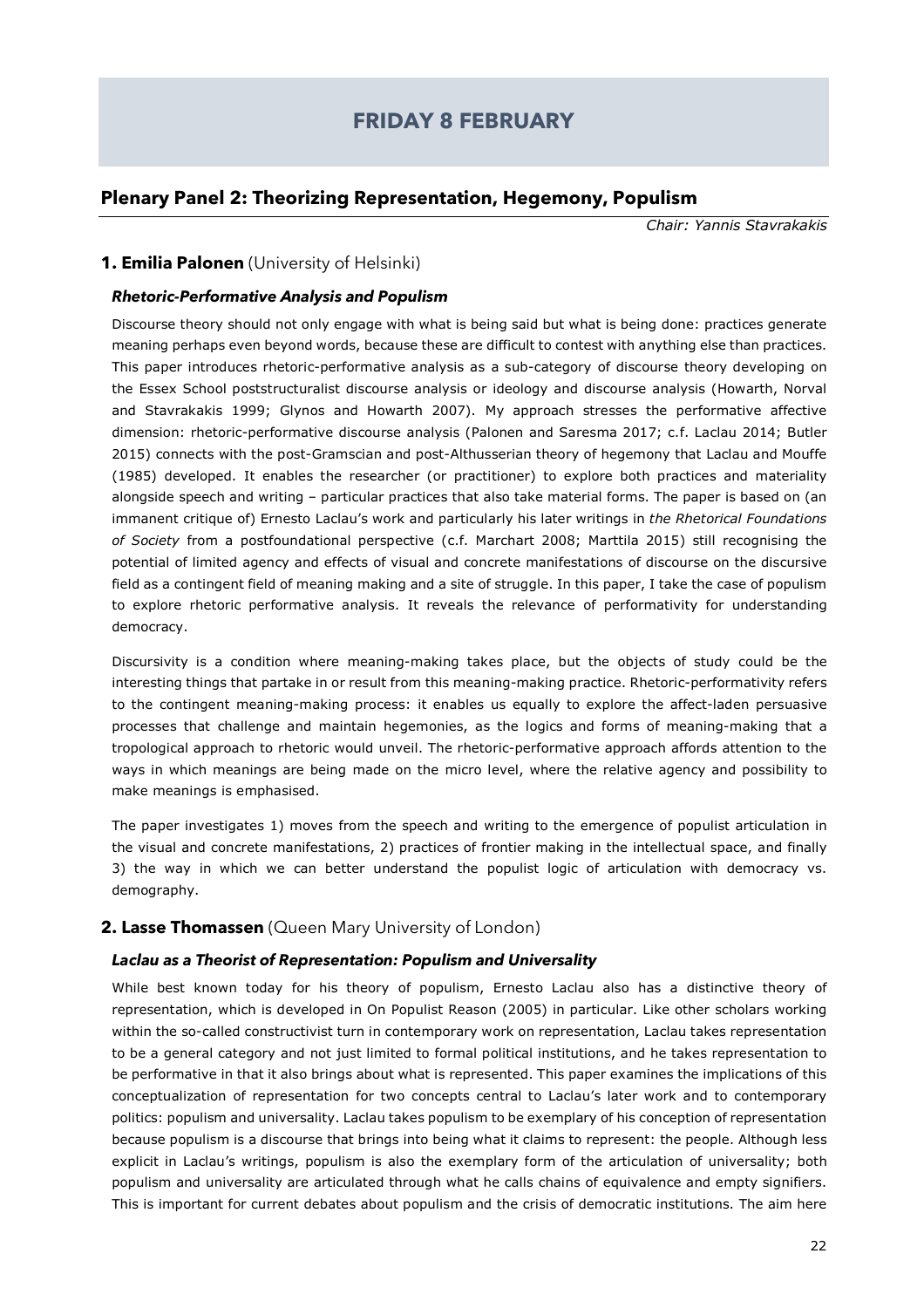is not to engage in a detailed analysis of these debates. Rather, the aim is to illustrate how our conceptions of representation inform how we think about populism. I show this in the context of a reading of Jan-Werner Müller's influential critique of populism.

# **3. Giorgos Katsambekis** (Loughborough University)

# *Are 'the People' of Populism Necessarily Homogeneous, Virtuous and Pure? A Critique of*

#### *Mainstream Approaches from a Discursive Standpoint*

There is no doubt that at the heart of every populist project is the construction of a collective subject that in most cases is named as 'the people.' It is also common ground that this very process of constructing 'the people' can be performed in various and different ways, depending on the ideological orientation of a given populist actor and the context within which they emerge. Hence, 'the people' can be identified with the national community in populist discourses of the right and radical right, or they can be defined in socioeconomic terms, as the poor, the 'underdog' in populist discourses of the left or radical left. While in both cases 'the people' most often appears as the democratic sovereign. Despite the fact that most scholars recognise the numerous possibilities and variations in constructing 'the people,' approaches operating within the now hegemonic 'ideational' model (advocated by scholars like Cas Mudde and Kirk Hawkins), insist in understanding every populist conception of 'the people' as primarily moralistic and necessarily homogenising. Not only does the people have to be a homogenous and monolithic collective subject, it also has to be defined as 'pure' and 'virtuous,' as morally superior. However, this assumption can be challenged both on the theoretical and on the empirical level. This paper thus presents a critique of approaches that understand populism as the construction of a homogenous and morally pure people against an evil and corrupt elite. It shows that it is often a sense of unity (rather than homogeneity) that defines the construction of 'the people;' a people could also be a pluralist collective actor primarily defined in political or socio-economic terms (not moral ones). What is more, there are populist leaders (especially in Latin America) that have openly accepted that 'the people' can be corrupt and even prone to delinquency, if that's necessary for survival in an unjust society, portraying an image that is far from purity and virtue. Something that clearly challenges the argument about moral purity/superiority. In this context, the case will be made that the 'ideational' approach might be more vulnerable to analytical and normative bias, as it uncritically stresses the alleged illiberal and anti-pluralistic orientation of populism that present a danger to the established liberal democracies of today's world. Concluding, we will argue that a discursive approach based on 'minimal criteria' can avoid such pitfalls, as it offers the framework in which to assess the construction of popular subjectivity and its antagonistic signification in an analytically unbiased and methodologically rigorous way.

# **4. Allan Dreyer Hansen & Marianne Høi Liisberg** (Roskilde University)

# *We and the Terrorist Other: On the Construction of the French and Danish National Political 'we' – An analysis of the public Debates in France and Denmark after the Terror Attacks of January and February 2015*

A central claim of Laclau and Mouffe's discourse theory (Laclau & Mouffe 1985) is the need of any identity to delimit itself from a constitutive Other. When it comes to the articulation of a national political identity – a People - explicit attempts of such articulations are relatively rare: in day to day politics, agonistic relations tend to dominate the political landscape. However, the public debates following the terrorist attacks in France (January 2015) and Denmark (February 2015) several political leaders addressed this very question in explicit antagonistic terms: one of the central issues of these debates were exactly that of the identification of a particular national People in relation to the Other.

The two events took place within few days, and triggered equivalent, yet different, articulations in the two countries. Apart from that France and Denmark are interesting cases since they belong to different tradition of state- and nationhood, the republican, universalist and the cultural, respectively. Whereas Mouffe has argued liberal democracies are based on allegiance to the principles of freedom and equality for all (and the left should seek their radicalisation, rather than replacement), in any actual articulation of basic principles, we do not only see specific interpretations, we (of course) also find their articulations with other principles and logics.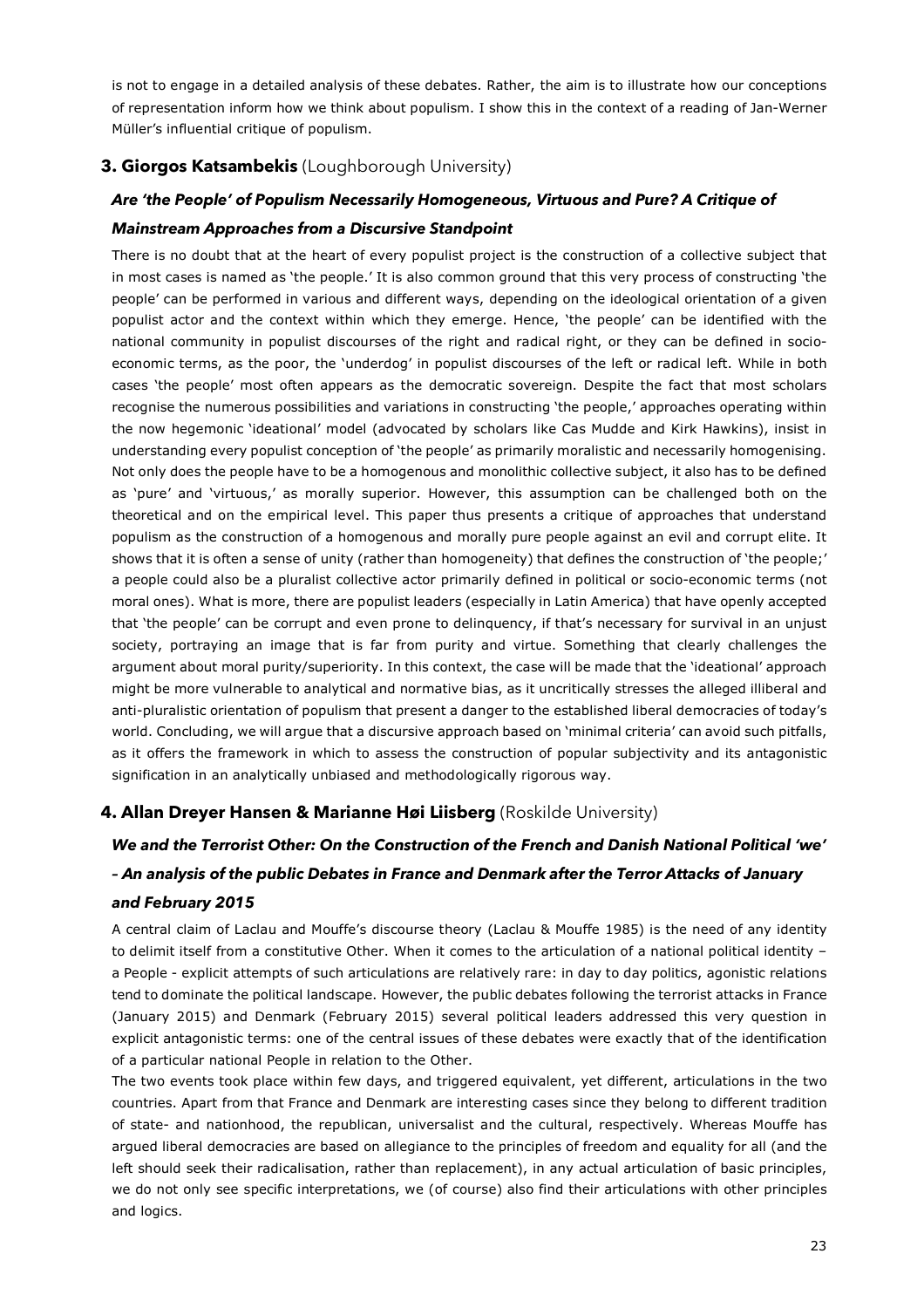Through an analysis of a selection of articulations from the two debates, we compare and discuss the way the two debates construct the national We through a chain of equivalence of a series of central signifiers linking constitutive principles and logics to the national political communities, i.e. the People. Intimately linked with the question of We is the question of the Other. A central, but as of yet, undeveloped challenge in the Laclau and Mouffe tradition, is how we can analyse the 'We' by way of the exclusions of the Other. Finally, normatively, our analysis provides elements for a democratic criticism of the construction of the national in France and Denmark.

# **— PARALLEL SESSION 4 —**

# **Panel 4a: Populism And Nationalism 1**

*Chair: Benjamin De Cleen*

# **1. Marie E. Tuley** (University of Sussex)

#### *Migrant Integration Narratives and the Making of National Identity*

This paper analyses how sub-state nationalist parties re-define national identity myths using (gendered) narratives about migrant integration. Concretely, the paper looks at how the Scottish National Party (SNP) and the Nieuwe Vlaamse Alliance (NV-A) re-define a Scottish or Flemish identity in reaction to the so-called European 'refugee crisis'. The paper draws on post-structural discourse theory to analyse the integration policies of both Scotland and Flanders, which have been adopted under the (ministerial) leadership of the two nationalist parties. The analysis shows that national identity myths are reimagined and redefined in relation to (gendered) discourse on non-EU migrants to both Flanders and Scotland, with a reaffirmation of gendered roles for both nationals and immigrants. Concretely, it demonstrates how the debates surrounding the rights and responsibilities of non-EU migrants become enmeshed with the re-making of a Scottish or Flemish sub-state national identity vis-a-vis their respective 'other' England or Wallonia.

# **2. Jakub Eberle** (Institute of International Relations, Prague)

# *People, Nation, State: Discourse Theory and Relations between Populism, Nationalism and*

# *Foreign Policy*

This paper will provide a discourse-theoretical exploration into the conceptual relations between foreign policy, populism and nationalism. Theoretically oriented works linking the literatures on foreign policy and populism are extremely scarce. This is rather perplexing, since as soon as we adopt a discourse-theoretical perspective, which is well established within both bodies of work, notable similarities start to emerge. I will explore these links by approaching foreign policy and populism through the lens of their 'discursive architectonics' (Stavrakakis 2017). From this point of view, foreign policy and populism can be seen as having strikingly similar effects on discourse: they divide it along a single antagonistic boundary, drawing a clear-cut line between 'us' and 'them' and constructing mutually opposed binary identities on its both sides. I further follow De Cleen and Stavrakakis in suggesting that such formal (ontological) conceptualisations should be injected with a minimum amount of (ontical) content. This minimum content is defined by the different collective subjects that are constructed and reproduced: the state in foreign policy and the peopleas-underdog in populism. This is also where nationalism, constructed around the nation as its collective subject, enters the equation as a third concept, one that is closely related, yet also different from the other two. The argument proceeds in two parts. I first discuss the definitional problems, gradually elaborating working definitions of foreign policy, populism and nationalism that enable us to capture the articulations, relations and resonances between these phenomena in particular empirical contexts. Second, based on these definitions, I outline and discuss ideal-typical examples of the most important interactions between foreign policy on the one hand, and populism and/or nationalism on the other hand. The result of this exercise is a typology that also offers certain preliminary ideas about how populism and nationalism impact on foreign policy.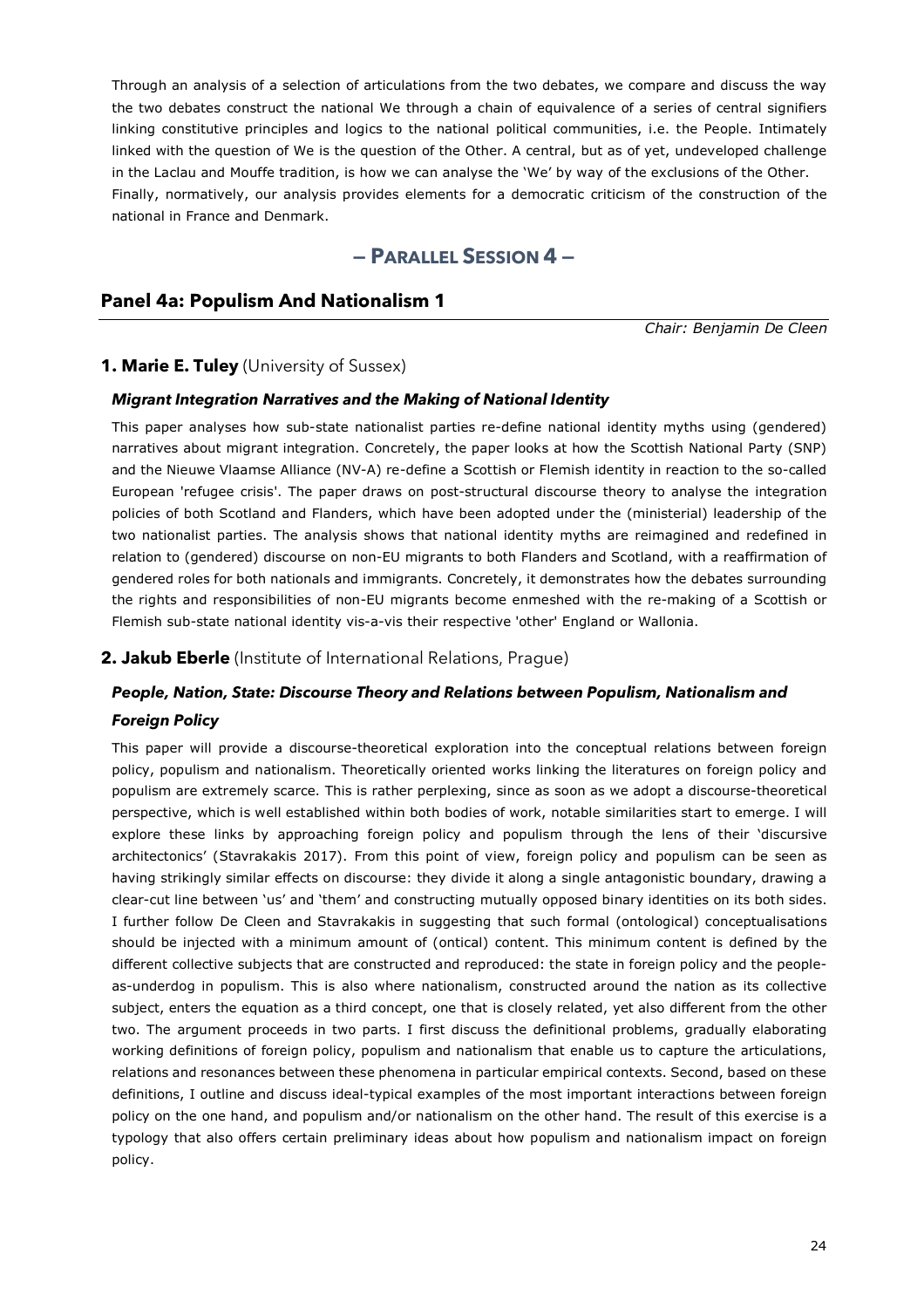# **3. Maria Avraamidou** (University of Cyprus)

# *Representations of Europe in Greek-Cypriot Newspapers at Times of Massive Migration Movements*

# **4. Jacopo Custodi** (Scuola Normale Superiore)

# *Podemos and the Imagined Nation: The construction of Spain in the political discourse of Pablo Iglesias*

In many European countries, nationality is increasingly acquiring a conflictual political value, most often fuelled by right-wing populist forces. Yet, in Spain national identity has recently made a comeback also on the left side of the political spectrum, driven by the new leftist political party Podemos. Its leaders have been laying claim to patriotism in their speeches, attempting to detach Spanish identity and national pride from their link with conservative ideologies. This article represents one of the very few analyses of Podemos' nationalist discourse. It outlines a discourse-theoretical conceptualization of nationalism that works as a bedrock for the research, and it carries out an analysis of speeches given by Podemos Secretary-General Pablo Iglesias. The findings confirm that claims to be true Spanish patriots and pride for being a Spaniard are indeed recurrent elements in Iglesias' rhetoric. However, the meanings that patriotism assumes in his speeches are substantially different than the ones typical of right-wing discourses. As findings show, 'Spain' is constructed by Iglesias through an inclusive and egalitarian discourse that covers three symbolic dimensions: people's history; cultural and national pluralism; and welfare policies and solidarity. Through a reimagination of Spain according to leftist values, Iglesias tries to provide fixity and legitimacy to the political alternative that Podemos aims at representing.

**Keywords**: Podemos, Pablo Iglesias, Spain, Nationalism, Patriotism, Radical Left, Populism

# **Panel 4b: Visuality 1**

*Chair: Ilija Tomanic-Trivundza*

# **1. Fani Giannousi** (Aristotle University of Thessaloniki)

# *Shades of Shame. Public Discourses in the Greek Crisis*

Since the 2008 global financial crisis, Greece has been spiralling down a tunnel of economic and sociopolitical crisis. For the past decade massive riots, consecutive elections, a debilitating public debt, crumpling social structures and endless rescue plans devised by international bodies, constitute what has been named the Greek crisis. During the crisis several kind of discourses, both domestic and foreign, have emerged addressing the country's ailments seeking to explain them to an already dazed and confused society and possibly cure it.

Shaming either by states or non-government organizations or international bodies has emerged as an increasingly prominent strategy for achieving compliance with rules and norms in world politics. This presentation will attempt not only to explore the nature and impact of shaming strategies and affective mechanisms deployed during the Greek crisis but also their role as an instrument of collective identification in an environment of multiple overlapping crisis.

# **2. Paul Sambre** (KULeuven)

# *Cose Nostre: The Multimodal Reconstruction of Positive Social Change in Anti-Mafia Documentaries*

This talk describes the discursive expression of civil resistance against organized crime in Italy based on two episodes of Cose Nostre (Rai 2016), a series of Italian video documentaries about different mafias in Calabria, Campania and Sicily. The episodes, both in talk and images, display the stories of civil anti-mafia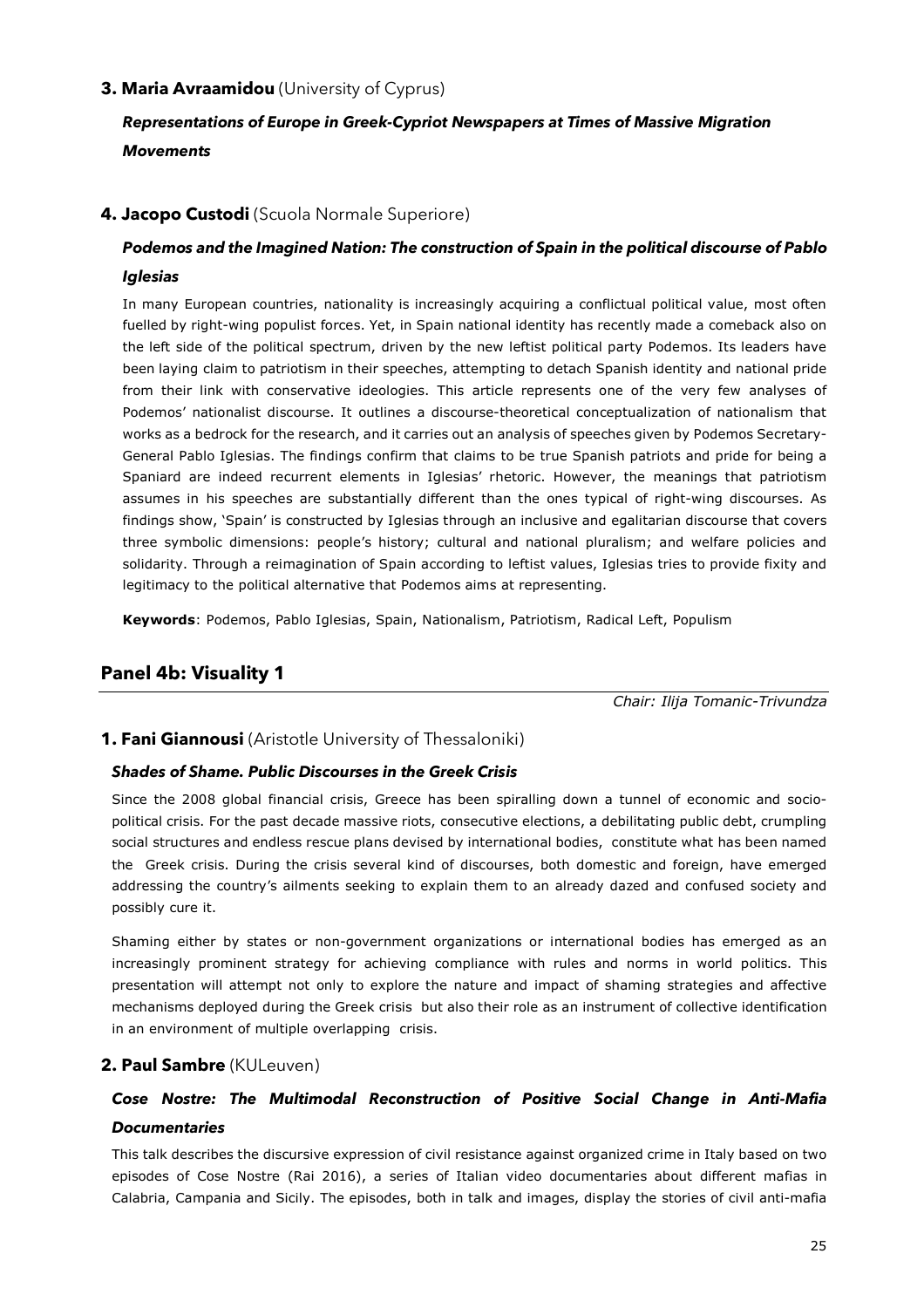resistance, through personal in situ testimonials by activists, private entrepreneurs(Gaetano Saffioti) and public managers (Antonio Candela), as they undergo psychological intimidation and physical violence by mobsters and yet keep on defying the law of silence exerted by the mafia syndicates in order to improve social conditions in their region (Ambrosoli 2016). This work in progress takes further the potential of a multimodal approach to (Balirano et al. 2017) documentaries : (1) documentaries unmask new types of economic criminal activities not associated traditionally with the traditional or heroic mafia, such as (public) procurement in the construction or health sector; (2) they make discursively explicit the critical choices, risks and crucial moments in the activists' no mafia, often at the expense to their own safety as well as (3) the social connections their change attitude produced with local workers, citizens, relatives and other individuals, and do so in the very local and public settings where crimes were perpetrated and positive social change occurs (Sambre 2017). As a result, critical discourse theories may need a fundamental revisal of the notion of critique not limited to negative deconstruction, but including a positive take on social reconstruction, progress and visual display of local materiality, offers of interaction and public space in which individuals' refusal of resilience sometimes makes a positive change.

Ambrosoli, Umberto. 2016. Ostinazione civile. Idee e storie di una rigenerazione civica. Milano: Guerini e Associati.

Balirano, Giuseppe, Caliendo, Giuditta, & Sambre, Paul. 2017. Introduction: Multimodal Discourse about Crime in a Globalised World. I-LanD Journal, 2017(1), 6-14.

Sambre, Paul. 2017. The Multimodal Representation of Italian Anti-Mafia Discourse: Foregrounding Civil Resistance and Interlocution in Two Global English Video Reportages. I-LanD Journal, 2017(1),

#### **3. Tim Griebel** (Friedrich-Alexander-Universität Erlangen-Nürnberg)

#### *To Have or to Be? A Corpus-Assisted Multimodal Critical Realist Discourse Analysis of Austerity*

#### *in the United Kingdom*

Starting from the meta-theoretical considerations of Critical Realism in general and Cultural Political Economy (CPE) in particular, this contribution develops a corpus-assisted multimodal critical realist discourse analysis that will be used to offer an explanatory critique of austerity in the United Kingdom. Following earlier conversations between critical realist and poststructuralist arguments, this critique will be developed through a dialogue with poststructuralist approaches that pursue similar goals. By doing so, CPE will be enriched by thoughts about multimodality, subjectivation processes and methodological concerns. In respect to multimodality, CPE is well equipped to study the interdependencies between semiotic systems and material social structures in a post-foundationalist way, but it is usually used to analyse textual material only. This is surprising as the central role of imaginaries already cries for a consideration of images. By transferring CPE's central ideas to visual materials, this contribution will offer an explanatory critique of both texts and images. In respect to subjectivation processes, CPE is combined with the materialist social psychology of Erich Fromm. From the perspective of CPE, the forces behind discourses are grounded in economic structures. Fromm's insights about different modes existence advance this relationship as they offer a link between economic structures and discourses by explaining why some discourses provide not only material but also psychological gains and why people, therefore, get attached to certain economic structures. Of central importance here is the difference between the having mode of existence that is based on competition, antagonism as well as fear and the being mode of existence that is based on solidarity and love. The latter mode shall be enhanced by critical social science. In respect to methodological reflections, these theoretical goals will be pursued in conversation with quantitative and qualitative analyses of 271 multimodal articles about austerity from the Guardian and the Daily Telegraph. Semiotic regularities will be detected with the help of keyword and collocation analyses (for textual material) and with an image type analysis (for visual material). These regularities will then be analyzed qualitatively in order to offer an explanatory critique in the service of human emancipation.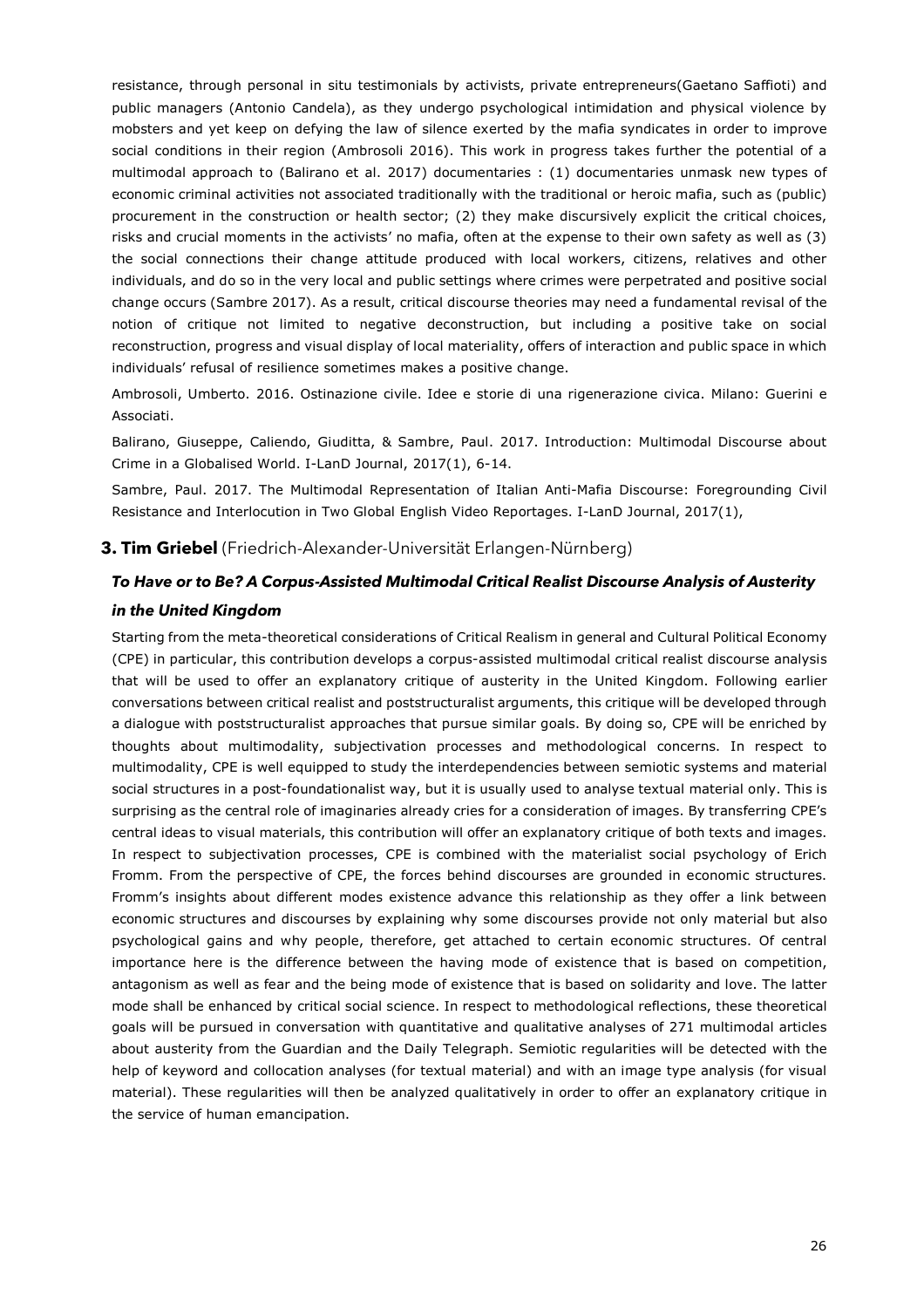#### **1. Lut Lams** (KULeuven)

# *Dislocation in the Western Discourse of Representative Democracy - a Conceptual Exploration of the Signifier 'Democracy' in the Opinion Pages of De Volkskrant*

Judging from recent titles of academic publications and symposia, the primacy or hegemony of liberal democracy or representative democracy as a governance model is increasingly being questioned. While some authors dismiss the idea of democratic recession as a myth, others find empirical evidence that the past decade has been a period of at least incipient decline in democracy (Plattner, 2015). Since democracy, as a catchword of contemporary political discourse, 'easily resonates in people's minds' (Schmitter & Karl, 1991:75), one may wonder whether people understand the distinctive components or subscribe to the procedural norms that made democracy possible. Also, as democracies come in various types, there are diverse practices with varying effects. Hence the need to clarify meanings and unravel conceptual ambiguity. From a discourse-theoretical perspective, one can raise the question whether the term 'democracy' has become an 'empty signifier' (Laclau and Mouffe, 1985) in its struggle against the non-democratic other. Dislocatory events from within democratic systems, such as populist electoral discourse, the Brexit referendum, the victory of the US populist presidential candidate Donald Trump, or the antagonist challenger from the outside in the form of (semi-)authoritarian regimes, have sparked multiple debates on the meanings and role of representative democracy. A good arena to look for this "changing horizon of meanings, conventions and practices" (Norval, 1996:7) is the quality press in an open media system, where its role in informing the public, providing a forum for a plurality of voices, and fulfilling a watchdog function to hold politicians accountable serves to facilitate communication of democracy. The current paper thus aims to assess the meaning and usage of the signifier 'democracy' through an analysis of arguments in the op-ed articles of a selection of Dutch quality newspapers. The period of investigation ranges from 1 December 2015, just before the Ukraine referendum in the Netherlands to 1 December 2017, a month after the lengthy Dutch cabinet formation. The study utilizes a mixed-method approach of corpus-linguistics and discourse analysis, exploring the collocational profile of the key term 'democracy' and mapping which concepts the notion is most often associated with. Besides analysing the semantics of these concepts, the study adds a qualitative analysis of argumentation patterns and conceptualizations of the key word to uncover the meanings underlying the use of 'democracy'. Findings show a marked variability in the arguments about the state and desirability of democracy, thus revealing the undecidedness of this symbolic subject. In its vulnerability to recent dislocatory events, its contingency is exposed, giving rise to debates in the op-ed pages about alternative forms of governance systems or changes in the democratic system itself.

# **2. Thomás Zicman De Barros** (Sciences Po Paris)

#### *Are Theorists of Populism Cynical?*

According to critics such as Slavoj Žižek (2006) and Stefan Rummens (2009), among others, Ernesto Laclau and Chantal Mouffe would be cynical discourse theorists. On the one hand, Laclau and Mouffe adopt a fruitful post-structuralist and post-foundationalist approach towards discourse to study populism. This framework implies the acknowledgement of the "impossibility of society", accepting the radical contingency of our sedimented social practices. For them, discourses play a constitutive role in shaping reality, and populist discourses constitute the "people" as a political subject. On the other hand, however, Laclau and Mouffe articulate a normative analysis of populism and defend it as a possible strategy to advance a progressive and inclusive agenda. This involves affectively investing a signifier – such as the name of a leader – through the idealization of a fully reconciled society, producing endless metonymic substitutions of fantasmatic promises. Therefore, for their critics, instead of stressing radical contingency, Laclau and Mouffe's political project would deny it, reproducing the logic of fantasy. There would be a gap between how they talk about populism in theory and the populist practices they support – they would be openly for misleading the public. The aim of the paper is to critically review Laclau and Mouffe's work to show how their critics' accounts are at least partially unfair and how, despite some undeniable ambiguity, their defense of populism implies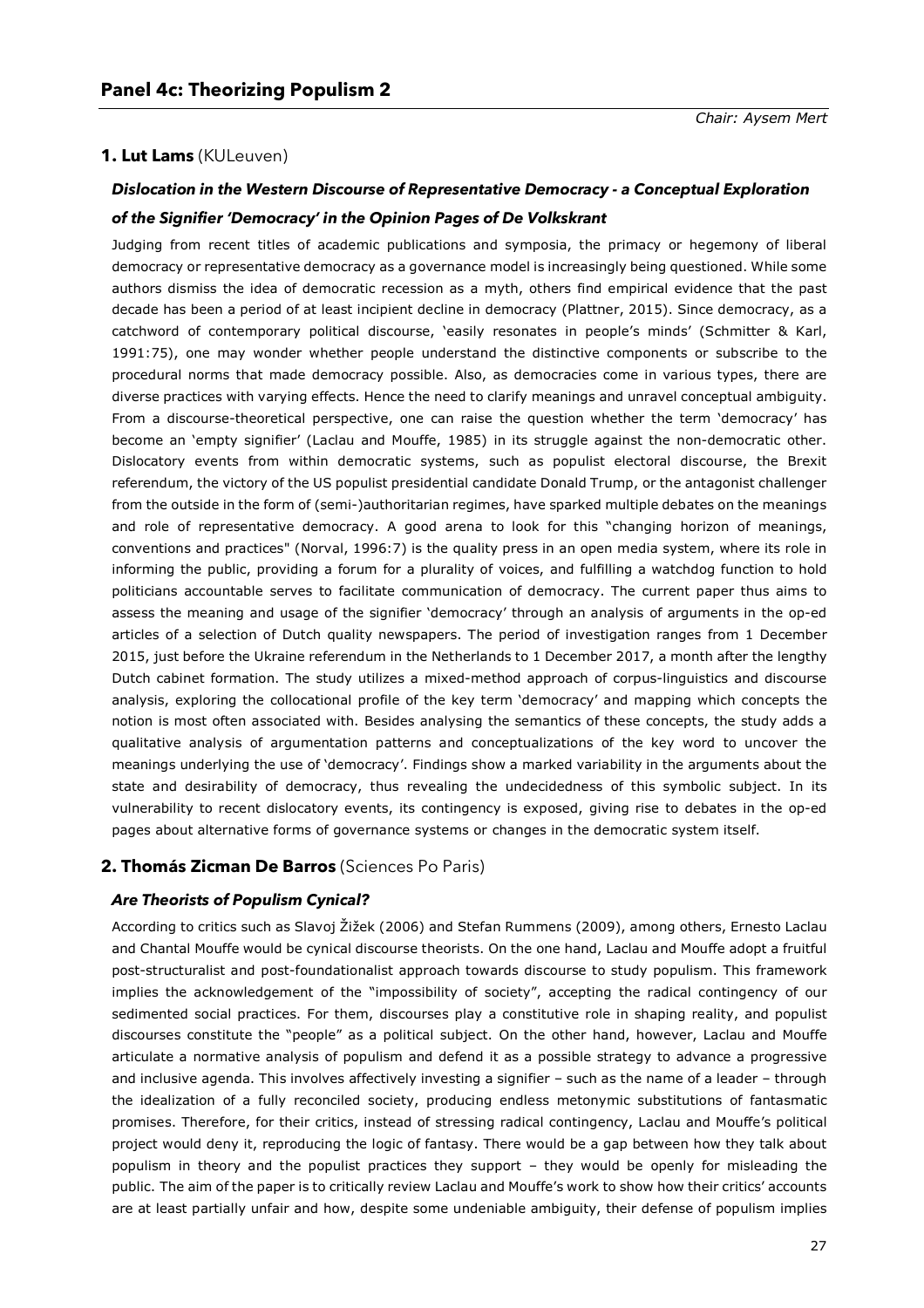a paradoxical reference to the impossibility of society. The paper will try to demonstrate how, since its first formulation, the concept of empty signifier can be understood not as a matter of constructing fantasies and illusions, but rather representing the impossibility of society as such and accepting it as a positive value. This possible reading would become clearer in the triple debate between Ernesto Laclau, Slavoj Žižek and Judith Butler, and in the following incorporation of the psychanalytical notion of sublimation to think about populism.

# **3. Craig Love** (University of Essex)

# *Re-evaluating the Populist Puzzle: Intellectuals and Loaded Signifiers*

Populism is a riddle wrapped within a puzzle and locked inside an enigma. Within the field of political theory, populism is a highly contested concept with little consensus regarding its content, purposes and effects. Therefore what is required in order to get to grips the populist phenomenon currently sweeping the world is to furnish the theoretical means which allow us to grasp how different political/populist projects construct different discourses by connecting the building blocks of identities and grievances in particular ways (De Cleen & Stavrakakis, 2017). I contend that the 'Loaded signifier' is a meticulously constructed object of identification; a signifier that has been carefully and specifically identified for cultivating a specific identity suited to the needs of a given populist discourse. The introduction of the 'Loaded Signifier' is not intended to displace or reject Laclau's contributions regarding empty or floating signifiers; rather its purpose is to further the understandings that can be drawn from their logic and application. The loaded signifier thus seeks to address the articulatory processes through which a signifier may become empty or floating within populist discourses.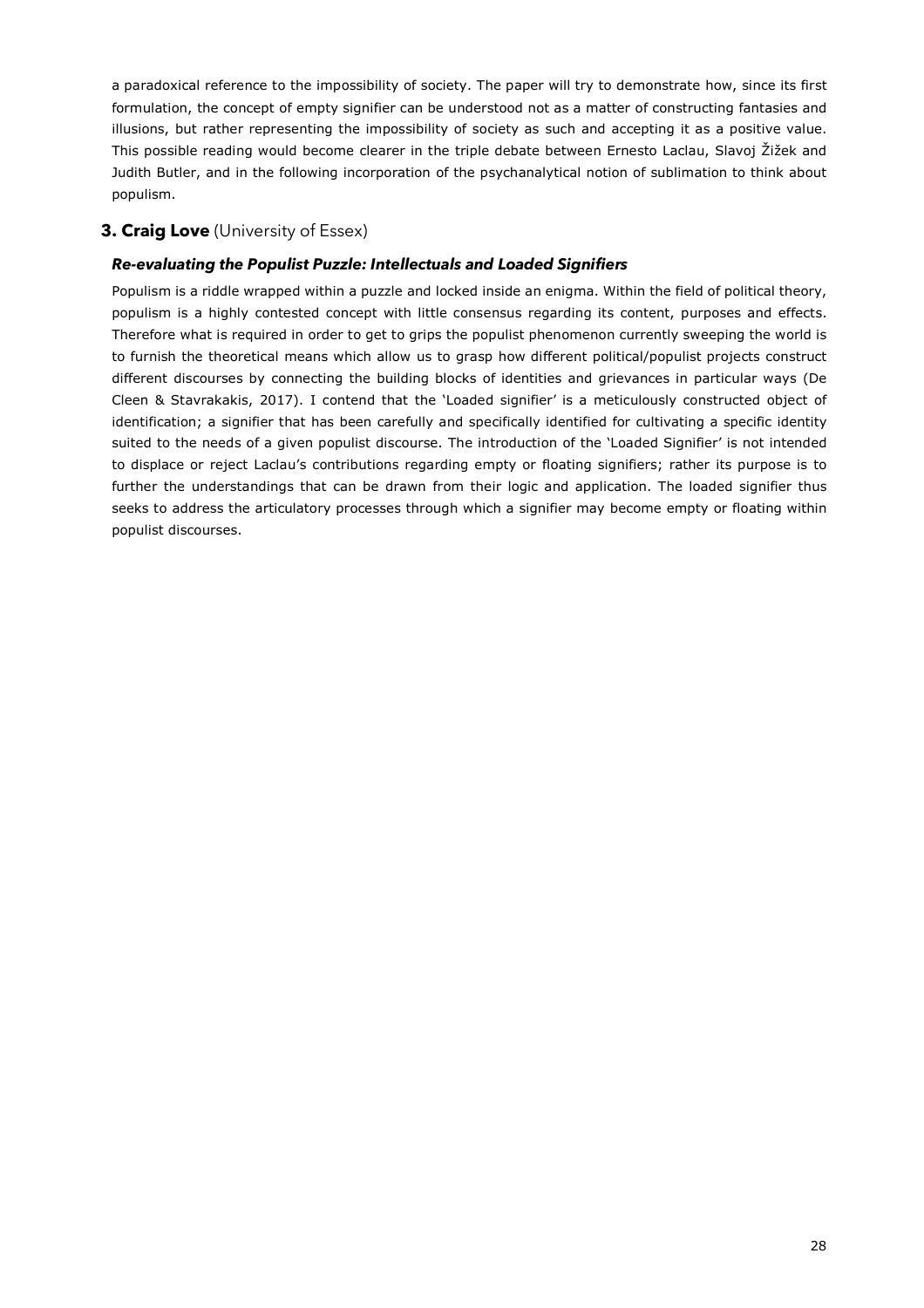# **Panel 5a: Populism And Nationalism 2**

*Chair: Benjamin De Cleen*

# **1. Michaelangelo Anastasiou** (University of Victoria)

#### *The Spatiotemporality of Nationalist Populism*

The relationship between nationalism and populism remains enigmatic. While progress has been made in analytically disentangling the two phenomena, the question that is left unanswered is why populist movements typically take on a nationalistic form or come to impinge on nationalistic institutional arrangements. An application of Laclau's theory of space and time can yield fruitful answers. For Laclau, "space" is to be understood as any sort of material and ideal configuration, such as institutional arrangements, that obeys the principle of repetition. These configurations, by ontological fiat, operate within a total symbolic structure that comes to be sedimented in the form of power relations—in other words, a hegemonic bloc. Conversely, "time" is to be understood as the disruption of repetitive modes of conduct, i.e. social change—a possibility that outpours from the social's constitutive indeterminacy. Following this logic, nationalism is to be understood as being principally situated at the level of spatiality, in the form of sedimented hegemonic arrangements. Populism, on the other hand, is to be understood as inhering to the temporarily of being. As a form of political antagonism, it potentially disrupts spatialized practices. However, political acts, invariably and by necessity, hinge on spatialized arrangements, since any practice is executed within a total symbolic structure—a (national) hegemonic bloc at this historical juncture. Thus, populist mobilization is to be understood as an on-going dialectic between extant (nationalistic) hegemonic arrangements (i.e. spatialization) and the immanent "disruption" of those arrangements (i.e. temporality) through novel political configurations. In this sense, nationalist populism can be understood as a form of populism whose mode of antagonism rhetorically "activates" extant national(ist) hegemonic arrangements. The execution of a nationalist populistic logic therefore entails an articulated metonymical/metaphoric extension between spatialized nationalist arrangements and the temporality of being, that is, political potential.

**Keywords**: Populism, nationalism, nation-state, hegemony, space, time

# **2. Liv Sunnercrantz** (Lund University)

#### *Populism Without Nationalism, or, Learning from the Enemy*

Critically revisiting the trend of associating populism with nationalism, I draw on examples from my PhD thesis to show how neoliberal radicals may also exhibit populist characteristics. In the thesis I applied a discourse-theoretical methodology to the Swedish privatisation debate during the crisis years of 1988-1993. The populist appeal of the Swedish neoliberals furthermore explains part of their success and contributes to a better understanding of how the Swedish social-democratic hegemony was toppled. My analysis is informed by scholars suggesting that the central theme in populist discourse is the construction and signification of an antagonistic divide between 'the people' and 'the elite'. By using a post-foundationalist approach to analyse past events, it is possible to untangle 'populist' from 'nationalist' discourses and be able to show how other radical contenders to mainstream politics have used the very same populist logic. The Swedish neoliberalists, for instance, moved swiftly from the margin to the mainstream precisely by positioning themselves as an anti-establishment alternative to the powers that be.

# **3. Ryan Flitcroft** (University of Essex)

#### *Identifying Populist Discourses: Evaluating the Populist Logics of the UK Independence Party*

This paper will shed light on the possibility of utilising some basic quantitative coding methods in order to help guide the qualitative search for populist elements within a given discourse. I contend that the concept of 'articulation' is not only useful but pivotal in identifying populist practices and logics within a given discourse. I utilise a method of quantitative 'counting' of particular populist indicators in order to provide a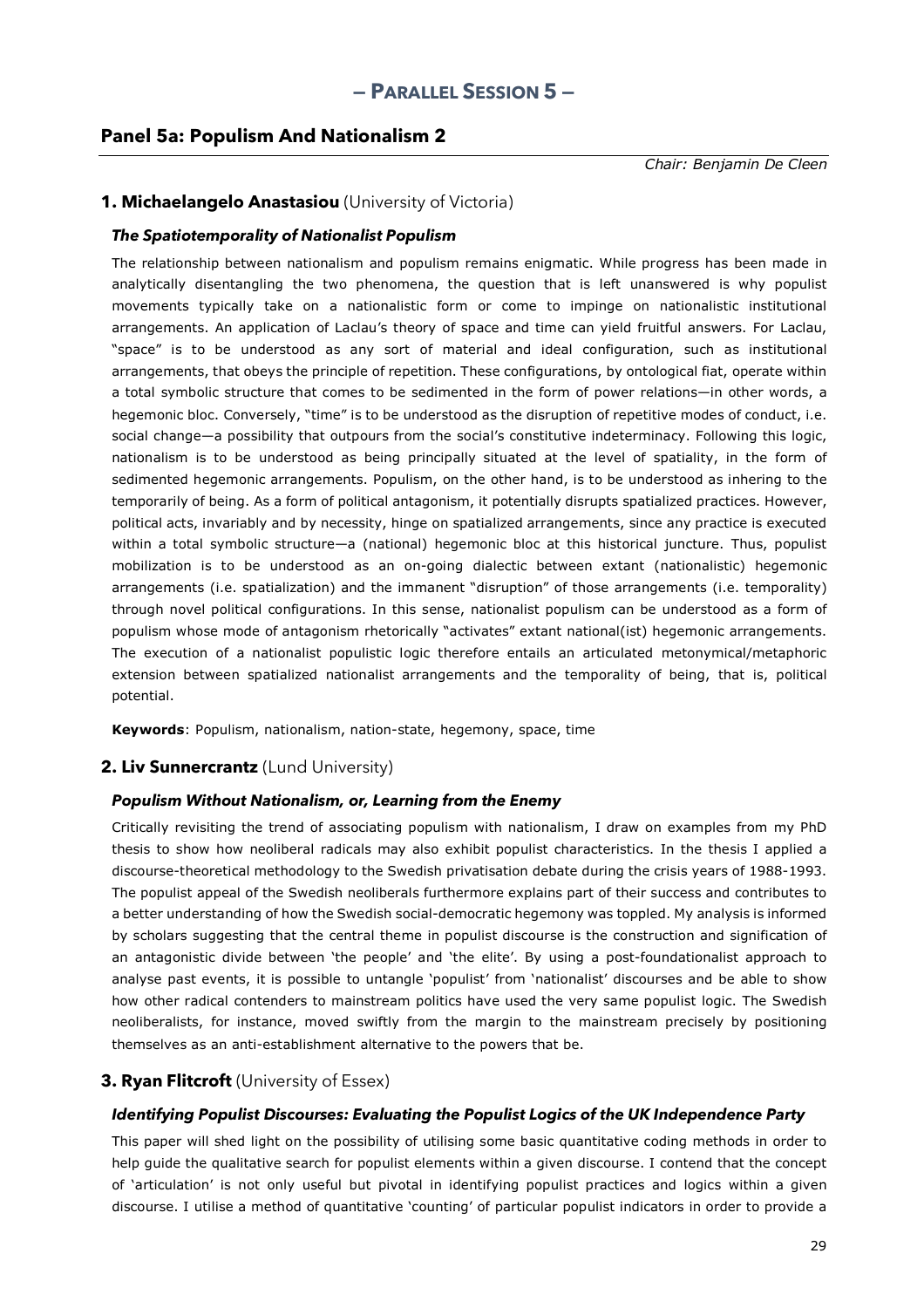broad surface-level reading of 10 years of speech data given by ex-UKIP leader Nigel Farage at their biannual conferences. This reading is then refined through an analysis of the ways in which certain signifiers, themes and patterns are articulated across the speeches, paying special attention to the way that chains of equivalence are constructed and utilised by the speaker. Through the deployment of Ernesto Laclau's theoretical schema on populism, the various speeches can then be attributed different levels or 'intensities' of populism, which provide us with an in-depth picture as to the extent to which the party can be described as populist across the 10-year timeframe.

# **4. Daniel Smith** (Cambridge University)

# *Anti-Globalism as Hegemony?: A Discourse-Theoretical Analysis of Anti-Globalism and the Contemporary Populist Right*

This paper will consider the degree to which hegemony theory, as articulated by Laclau, Mouffe, and others of the Essex School, allows us to understand the emerging ideological phenomenon of anti-globalism. Antiglobalism stands as one of the most distinctive and novel features of contemporary right-wing populist discourse: Trump, Le Pen, Orban, Farage, and others all speak of their opposition to globalism and globalist elites. I intend to argue that Laclau's theory of populism (and its basis in post-structuralist discourse theory) allows for a deeper understanding of anti-globalism's significance in the contemporary political landscape than other competing approaches to the study and analysis of ideology and discourse. For comparative and expository purposes, the paper will begin with a brief morphological analysis of anti-globalism. I will then consider the limits of such an approach and argue that a purely morphological account of anti-globalism, while useful both in deconstructing anti-globalist ideology into constituent concepts and in demonstrating the morphological affinity between conservative and anti-globalist ideology, is insufficient for understanding the relationship between anti-globalism and populism. Overcoming mere conceptual analysis, the Laclauian lens offers a means of theorizing anti-globalism as a counter-hegemonic populist project which offers a central antagonism (globalist v. patriot), a constitutive outside (globalist elites and ideology) to define itself against, and a series of popular-democratic demands (end free trade, strengthen borders, return sovereignty to nation-states) around which a chain of equivalence can be constructed. Moreover, De Cleen's recent discourse-theoretical work on the 'logic' of conservativism offers a novel way of understanding the relationship between anti-globalism and conservatism, which had previously escaped precise definition and conceptualization. While conceiving of anti-globalism as a counter-hegemonic project in this sense allows for a sophisticated understanding of the complex relationship between anti-globalist ideology, national(ist) identity and the rise of right-wing populism, it raises theoretical questions about Laclau's theoretical edifice. Can we consider the claims of anti-globalists to be popular-democratic, when the ideas and values underpinning (right-wing) anti-globalist discourse are contrary to those endorsed in Laclau and Mouffe's conception of 'radical democracy'? And can, or should, we divorce the Laclauian theories of ideology, hegemony, and populism from their post-Marxist origins in order to unchain the analytic potential inherent in these theoretical tools from an (alleged) normative commitment to a vaguely defined egalitarianism? I intend to conclude my paper with some tentative answers to these urgent theoretical questions, with the aim of stimulating debate and clarifying my own position on the matter in subsequent discussions.

# **Panel 5b: Visuality 2**

*Chair: Ilija Tomanic-Trivundza*

# **1. Efharis Mascha** (Hellenic Open University)

#### *Visual manifestations of the European discourse on solidarity of refugees and migrants*

The paper aims to examine different visual manifestations of the European discourse on solidarity during the immigration crisis (2015-2017). International Organisations such as UN (United Nations), IOM (International Organisation for Migration) and EASO (European Asylum Support Office) following a set of European policies reflect solidarity in practice among the EU states. Policy makers apart from implementing and drafting different sets of policies in moments of emergency due to the immense migrant flow, have also accompanied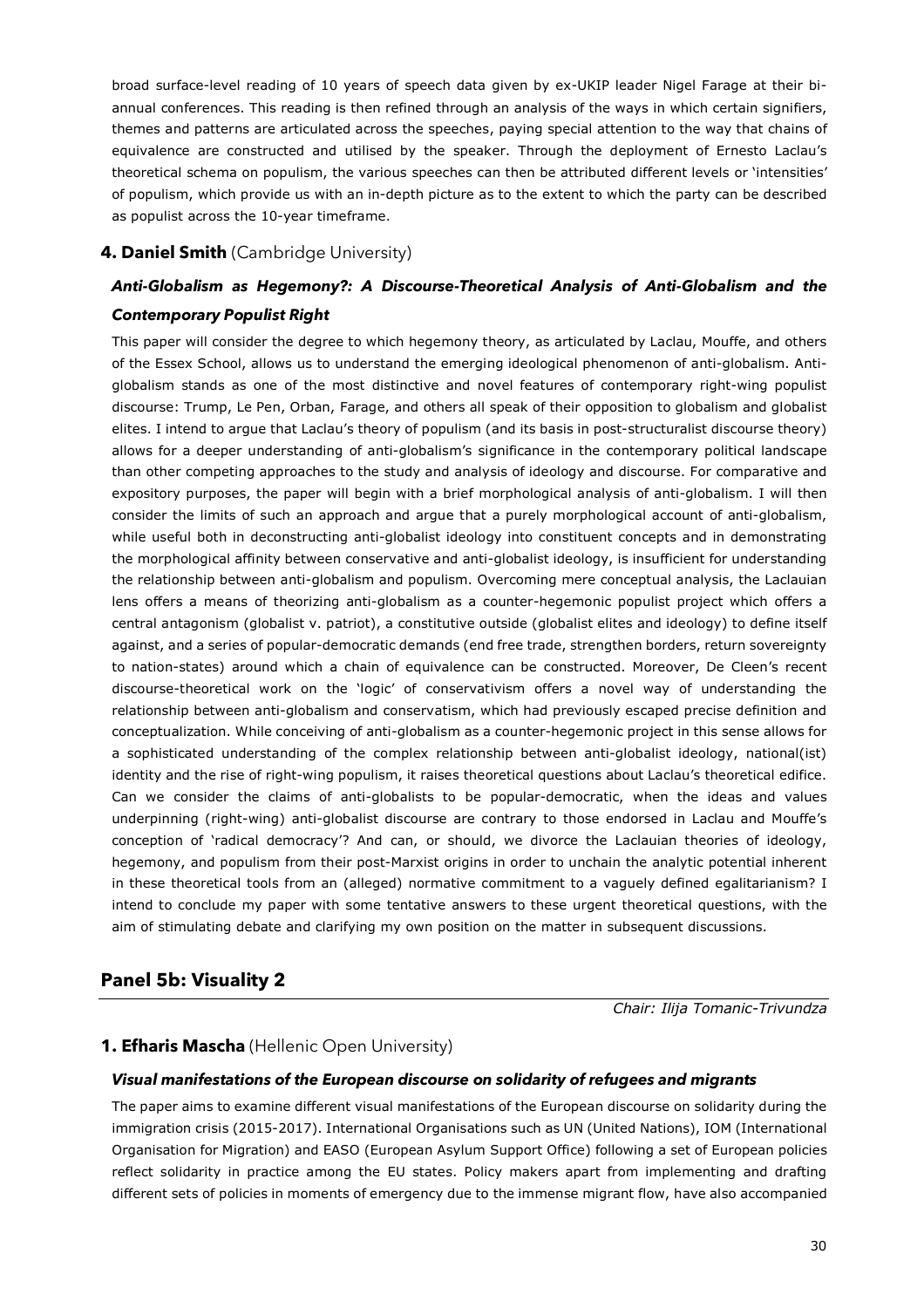these practices with visual representations in the form of posters and photos. These visual representations feature the organizations themselves and the discourse on solidarity towards the migrants. Hence, examining this material we can have a clear picture of the identity of the organizations but also, and most importantly, how they visualize their understanding of solidarity discourse. The paper is unfolded in the following way. Firstly, the theoretical framework of solidarity and the European Union's perspective of solidarity are discussed in detail. Then, the focus is moved towards a theoretical discussion of emotion, the role of affect and the role these Organizations play in the creation of European policies on migration. Thirdly, the analysis of the material, photos, posters and a leaflet will be discussed in conjunction to the aforementioned theoretical framework of solidarity and affect.

**Keywords**: solidarity, emotion, affect, refugee policy, Greek Asylum Service

#### **2. Mariano Dagatti** (University of Buenos Aires)

#### *Political Images and a Politics of the Images: A Rhetorical study of the Political Image in*

#### *hypermedia societies*

Modern political life is full of images. We are made to watch images of mass events, of political leaders or their challengers, of smiling or threatening faces or glances, of candidates debating. Images of images, of colorful campaign posters, of audiovisual advertisements or straight propaganda. Politics is not limited to images, but there are neither politics nor politicians without images. Contemporary processes of hipermediatization have emphasized the spectacular face of politics to confusing it with politics itself, and have made us feel confuse about it in the way. It is usually pointed out that the rise of the spectacle is parallel to a decline in vocal oratory. This paper aims to investigate a fundamental domain of Politics and its inter-penetration with media regimes: the realm of a Political Aesthetics. I limit my analysis to a corpus of images disseminated by different media of the most important political formations that were in office in XXI Century Argentina, that of the so called 'Kirchnerismo' (2003-2015), a left-wing populist front, and that of the right-wing umbrella reformist coalition of current president Mauricio Macri, called 'Cambiemos' (2015 cont.). I aim to describe which are their dominant aesthetical resources and devices, their ways of organizing every mise en scène, their ways of imagining politics (eminently, the relationship of the political sphere with citizenship). My postulate is that it is necessary to abandon the 'verbocentrism' of the analysis when studying discursive hegemony. The study of political aesthetics, that is, of the politics of the images that regulate the political images, allows us to shed light on the modes of operation of a discursive hegemony in a given field, in this case the political one. The main objective of the analysis of the multiplicity of discourses that give images to contemporary politics is to investigate the global regulatory system that organizes them. After all, as J.-J. Courtine put it, our task as discourse analysts or rhetoricians is to bet on undoing the complex devices of words, images and sounds from which unprecedented forms of political domination are exercised.

#### **3. Ilija Tomanic Trivundza & Andreja Vezovnik** (University of Ljubljana)

#### *Symbolic News Photography as Empty Signifier: Depicting Migration on Rtvslo.si*

This paper offers a theoretical reflection on the use of "symbolic photographs" in news reporting as mechanisms that both facilitate the move beyond factual reporting and challenge the role of visual communication in news discourse. Symbolic photographs are (press) photographs which are used for news reporting but are not directly related to the reported event and can originate either in register of press photography or in other registers, such as stock photography or travel photography. They are thus different from more "traditional" photojournalistic visual tropes (e.g. pieta) which rely on more direct connection between the occurring event and the singularity of depicted moment, rather than on the visual representation of the (stereo)typical image.

The two main issues we aim to address are: (1) the relation between the event and the photojournalistic "iteration" of the event through photographic representations of migration events, and (2) the question how symbolic photographs of migrants on boats operate as empty signifiers invested with specific media and political narratives. The argument is structured around a series of repetitive images depicting migrants on boats published on news site of Slovene public broadcaster (rtvslo.si) between September 2015 and March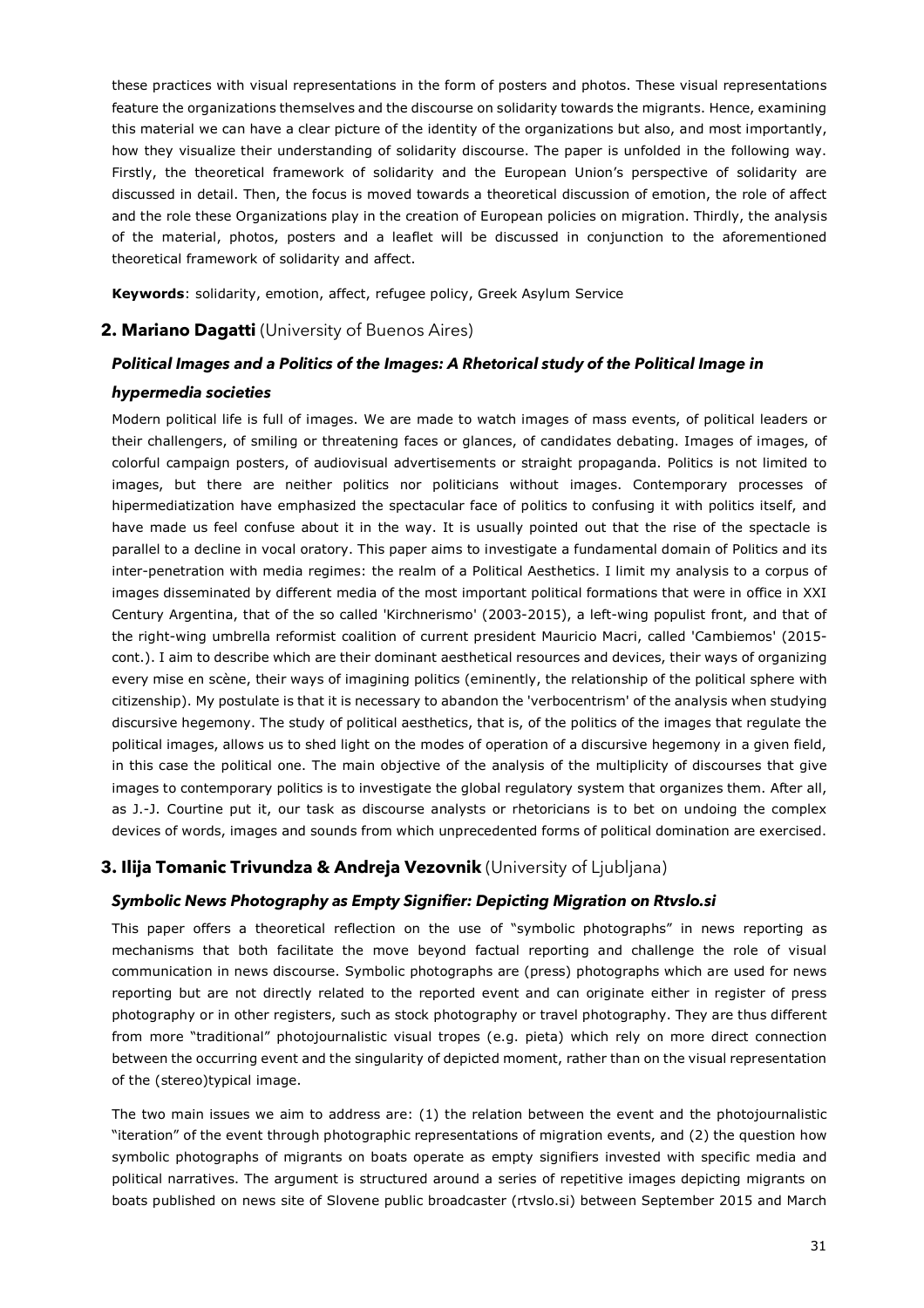2016. The use of these images – which admittedly is not limited to the period of "2015-2016 refugee crisis" or this particular news outlet – is illustrative of the dual nature of symbolic photographs, which regardless of their unfixed signification to a great extent limit possible interpretation of events within the various discourses which they are made to articulate.

# **4. Gianlouis Hernandez** (Università della Svizzera italiana)

# *International students: a crisis of representation? A discourse theoretical analysis of diversity representation in Swiss higher education institutions*

This paper argues that the visuality of particular bodies is part of an assemblage that legitimizes and produces the modern/colonial imaginary in international student migration/mobility. As a horizon that "structures a field of intelligibility" (Laclau 1990, p. 64), the modern/colonial imaginary is also a "generative matrix of power that materially and symbolically orders" relations of meaning according to the Western values of modernity (Stein and Andreotti 2017, p. 175). Similarly, visuality, or "that narrative that concentrates on the formation of a coherent and intelligible picture of modernity" (Mirzoeff, 2006, p. 66) is the means by which some material objects, practices, and, importantly, bodies are rendered visible, while others are made unseeable (Rose, 2016, p. 191)

Attending to the interplay between material and discursive elements of social phenomena is an integral aspect of discourse theoretical analysis (Carpentier and de Cleen, 2007; Carpentier 2017). However, the visual aspect of perceiving material differences has long been under theorized by discourse scholars, particularly in reference to the differences between the material flesh of bodies (Spillers, 1987). Utilizing visuality as a framework for the racial imaginary (Rankine and Loffreda, 2015) offers a fruitful basis of inquiry for the analysis of the material and discursive articulation of racial and ethnic identities (Drzewiecka and Steyn, 2012).

This paper, as part of my dissertation, examines the role of articulations of diverse elements that constitute an array of subject positions within the field of international student migration/mobility. The focus of the analysis is representation on websites of international students at Swiss universities, with a particular focus on images as "particularly persuasive producers of specific visions of social difference such as hierarchies of class, ethnicity, race or sexuality" (Trivundza, 2013, p. 231). Adopting a poststructuralist discourse approach, I interrogate how representations of race, ethnicity, and nationality are articulated in online discourse. Finally, the paper identifies and discusses seven specific subject positions within the modern/colonial global imaginary based on the articulations of and between race, ethnicity, and nationality.

Carpentier, Nico. "The Discursive-Material Knot." Cyprus in Conflict and Community Media Participation, New York: Peter Lang (2017).

Carpentier, Nico, and Benjamin De Cleen. "Bringing discourse theory into media studies: The applicability of discourse theoretical analysis (DTA) for the study of media practises and discourses." Journal of language and politics 6.2 (2007): 265-293

Drzewiecka, Jolanta A., and Melissa Steyn. "Racial immigrant incorporation: Material- symbolic articulation of identities." Journal of International and Intercultural Communication 5.1 (2012): 1-19.

Laclau, Ernesto. "New Reflections on the Revolution our Time." (1990). Mirzoeff, Nicholas. "On visuality." Journal of visual culture 5.1 (2006): 53-79.

Rankine, Claudia, Beth Loffreda, and Max King Cap, eds. The Racial Imaginary: Writers on Race in the Life of the Mind. Fence Books, 2015.

Rose, Gillian. Visual methodologies: An introduction to researching with visual materials. sage, 2016.

Spillers, Hortense J. "Mama's baby, papa's maybe: An American grammar book." diacritics 17.2 (1987): 65- 81.

Stein, Sharon, and Vanessa de Oliveira Andreotti. "Higher Education and the Modern/Colonial Global Imaginary." Cultural Studies  $\Leftrightarrow$  Critical Methodologies 17.3 (2017): 173-181.

Trivundža, Ilija Tomanić. "National Identity, Press Photography and the Temporal Depth of News." Past, Future And Change: Contemporary Analysis Of Evolving Media Scapes: 221.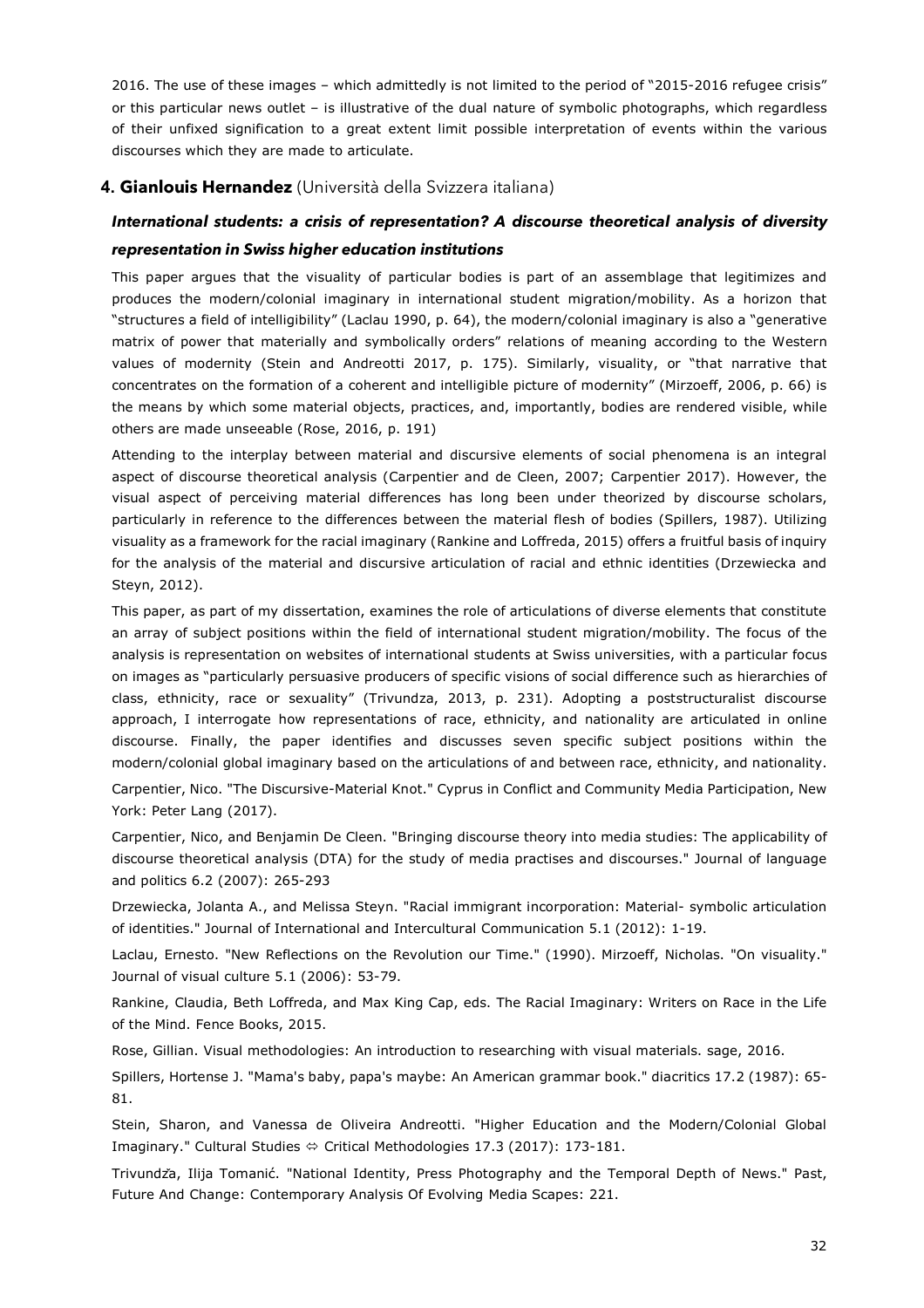*Chair: David Howarth*

# **1. Emilio E Feijóo** (University of Essex)

# *The Tropological 'Foundations' of Hegemony: (Dis)locating Catachresis in Laclau's Political Ontology*

For post-structuralist discourse theorists, the rhetorical aspects of hegemony theory remain underdeveloped. This paper makes three proposals for further research into the rhetorical dimensions of hegemony theory: i) create a research programme under the name 'tropological discourse analysis' that uses the implicit logics of tropes to capture the discursive construction of political identities, subjects, and hegemonic projects. ii) propose that catachresis (a dominant trope in the overall rhetorical architectonic of hegemony theory) comes in three modalities. This nuanced distinction makes a contribution to Laclau's use of catachresis in that it distinguishes the ontical and ontological uses employed by Laclau and post-structuralist discourse theorists. And finally, iii) develop the conceptual arsenal of hegemony theory into a tropological topology that organizes all the operative concepts into a heuristic model that keenly analyzes all the differentiated layers that structure the terrain of hegemony theory. In an interview, Laclau emphasized that the three models of hegemony theory developed over the last three decades represent a deepening of the original insights of HSS but at a higher level of abstraction. Already in HSS, tropes such as metaphor, metonymy and synecdoche take on a more ontological character but their implicit logics remained underdeveloped. In his later work, Laclau develops a theory of signification that turns towards the ontological implications of rhetorical theory as a consequence of the centrality attributed to discourse, representation, naming, among others. For Laclau, the logics implicit in tropes are mobilized to develop a theory of signification that highlights the nuances of political representation. By focusing on the rhetorical dimension of hegemony theory, the 'radical constructivist' nature of society becomes more explicit and useful in the creation of new hegemonic projects.

# **2. Luk Van Langenhove** (Vrije Universiteit Brussel)

# *The Ontological Dimensions of Discourse*

This paper explores why and how discourse is the essence of the social world. Based upon the work of Rom Hare, John Searle and others, it presents a coherent social ontology of the social world that can advance Social Theory in such a way that it better grasps the linkages between psychological and social phenomena. This theory advances the idea that the social realm consists out of three analytical levels: the primary social reality of world-wide and species long conversations and speech acts, the secondary social reality of constructions that includes artefacts, persons and institutions and fields of influence that emerge out of speech acts, and a tertiary social reality in which the primary and secondary social reality is constantly reconstructed trough social icons and stories. These realities are not 'levels', there is only one social realm: that of discourse. The secondary reality are the products of that realm, the tertiary reality are the representations used by persons to make sense of the social world they live in.

As such, any social sciences endeavor to understand the social phenomena should involve discourse analysis. It will be argued that positioning theory (Harré and Van Langenhove, 1999; Van Langenhove, 2017) allows to link empirical discourse analysis to this alternative social ontology.

# **3. Tomas Marttila** (Vienna University of Economics and Business)

#### *Relational Discourse Analysis*

Post-foundational discourse analysis (PDA) emanating from the Essex School in Discourse Analysis (Ernesto Laclau et al) constitutes one possible way to understand and analyze the discursive structuration of the social world. PDA deciphers discourses as relational configurations of elements producing significations and therefore naturally conjuncts with the wider scientific field of relational social inquiry. Somewhat surprisingly, researchers affiliated with PDA have made hardly any attempts to establish a dialogue with resembling approaches to relational social inquiry. This article establishes the missing dialogue between PDA and the